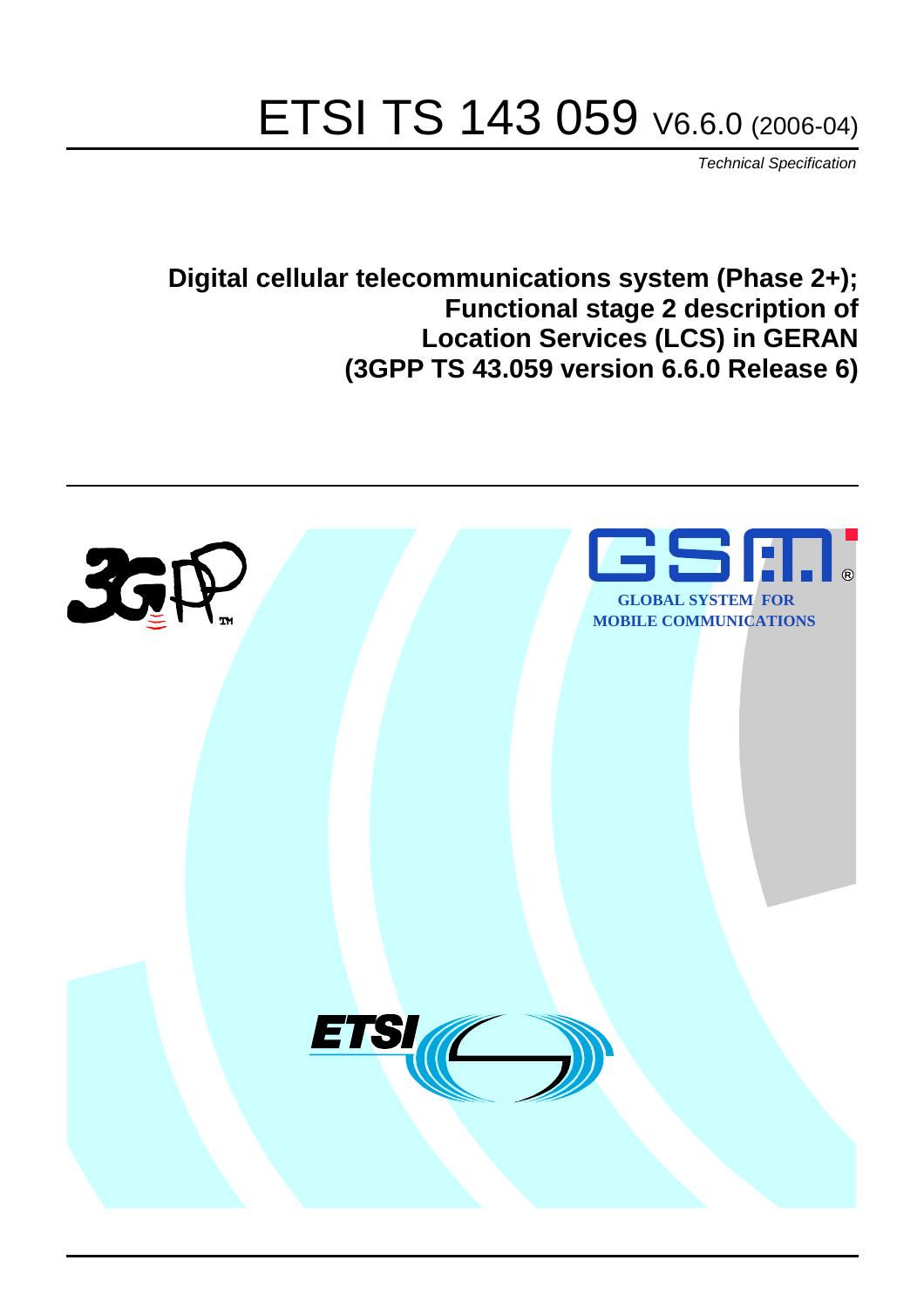Reference RTS/TSGG-0143059v660

> Keywords GSM

#### **ETSI**

#### 650 Route des Lucioles F-06921 Sophia Antipolis Cedex - FRANCE

Tel.: +33 4 92 94 42 00 Fax: +33 4 93 65 47 16

Siret N° 348 623 562 00017 - NAF 742 C Association à but non lucratif enregistrée à la Sous-Préfecture de Grasse (06) N° 7803/88

#### **Important notice**

Individual copies of the present document can be downloaded from: [http://www.etsi.org](http://www.etsi.org/)

The present document may be made available in more than one electronic version or in print. In any case of existing or perceived difference in contents between such versions, the reference version is the Portable Document Format (PDF). In case of dispute, the reference shall be the printing on ETSI printers of the PDF version kept on a specific network drive within ETSI Secretariat.

Users of the present document should be aware that the document may be subject to revision or change of status. Information on the current status of this and other ETSI documents is available at <http://portal.etsi.org/tb/status/status.asp>

If you find errors in the present document, please send your comment to one of the following services: [http://portal.etsi.org/chaircor/ETSI\\_support.asp](http://portal.etsi.org/chaircor/ETSI_support.asp)

#### **Copyright Notification**

No part may be reproduced except as authorized by written permission. The copyright and the foregoing restriction extend to reproduction in all media.

> © European Telecommunications Standards Institute 2006. All rights reserved.

**DECT**TM, **PLUGTESTS**TM and **UMTS**TM are Trade Marks of ETSI registered for the benefit of its Members. **TIPHON**TM and the **TIPHON logo** are Trade Marks currently being registered by ETSI for the benefit of its Members. **3GPP**TM is a Trade Mark of ETSI registered for the benefit of its Members and of the 3GPP Organizational Partners.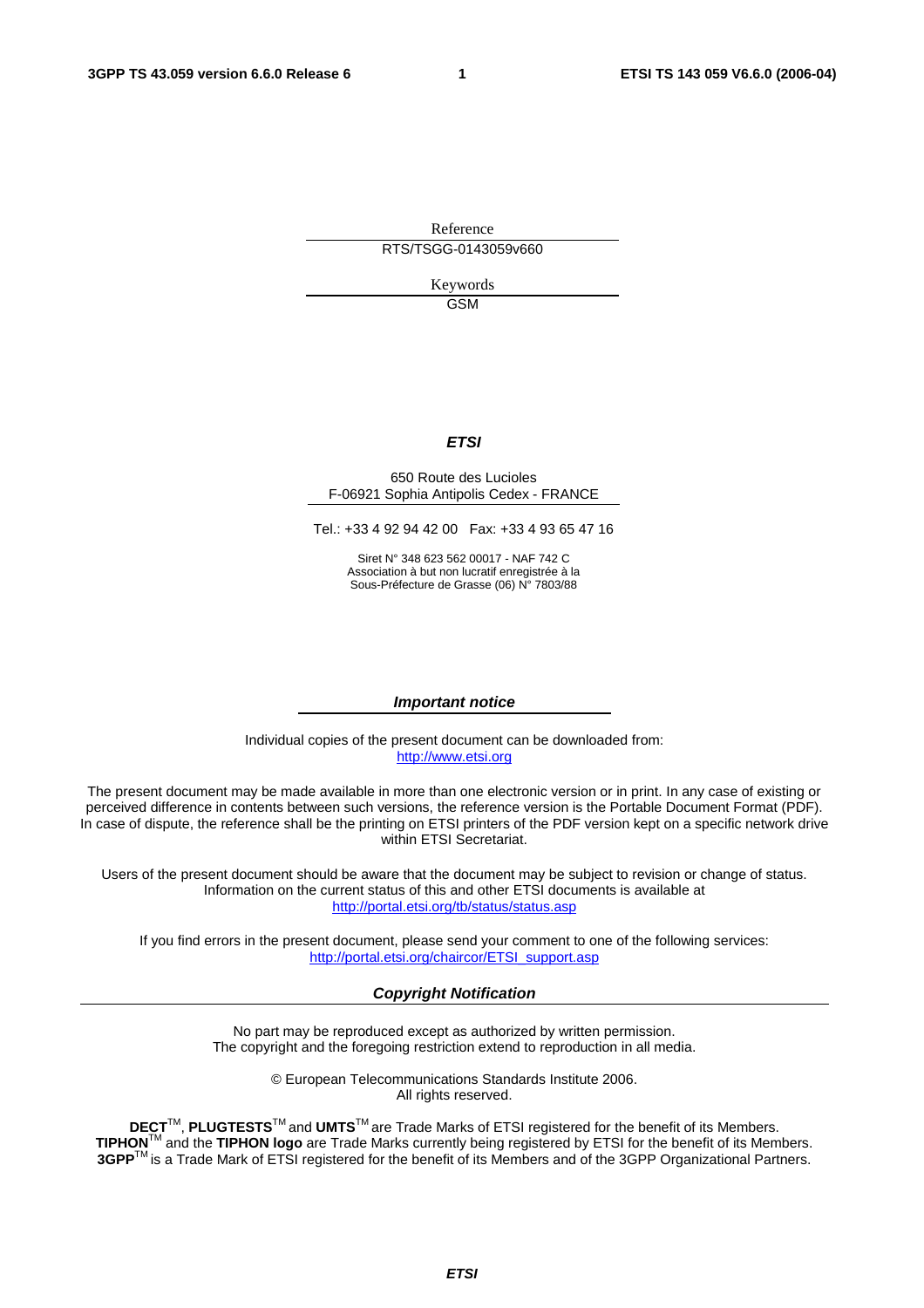## Intellectual Property Rights

IPRs essential or potentially essential to the present document may have been declared to ETSI. The information pertaining to these essential IPRs, if any, is publicly available for **ETSI members and non-members**, and can be found in ETSI SR 000 314: *"Intellectual Property Rights (IPRs); Essential, or potentially Essential, IPRs notified to ETSI in respect of ETSI standards"*, which is available from the ETSI Secretariat. Latest updates are available on the ETSI Web server ([http://webapp.etsi.org/IPR/home.asp\)](http://webapp.etsi.org/IPR/home.asp).

Pursuant to the ETSI IPR Policy, no investigation, including IPR searches, has been carried out by ETSI. No guarantee can be given as to the existence of other IPRs not referenced in ETSI SR 000 314 (or the updates on the ETSI Web server) which are, or may be, or may become, essential to the present document.

## Foreword

This Technical Specification (TS) has been produced by ETSI 3rd Generation Partnership Project (3GPP).

The present document may refer to technical specifications or reports using their 3GPP identities, UMTS identities or GSM identities. These should be interpreted as being references to the corresponding ETSI deliverables.

The cross reference between GSM, UMTS, 3GPP and ETSI identities can be found under <http://webapp.etsi.org/key/queryform.asp>.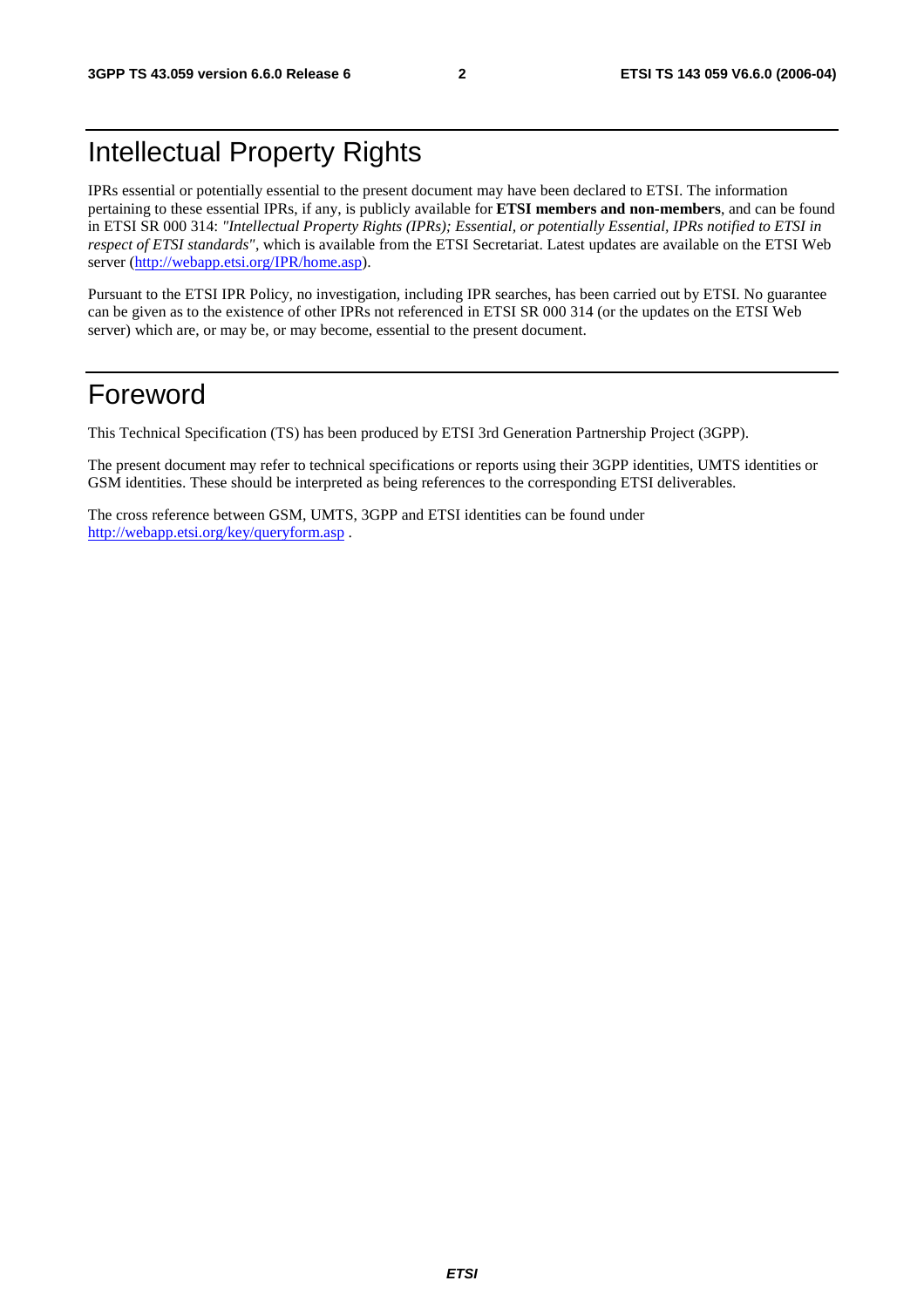$\mathbf{3}$ 

## Contents

| 1                  |  |  |  |  |
|--------------------|--|--|--|--|
| 2                  |  |  |  |  |
| 3                  |  |  |  |  |
| 3.1                |  |  |  |  |
| 3.2                |  |  |  |  |
| 4                  |  |  |  |  |
| 4.1                |  |  |  |  |
| 4.2                |  |  |  |  |
| 4.2.1              |  |  |  |  |
| 4.2.2              |  |  |  |  |
| 4.2.3              |  |  |  |  |
| 4.2.4              |  |  |  |  |
| 5                  |  |  |  |  |
| 5.1                |  |  |  |  |
| 5.2                |  |  |  |  |
| 5.2.1              |  |  |  |  |
| 5.3<br>5.3.1       |  |  |  |  |
| 5.3.1.1            |  |  |  |  |
| 5.3.2              |  |  |  |  |
| 5.3.2.1            |  |  |  |  |
| 5.3.2.2            |  |  |  |  |
| 5.3.2.3            |  |  |  |  |
| 5.3.3              |  |  |  |  |
| 5.3.3.1            |  |  |  |  |
| 5.3.3.2            |  |  |  |  |
| 5.3.3.3<br>5.3.3.4 |  |  |  |  |
| 5.4                |  |  |  |  |
| 5.5                |  |  |  |  |
| 5.5.1              |  |  |  |  |
| 5.5.2              |  |  |  |  |
| 5.5.3              |  |  |  |  |
| 5.5.4              |  |  |  |  |
| 5.5.5              |  |  |  |  |
| 6                  |  |  |  |  |
| 6.1                |  |  |  |  |
| 6.1.1<br>6.1.2     |  |  |  |  |
| 6.1.2.1            |  |  |  |  |
| 6.1.2.2            |  |  |  |  |
| 6.1.2.3            |  |  |  |  |
| 6.1.3              |  |  |  |  |
| 6.1.3a             |  |  |  |  |
| 6.1.4              |  |  |  |  |
| 6.1.5              |  |  |  |  |
| 6.1.5.1<br>6.1.5.2 |  |  |  |  |
| 6.1.6              |  |  |  |  |
| 6.1.7              |  |  |  |  |
| 6.2                |  |  |  |  |
|                    |  |  |  |  |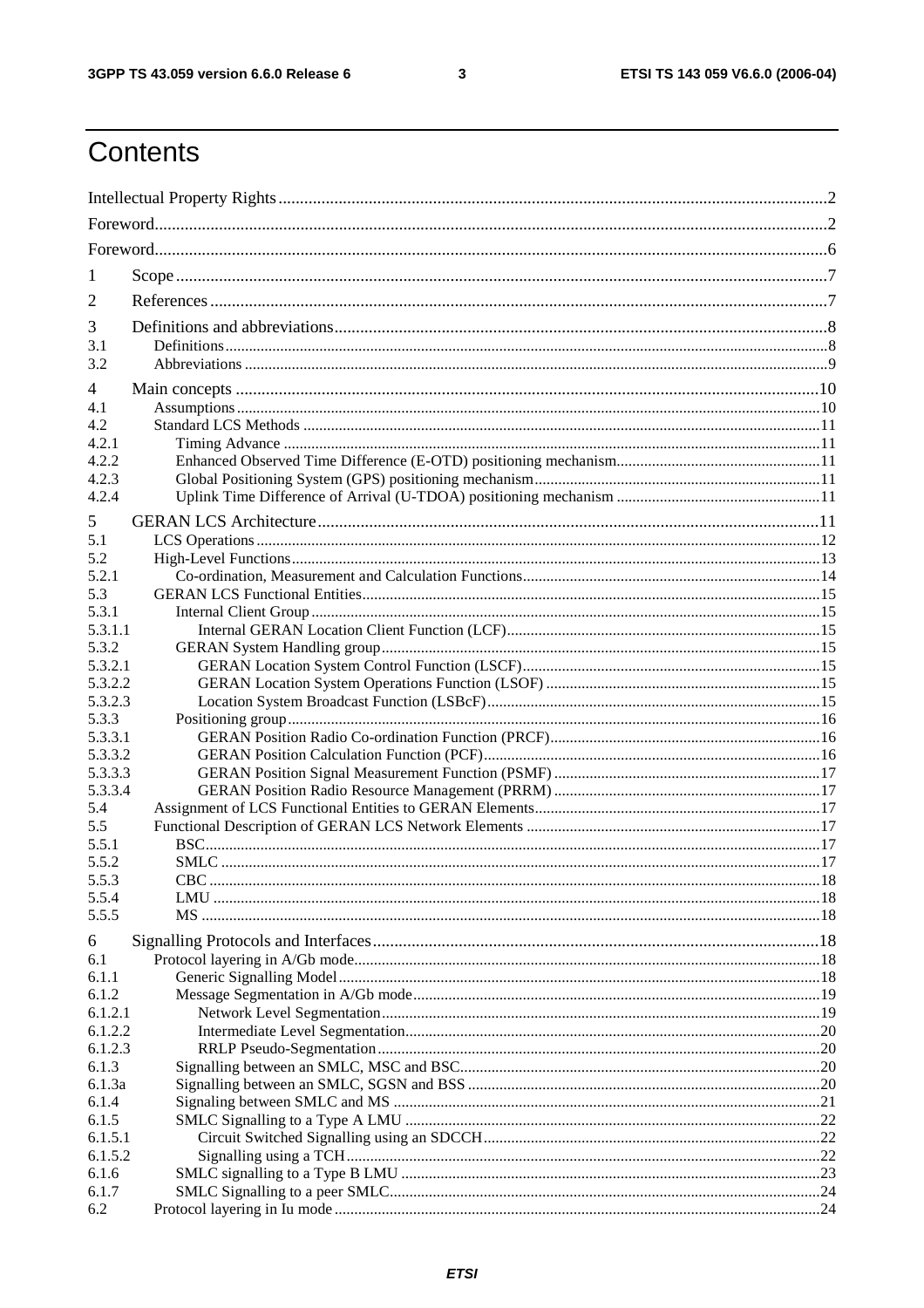| 6.2.1   |                                                                                              |  |
|---------|----------------------------------------------------------------------------------------------|--|
| 6.2.2   |                                                                                              |  |
| 6.2.3   |                                                                                              |  |
| 6.2.4   |                                                                                              |  |
| 6.2.5   |                                                                                              |  |
|         |                                                                                              |  |
| 7       |                                                                                              |  |
| 7.1     |                                                                                              |  |
| 7.1.1   |                                                                                              |  |
| 7.1.1.1 |                                                                                              |  |
| 7.1.1.2 |                                                                                              |  |
| 7.1.2   |                                                                                              |  |
| 7.1.2.1 |                                                                                              |  |
| 7.1.2.2 |                                                                                              |  |
| 7.2     |                                                                                              |  |
| 7.2.1   |                                                                                              |  |
| 7.2.1.1 |                                                                                              |  |
| 7.2.1.2 |                                                                                              |  |
| 7.2.2   |                                                                                              |  |
| 7.2.2.1 |                                                                                              |  |
| 7.2.2.2 |                                                                                              |  |
| 7.3     |                                                                                              |  |
| 7.3.1   |                                                                                              |  |
| 7.3.2   |                                                                                              |  |
| 7.4     |                                                                                              |  |
| 7.4.1   |                                                                                              |  |
| 8       |                                                                                              |  |
| 8.1     | Information Transfer between an SMLC and a Target MS in the CS Domain in A/Gb mode for E-OTD |  |
|         |                                                                                              |  |
| 8.1a    | Information Transfer between an SMLC and a Target MS in the PS Domain in A/Gb mode 31        |  |
| 8.1b    |                                                                                              |  |
| 8.2     |                                                                                              |  |
| 8.3     |                                                                                              |  |
| 8.3.1   |                                                                                              |  |
| 8.3.2   |                                                                                              |  |
| 8.3.3   |                                                                                              |  |
| 8.3.3.1 |                                                                                              |  |
| 8.3.3.2 |                                                                                              |  |
| 8.3.4   |                                                                                              |  |
| 8.4     |                                                                                              |  |
| 8.4.1   |                                                                                              |  |
| 8.4.2   |                                                                                              |  |
| 8.4.3   |                                                                                              |  |
| 8.5     |                                                                                              |  |
| 8.5.1   |                                                                                              |  |
| 8.5.2   |                                                                                              |  |
| 8.5.3   |                                                                                              |  |
| 8.5.3.1 |                                                                                              |  |
| 8.5.3.2 |                                                                                              |  |
| 8.5.3.3 |                                                                                              |  |
| 8.5.3.4 |                                                                                              |  |
| 8.5.3.5 |                                                                                              |  |
| 8.5.3.6 |                                                                                              |  |
| 8.5.3.7 |                                                                                              |  |
| 8.5.4   |                                                                                              |  |
| 8.5.4.1 |                                                                                              |  |
| 8.5.4.2 |                                                                                              |  |
| 8.5.4.3 |                                                                                              |  |
| 8.5.4.4 |                                                                                              |  |
| 8.5.5   |                                                                                              |  |
| 8.6     |                                                                                              |  |
| 8.7     |                                                                                              |  |
|         |                                                                                              |  |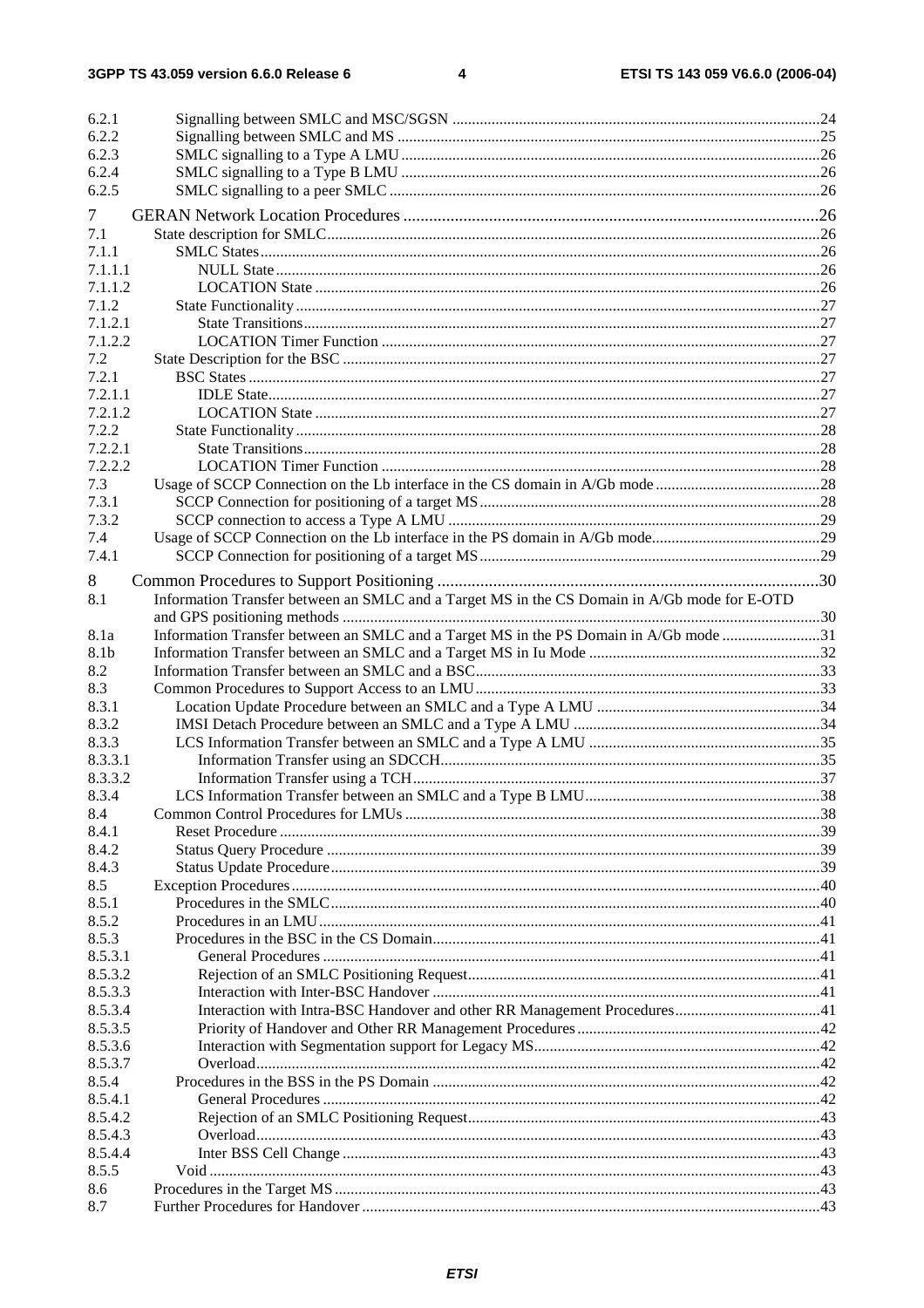| 9                |                                                                                               |  |
|------------------|-----------------------------------------------------------------------------------------------|--|
| 9.1              |                                                                                               |  |
| 9.1.1            |                                                                                               |  |
| 9.1.2            | Positioning Procedure Initiation from an Internal LCS Client for the CS Domain (A/Gb mode) 44 |  |
| 9.1.3            |                                                                                               |  |
| 9.1.4            |                                                                                               |  |
| 9.1.5            |                                                                                               |  |
| 9.2              |                                                                                               |  |
| 9.2a             |                                                                                               |  |
| 9.2 <sub>b</sub> |                                                                                               |  |
| 9.2c             |                                                                                               |  |
| 9.2c.1           |                                                                                               |  |
| 9.2c.2           |                                                                                               |  |
| 9.3              |                                                                                               |  |
| 9.3.1            |                                                                                               |  |
| 9.3.1.1          |                                                                                               |  |
| 9.3.1.2          |                                                                                               |  |
| 9.3.2            |                                                                                               |  |
| 9.3.3            |                                                                                               |  |
| 9.3a             |                                                                                               |  |
| 9.3a.1           |                                                                                               |  |
| 9.3a.1.1         |                                                                                               |  |
| 9.3a.1.2         |                                                                                               |  |
| 9.3a.2           |                                                                                               |  |
| 9.3a.3           |                                                                                               |  |
| 9.4              |                                                                                               |  |
| 9.4.1            |                                                                                               |  |
| 9.4.2            |                                                                                               |  |
| 9.4.3            |                                                                                               |  |
| 9.4.4            |                                                                                               |  |
| 9.4.5<br>9.4.5a  |                                                                                               |  |
| 9.4.6            |                                                                                               |  |
| 9.4.6.1          |                                                                                               |  |
| 9.4.6.2          |                                                                                               |  |
| 9.4.6.2.1        |                                                                                               |  |
| 9.4.6.3          |                                                                                               |  |
| 9.5              |                                                                                               |  |
| 9.5.0            | General                                                                                       |  |
| 9.5.1            |                                                                                               |  |
| 9.5.1.1          |                                                                                               |  |
| 9.5.1.2          |                                                                                               |  |
| 9.5.1.3          |                                                                                               |  |
| 9.5.1.4          |                                                                                               |  |
| 9.5.2            |                                                                                               |  |
| 9.5.2.1          |                                                                                               |  |
| 9.5.2.2          |                                                                                               |  |
| 9.5.2.2.1        |                                                                                               |  |
| 9.5.2.2.2        |                                                                                               |  |
| 9.5.2.3          |                                                                                               |  |
| 9.5.2.4          |                                                                                               |  |
| 9.5.2.5          |                                                                                               |  |
| 10               |                                                                                               |  |
| 10.1             |                                                                                               |  |
| 10.2             |                                                                                               |  |
|                  |                                                                                               |  |
|                  | <b>Annex A (informative):</b>                                                                 |  |
|                  |                                                                                               |  |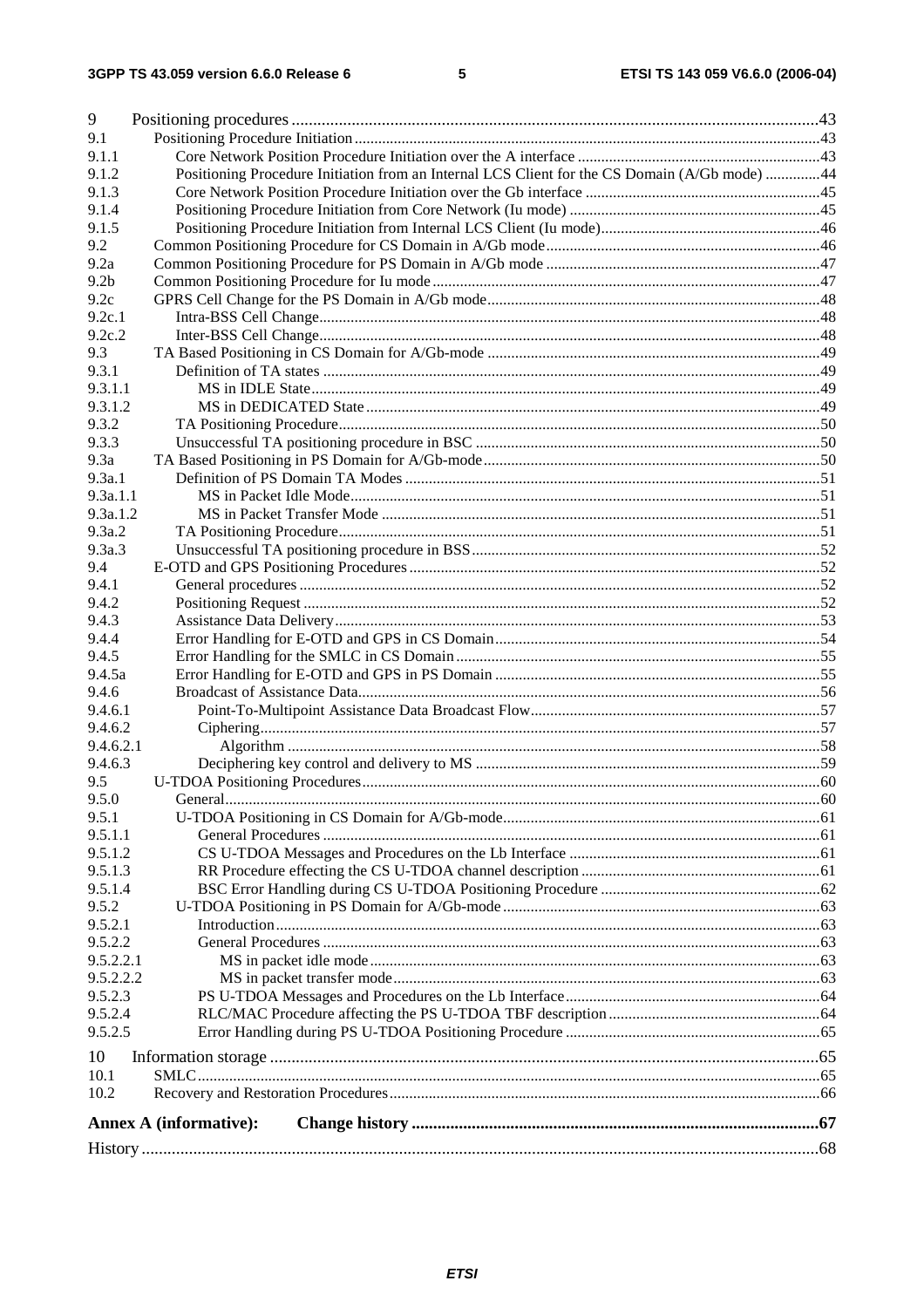## Foreword

This Technical Specification has been produced by the 3<sup>rd</sup> Generation Partnership Project (3GPP).

The contents of the present document are subject to continuing work within the TSG and may change following formal TSG approval. Should the TSG modify the contents of the present document, it will be re-released by the TSG with an identifying change of release date and an increase in version number as follows:

Version x.y.z

where:

- x the first digit:
	- 1 presented to TSG for information;
	- 2 presented to TSG for approval;
	- 3 or greater indicates TSG approved document under change control.
- y the second digit is incremented for all changes of substance, i.e. technical enhancements, corrections, updates, etc.
- z the third digit is incremented when editorial only changes have been incorporated in the document.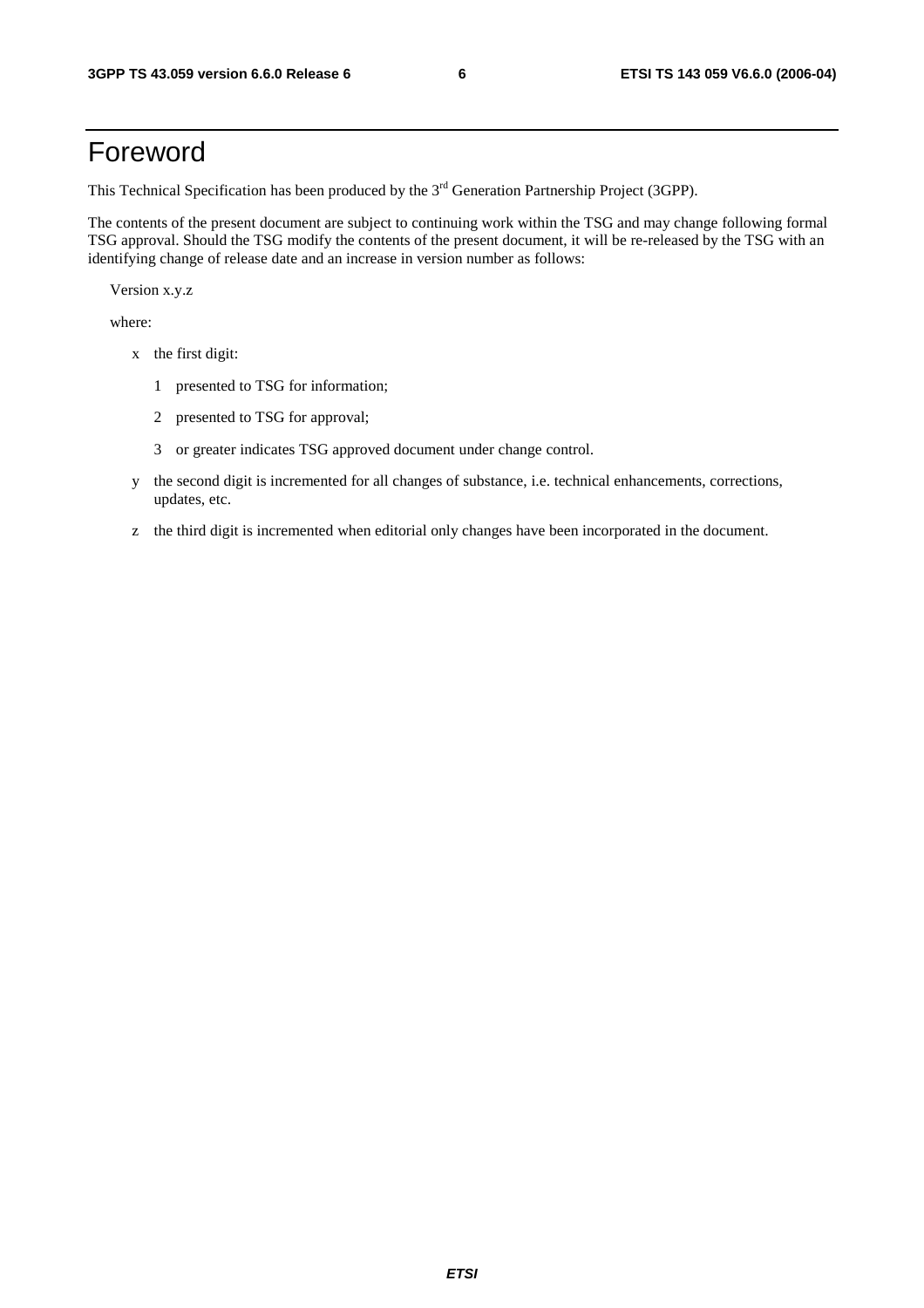## 1 Scope

The present document specifies the stage 2 of the LoCation Services (LCS) feature in GERAN, which provides the mechanisms to support mobile location services for operators, subscribers and third party service providers.

The purpose of this stage 2 specification is to define the GERAN LCS architecture, functional entities and operations to support location methods. This description is confined to the aspects of LCS within the GERAN and does not define nor describe the LCS entities or operations within the Core Network.

Location Services may be considered as a network provided enabling technology consisting of standardised service capabilities, which enable the provision of location applications. The application(s) may be service provider specific. The description of the numerous and varied possible location applications which are enabled by this technology are outside the scope of the present document. However, clarifying examples of how the functionality being described may be used to provide specific location services may be included.

This stage 2 specification covers the GERAN LCS functional model and entities, the location methods, state descriptions, and message flows.

## 2 References

The following documents contain provisions which, through reference in this text, constitute provisions of the present document.

- References are either specific (identified by date of publication, edition number, version number, etc.) or non-specific.
- For a specific reference, subsequent revisions do not apply.
- For a non-specific reference, the latest version applies. In the case of a reference to a 3GPP document (including a GSM document), a non-specific reference implicitly refers to the latest version of that document *in the same Release as the present document*.
- [1] 3GPP TR 21.905: "Vocabulary for 3GPP Specifications".
- [2] 3GPP TS 22.071: "Location Services (LCS); Service description Stage 1".
- [3] 3GPP TS 22.101: "Service aspects; Service principles".
- [4] 3GPP TS 23.007: "Restoration procedures".
- [5] 3GPP TS 23.032: "Universal Geographical Area Description (GAD)".
- [6] 3GPP TS 23.041: "Technical realization of Cell Broadcast Service (CBS)".
- [7] 3GPP TS 23.271: "Functional stage 2 description of location services".
- [8] 3GPP TS 24.008: "Mobile Radio Interface Layer 3 specificiation; Core Network Protocols; Stage 3".
- [9] 3GPP TS 24.030: "Location Services (LCS); Supplementary service operations; Stage 3".
- [10] 3GPP TS 24.080: "Mobile radio Layer 3 Supplementary Services specification; Formats and coding".
- [11] 3GPP TS 43.051: "GSM/EDGE Radio Access Network (GERAN) overall description; Stage 2".
- [12] 3GPP TS 44.006: "Mobile Station Base Station System (MS BSS) interface; Data Link (DL) layer specification".
- [13] 3GPP TS 44.012: "Short Message Service Cell Broadcast (SMSCB) Support on the Mobile Radio Interface".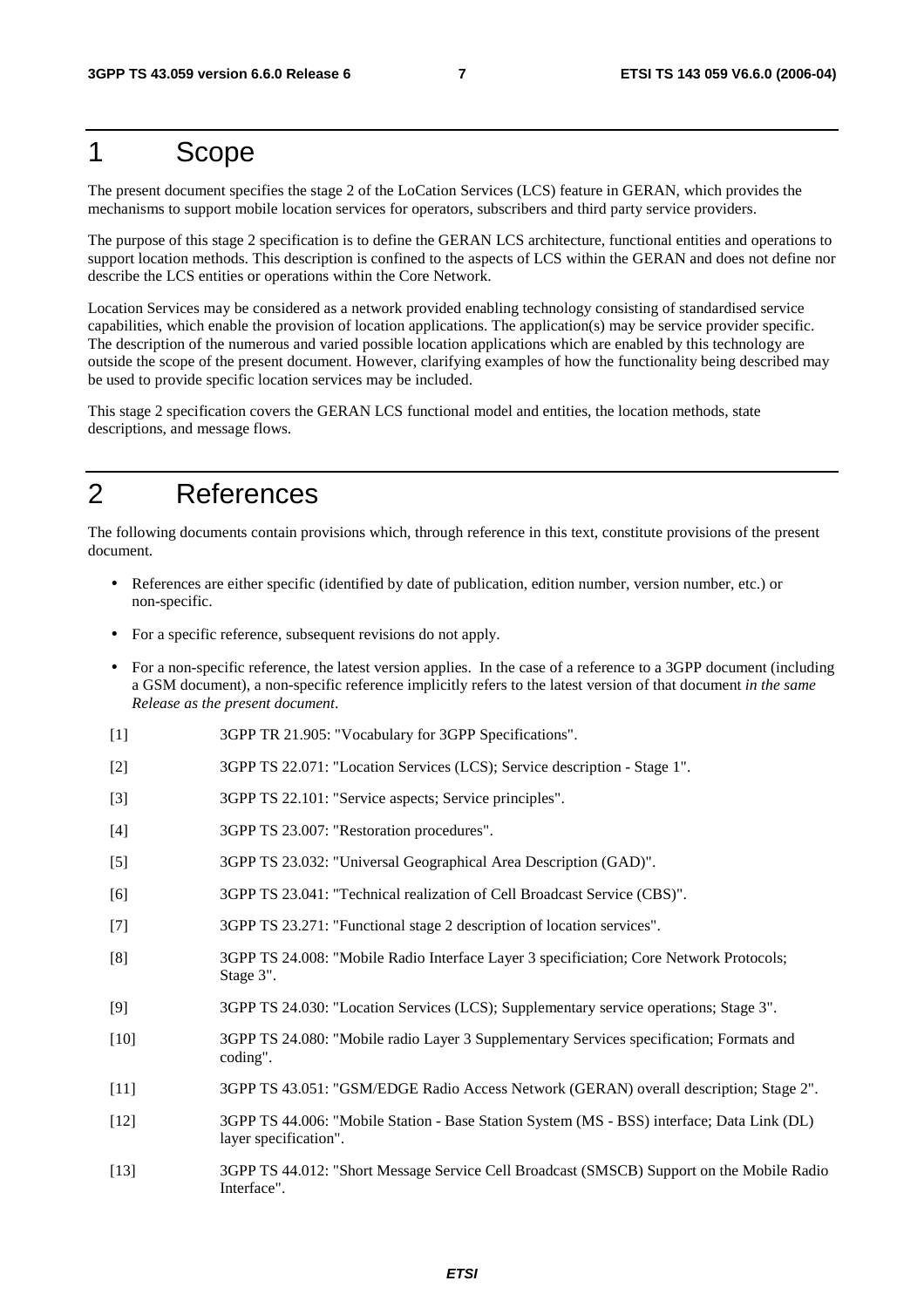- [14] 3GPP TS 44.018: "Mobile radio interface layer 3 specification; Radio Resource Control Protocol". [15] 3GPP TS 44.031: "Location Services (LCS); Mobile Station (MS) - Serving Mobile Location Centre (SMLC) Radio Resource LCS Protocol (RRLP)". [16] 3GPP TS 44.035: "Location Services (LCS); Broadcast Network Assistance for Enhanced Observed Time Difference (E-OTD) and Global Positioning System (GPS) Positioning Methods". [17] 3GPP TS 44.071: "Location Services (LCS); Mobile Radio Interface Layer 3 Location Services (LCS) specification". [18] 3GPP TS 48.008: "Mobile-services Switching Centre - Base Station System (MSC - BSS) interface; Layer 3 specification". [19] 3GPP TS 48.031: "Location Services (LCS); Serving Mobile Location Centre - Serving Mobile Location Centre (SMLC - SMLC); SMLCPP specification". [20] 3GPP TS 48.058: "Base Station Controller - Base Transceiver Station (BSC - BTS) interface; Layer 3 specification". [21] 3GPP TS 48.071: "Serving Mobile Location Center – Base Station System (SMLC-BSS) interface; Layer 3 specification". [22] 3GPP TS 49.031: "Location Services (LCS); Base Station System Application Part LCS Extension (BSSAP-LE)". [23] TIA/EIA/IS-J-STD-036 (2000): "Emergency Services Data Communications". [24] 3GPP TS 48.016: "General Packet Radio Service (GPRS); Base Station System (BSS) - Serving GPRS Support Node (SGSN) interface; Network Service". [25] 3GPP TS 48.018: "General Packet Radio Service (GPRS); Base Station System (BSS) - Serving GPRS Support Node (SGSN); BSS GPRS Protocol (BSSGP)". [26] 3GPP TS 44.064: "Mobile Station - Serving GPRS Support Node (MS-SGSN) Logical Link Control (LLC) layer specification". [27] 3GPP TS 23.060: "General Packet Radio Service (GPRS); Service description; Stage 2". [28] 3GPP TS 44.060: "General Packet Radio Service (GPRS); Mobile Station (MS) - Base Station System (BSS) interface; Radio Link Control/Medium Access Control (RLC/MAC) protocol". [29] 3GPP TS 25.410: "UTRAN Iu Interface: General Aspects and Principles". [30] 3GPP TS 25.411: "UTRAN Iu Interface Layer 1". [32] 3GPP TS 25.412: "UTRAN Iu Interface signalling transport". [33] 3GPP TS 25.413: "UTRAN Iu Interface RANAP signalling".
	- [34] 3GPP TS 44.118: "Mobile radio interface layer 3 specification; Radio Resource Control (RRC) Protocol Iu Mode".

## 3 Definitions and abbreviations

## 3.1 Definitions

For the purposes of the present document the following terms and definitions apply and the terms and definitions given in 3GPP TS 22.101.

**A/Gb mode:** see 3GPP TS 43.051 [11].

**Iu mode:** see 3GPP TS 43.051 [11].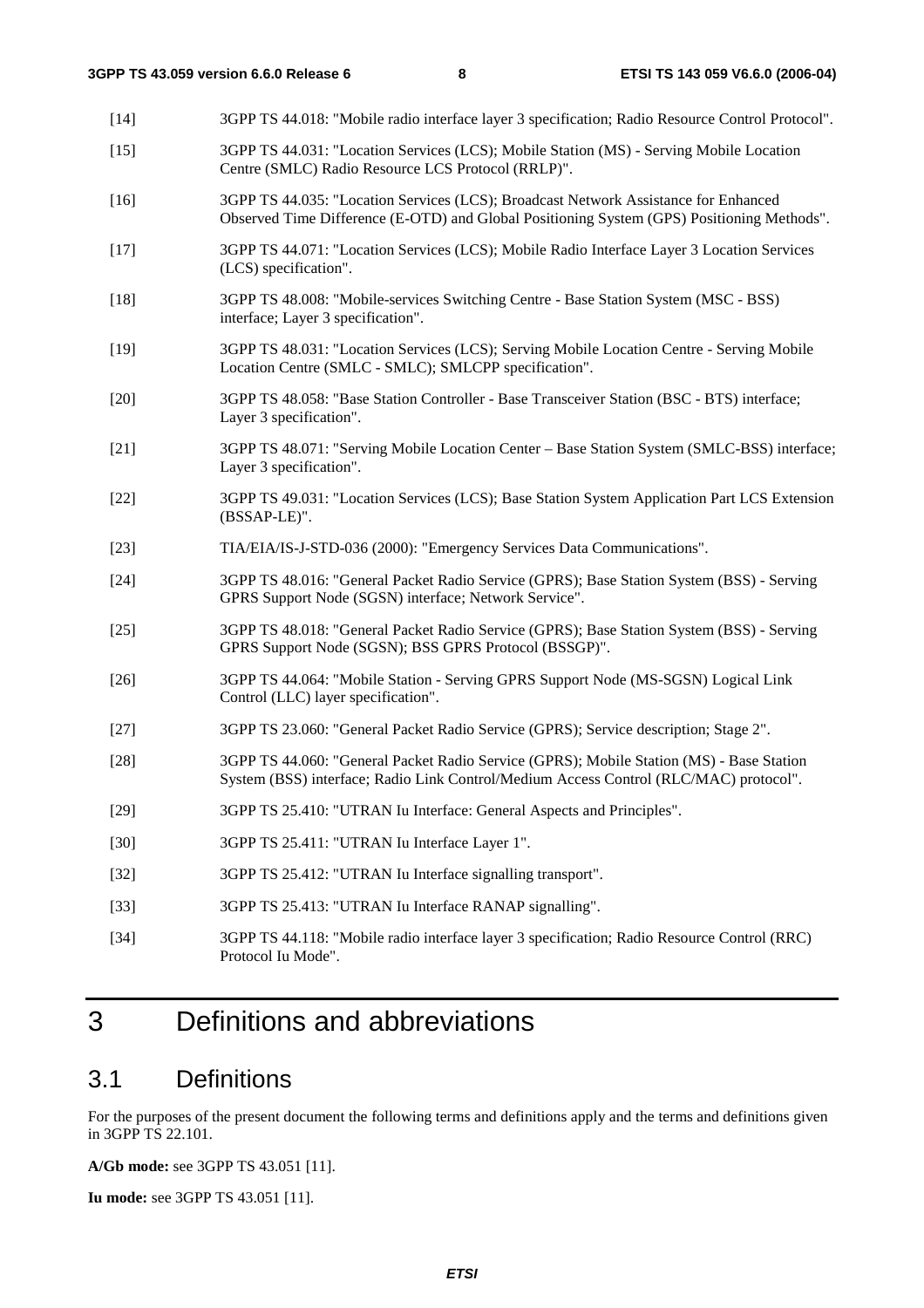**LCS (LoCation Services):** LCS is a service concept in system standardisation. LCS specifies all the necessary network elements and entities, their functionality, interfaces, as well as communication messages, necessary to implement the positioning functionality in a cellular network.

NOTE 1: LCS does not specify any location based (value added) services except locating of emergency calls.

**LCS Client:** software and/or hardware entity that interacts with a LCS Server for the purpose of obtaining location information for one or more Mobile Stations. LCS Clients subscribe to LCS in order to obtain location information. LCS Clients may or may not interact with human users. The LCS Client is responsible for formatting and presenting data and managing the user interface (dialogue). The LCS Client may reside in the Mobile Station (MS).

**LCS Server:** software and/or hardware entity offering LCS capabilities. The LCS Server accepts requests, services requests, and sends back responses to the received requests. The LCS server consists of LCS components, which are distributed to one or more PLMN and/or service provider.

**Location Estimate:** geographic location of an MS and/or valid Mobile Equipment (ME), expressed in latitude and longitude data. The Location Estimate shall be represented in a well-defined universal format. Translation from this universal format to another geographic location system may be supported, although the details are considered outside the scope of the primitive services.

**Mobile Assisted positioning:** any mobile centric positioning method (e.g. E-OTD, GPS) in which the MS provides position measurements to the network for computation of a location estimate by the network. The network may provide assistance data to the MS to enable position measurements and/or improve measurement performance.

**Mobile Based positioning:** any mobile centric positioning method (e.g. E-OTD, GPS) in which the MS performs both position measurements and computation of a location estimate and where assistance data useful or essential to one or both of these functions is provided to the MS by the network. Position methods where an MS performs measurements and location computation without network assistance data are not considered within this category.

**Mobile Station:** consists of Mobile or User Equipment (ME or MS) with a valid SIM or USIM attached

**Positioning (***l***ocation detecting**): positioning is a functionality, which detects a geographical location (of e.g. a mobile terminal)

**Positioning technology (/locating technology):** technology or system concept including the specifications of RF interfaces, data types, etc. to process the estimation of a geographical location, e.g. GPS and E-OTD

**Radio Interface Timing:** Comprise Absolute Time Differences (ATDs) or Real Time Differences (RTDs) of the signals transmitted by Base Stations, where timing differences are measured relative to either some absolute time difference (ATD) or the signals of another Base Station (RTD)

**RRLP maximum PDU size:** maximum PDU size for the RRLP protocol, which is 242 octets

**RRLP pseudo-segmentation:** use of several RRLP data messages to deliver a large amount of information

**Target MS:** Mobile Station being positioned

**Type A LMU:** accessed exclusively over the air interface (Um interface): there is no wired connection to any other network element

**Type B LMU:** is accessed over the Abis interface from a BSC. The LMU may be either a standalone network element addressed using some pseudo-cell ID or connected to or integrated in a BTS

NOTE 2: Abis interface is beyond the scope of the present document.

## 3.2 Abbreviations

For the purposes of the present document, the following abbreviations and the abbreviations given in 3GPP TS 21.905 apply.

| 2G-   | Second Generation                   |
|-------|-------------------------------------|
| 3G-   | Third Generation                    |
| A     | Interface between GERAN BSS and MSC |
| A-GPS | Assisted GPS                        |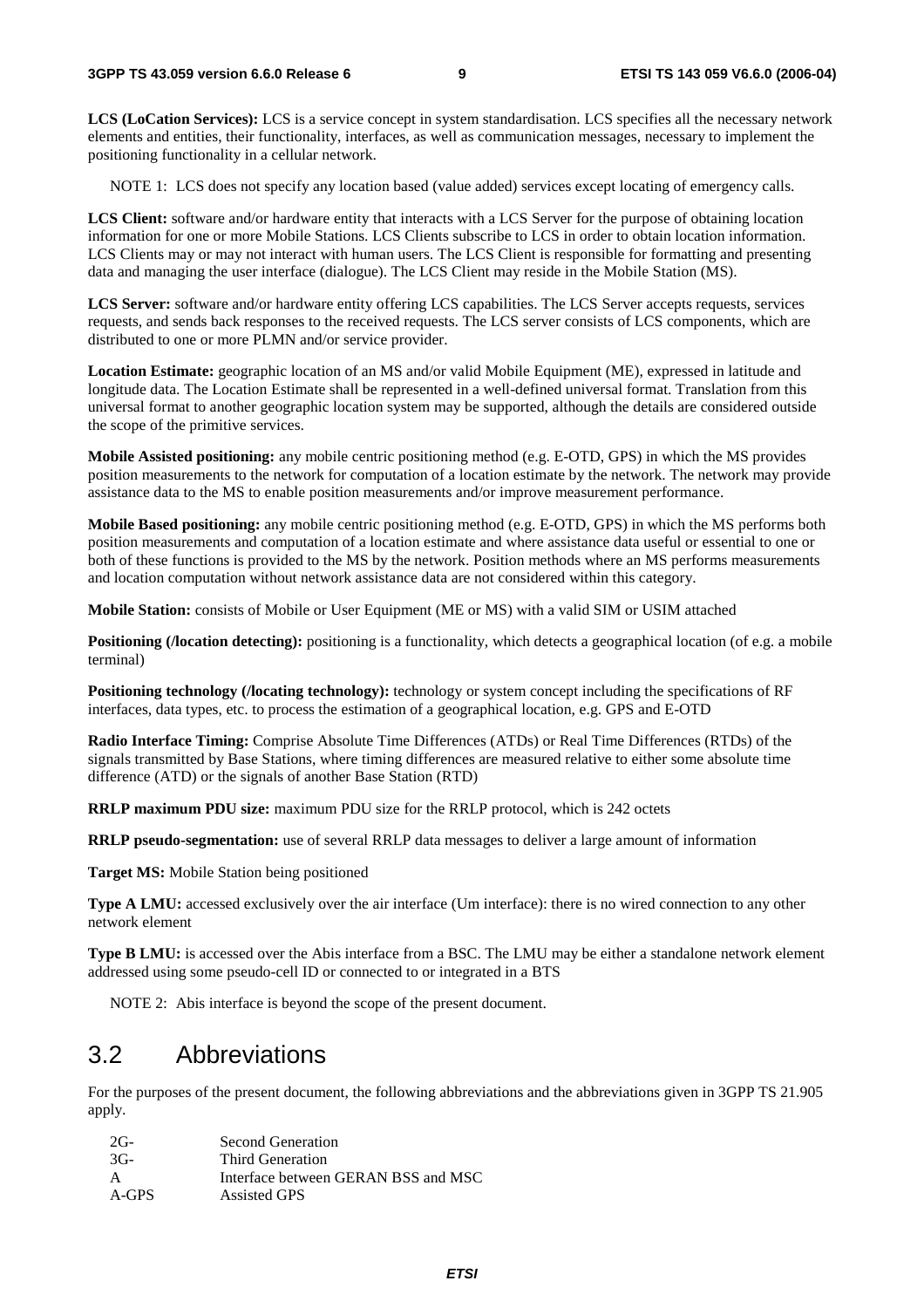| <b>ATD</b>      | Absolute Time Difference                           |
|-----------------|----------------------------------------------------|
| <b>BSSLAP</b>   | <b>Base Station System Application Part</b>        |
| <b>BSSAP-LE</b> | Base Station System Application Part LCS Extension |
| CBC-BSC         | Interface between CBC and BSC                      |
| <b>CBC-SMLC</b> | Interface between CBC and SMLC                     |
| D-GPS           | Differential GPS                                   |
| E-OTD           | Enhanced Observed Time Difference                  |
| Iu              | Interface between GERAN BSS and 3G Core Network    |
| Iu-cs           | Interface between GERAN BSS and 3G MSC             |
| Iu-ps           | Interface between GERAN BSS and 3G SGSN            |
| Gb              | Interface between GERAN BSS and SGSN               |
| Lb              | Interface between SMLC and BSC                     |
| <b>LCCF</b>     | <b>Location Client Control Function</b>            |
| <b>LCF</b>      | <b>Location Client Function</b>                    |
| <b>LSBcF</b>    | <b>Location System Broadcast Function</b>          |
| <b>LSCF</b>     | <b>Location System Control Function</b>            |
| LSOF            | <b>Location System Operation Function</b>          |
| PCF             | <b>Position Calculation Function</b>               |
| <b>PRCF</b>     | Positioning Radio Co-ordination Function           |
| <b>PRRM</b>     | Positioning Radio Resource Management              |
| <b>PSMF</b>     | Positioning Signal Measurement Function            |
| RIT             | Radio Interface Timing                             |
| <b>RRLP</b>     | Radio Resource Link Protocol                       |
| <b>RTD</b>      | Real Time Difference                               |
| <b>SMSCB</b>    | <b>Short Message Service Cell Broadcast</b>        |
| <b>SMLCPP</b>   | Serving Mobile Location Center Peer Protocol       |
| TA              | <b>Timing Advance</b>                              |
| <b>UDT</b>      | <b>SCCP</b> Unitdata message                       |
| Um              | <b>GERAN Air Interface</b>                         |
| <b>UTC</b>      | <b>Universal Coordinated Time</b>                  |
| <b>U-TDOA</b>   | <b>Uplink Time Difference of Arrival</b>           |
|                 |                                                    |

## 4 Main concepts

A general description of location services and the service requirements is given in the specification 3GPP TS 22.071. By measuring radio signals the capability to determine the geographic location of the mobile station (MS) shall be provided. The location information may be requested by and reported to a client (application) associated with the MS, or by a client within or attached to the Core Network. The location information may also be utilised internally by GERAN, for example to support features such as home location billing. The location information shall be reported in standard formats, such as those for cell based or geographical coordinates of the location of the MS.

It shall be possible for the majority of the MS (active or idle) within a network to use the feature without compromising the radio transmission or signalling capabilities of the GERAN.

Four positioning mechanisms are supported for LCS: Timing Advance (TA), Enhanced Observed Time Difference (E-OTD), Global Positioning System (GPS) and Uplink Time Difference Of Arrival (U-TDOA).

## 4.1 Assumptions

- SMLC is either an integrated functionality in BSS or a standalone network element within GERAN.
- LMU is either an integrated functionality in BTS (Type B LMU) or a standalone network element (Type A LMU) where communication is over the Um interface.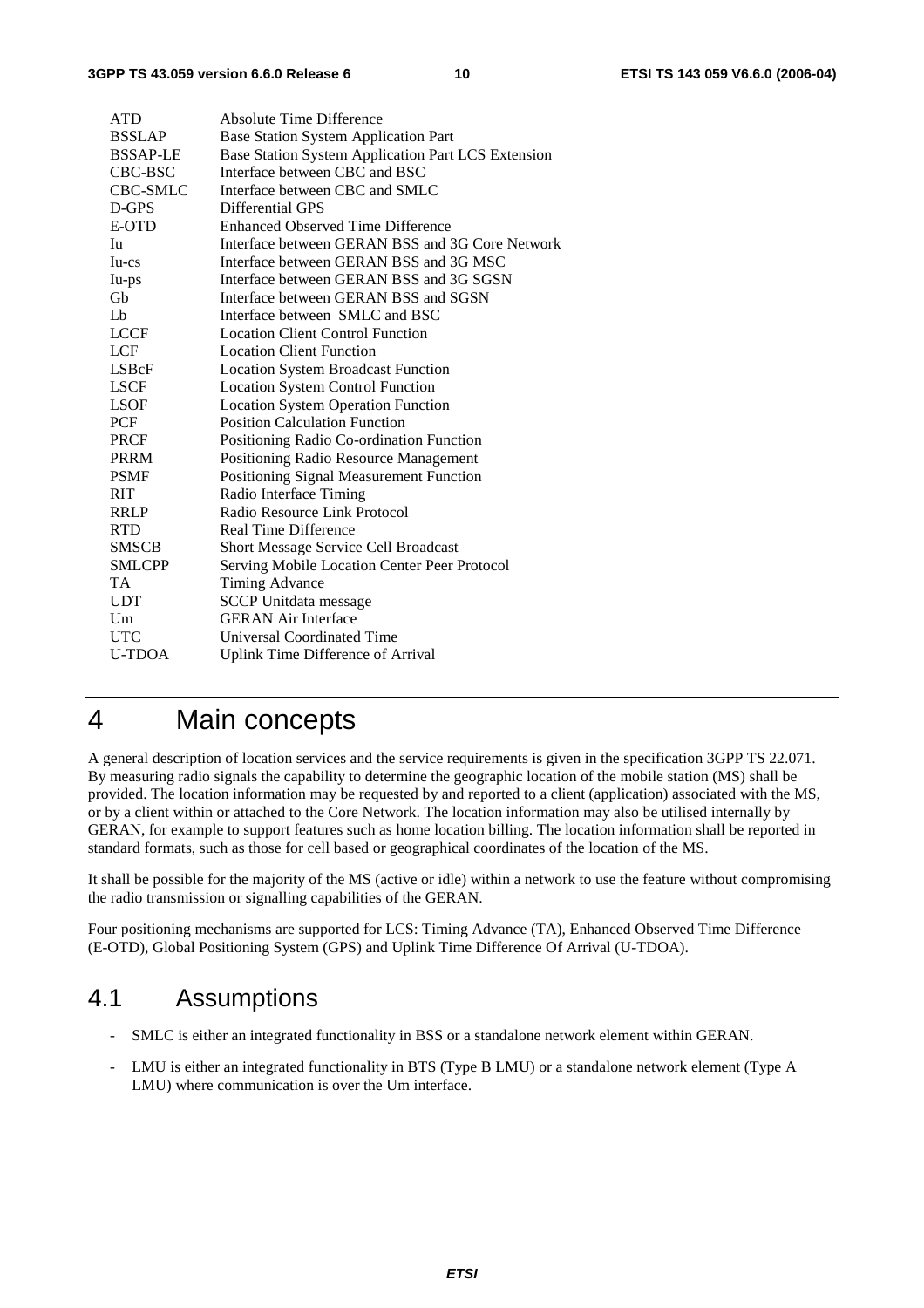## 4.2 Standard LCS Methods

## 4.2.1 Timing Advance

The TA is based on the existing Timing Advance (TA) parameter. The TA value is known for the serving BTS. To obtain TA values in case the MS is in idle mode a special procedure, not noticed by the GSM subscriber (no ringing tone), is set up. The cell-ID of the serving cell and the TA is returned as the result of the TA.

TA may be used to assist all positioning mechanisms.

## 4.2.2 Enhanced Observed Time Difference (E-OTD) positioning mechanism

The E-OTD method is based on measurements in the MS of the Enhanced Observed Time Difference of arrival of bursts of nearby pairs of BTSs. For E-OTD measurement synchronization, normal and dummy bursts are used. When the transmission frames of BTSs are not synchronized, the network needs to measure the Real or Absolute Time Differences (RTDs or ATDs) between them. To obtain accurate trilateration, E-OTD measurements and, for non-synchronized BTSs, RTD or ATD measurements are needed for at least three distinct pairs of geographically dispersed BTSs. Based on the measured E-OTD values the location of MS can be calculated either in the network or in the MS itself, if all the needed information is available in MS.

## 4.2.3 Global Positioning System (GPS) positioning mechanism

The Global Positioning System (GPS) method refers to any of several variants that make use of GPS signals or additional signals derived from GPS signals in order to calculate MS position. These variants give rise to a range of optional information flows between the MS and the network. One dimension of variation is where position calculation is performed at: a) MS-based PCF or b) network-based PCF. Another dimension is whether "assistance data" is required - irrespective of where position calculation is performed. Examples of assistance data include differential GPS data; lists of satellites in view based on approximate MS position, etc. A third dimension of variation is closely related to the preceding, namely, the origin and distribution of any assistance data. For example, even while assistance data may be required of a GPS method, it may be optional that the assistance data originates from and is distributed within and by the PLMN, VPLMN, etc.

## 4.2.4 Uplink Time Difference of Arrival (U-TDOA) positioning mechanism

The U-TDOA positioning method is based on network measurements of the Time Of Arrival (TOA) of a known signal sent from the mobile and received at three or more LMUs. The known signal is the normal bursts generated by a mobile while in the dedicated mode; either on the SDCCH or TCH. The method requires LMUs in the geographic vicinity of the mobile to be positioned to accurately measure the TOA of the bursts. Since the geographical coordinates of the measurement units are known, the mobile position can be calculated via hyperbolic trilateration. This method will work with existing mobiles without any modification.

## 5 GERAN LCS Architecture

Figure 1 shows the general arrangement of the Location Service feature. This illustrates, generally, the relation of LCS Clients and servers in the core network with the GERAN. The definition and operation of LCS entities operating in the core network is outside the scope of the present document. The LCS entities within the GERAN communicate with the Core Network (CN) across the A, Gb and Iu interfaces.

Communication among the GERAN LCS entities makes use of the messaging and signalling capabilities of the GERAN.

As part of their service or operation, the LCS Clients may request the location information of Mobile Station. There may be more than one LCS client. These may be associated with the core network, associated with the GERAN, operated as part of a MS application or accessed by the MS through its access to an application (e.g. through the Internet).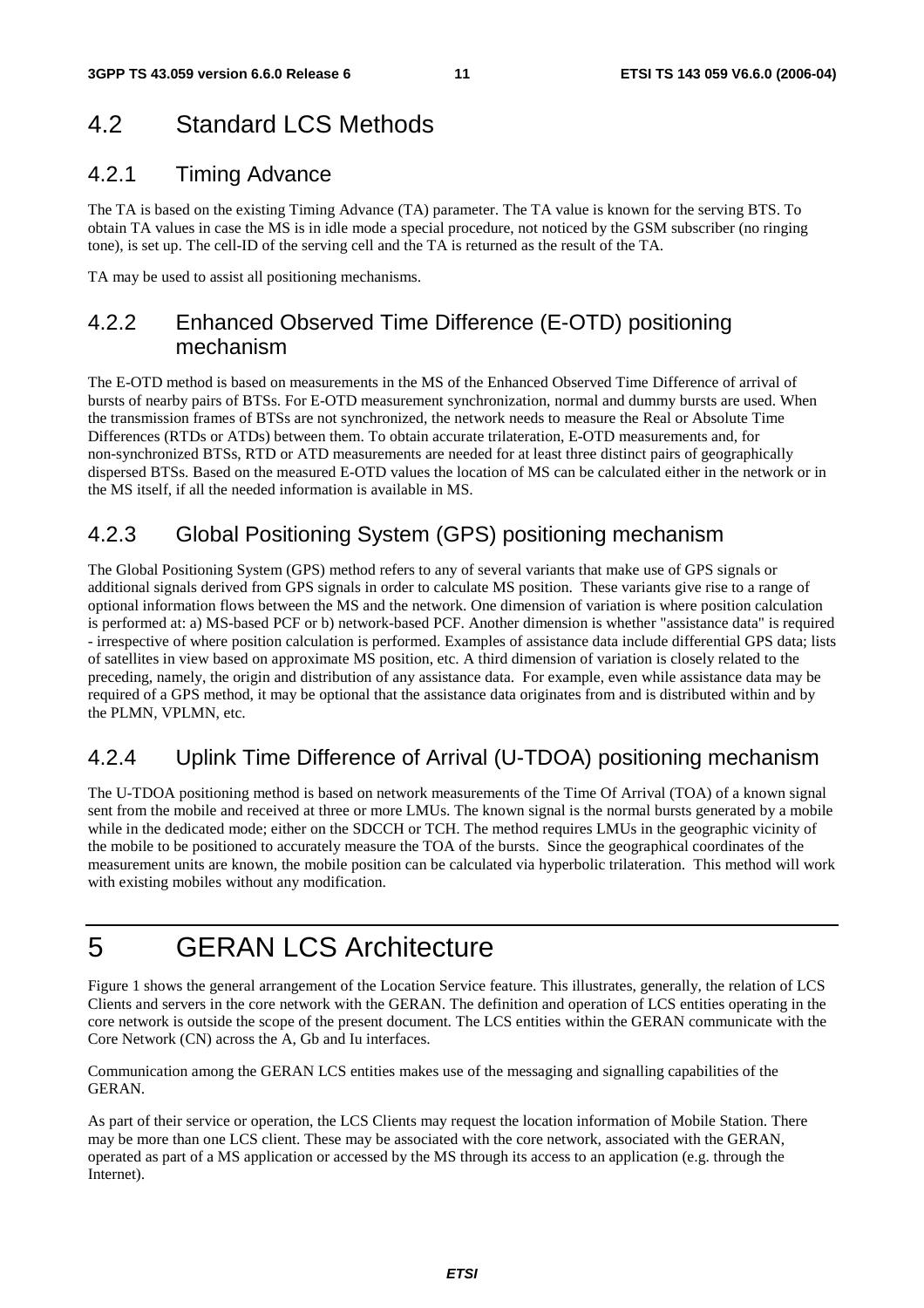Within the GERAN, the BSC receives authenticated requests for LCS information from the core network across the A, Gb or Iu interface and passes these to the SMLC. The SMLC may be a standalone network element or functionality that is integrated to the BSC. LCS entities then manage the GERAN resources, including the base station, the LMU, the MS and calculation functions, to estimate the location of the MS and return the result to the Core Network.



**Figure 1: Functional LCS Architecture in GERAN** 

## 5.1 LCS Operations

The schematic functional description of LCS operations is defined in figure 2.

Upon request from the LCS entities or for internal operations, the GERAN LCS functional entities will:

- request measurements, typically from the MS and/or one or more BTS radio apparatus;
- send the measurement results to the appropriate calculating function within GERAN;
- receive the result from the calculating function within GERAN;
- send the results to the LCS entities in the core network or to application entities within GERAN.

In the event that the client is internal to GERAN the request may be made directly to the GERAN LCS entities as the internal clients are considered to be "pre-authorised".

As part of its operation, the GERAN LCS calculating function may require additional information. This may be obtained by the function directly by communication with a database, or it may be through a request to GERAN LCS entities that will mediate the request and return of information from the appropriate database (or databases if more than one is needed to fulfil the requests).

There may possibly also be available independent information that is able to supply the location information directly, or may be able to supply auxiliary information to the calculation function. The GERAN LCS co-ordination function, as part of its activity to supervise the location process, may query the MS or other elements of the GERAN to determine their capabilities and use this information to select the mode of operation.

This general operation is outlined in the following (generic) sequence diagram Figure 2. This figure is not intended to show the complete LCS operation for GERAN, but to simply to outline the basis for operation. Location measurements may continually be taken in the background.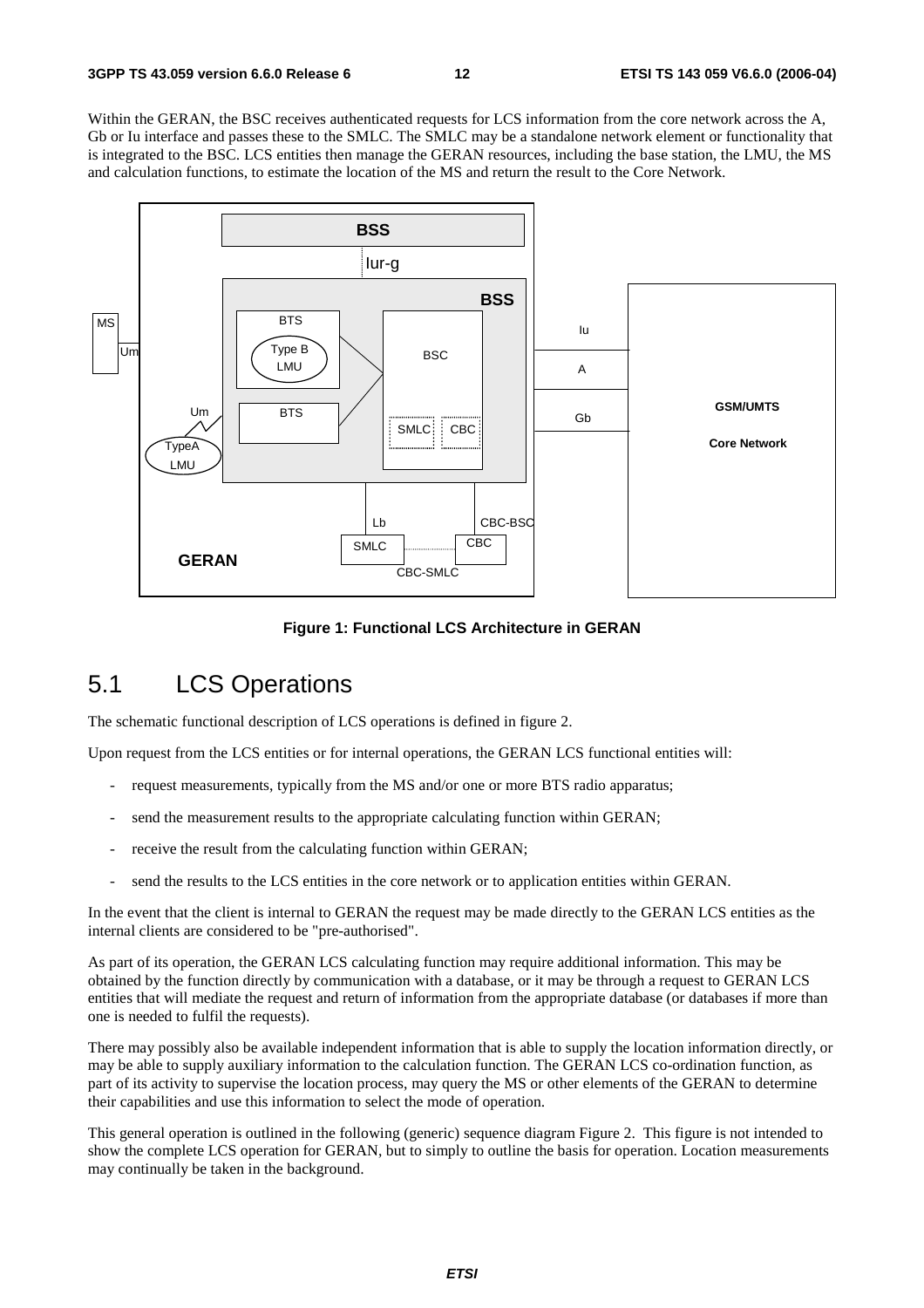

#### **Figure 2: General sequence for LCS operation**

## 5.2 High-Level Functions

Several functional groupings may be defined to describe the LCS. These groupings occur in both the Core Network and the GERAN. The overall LCS functional grouping is described in the system stage 2, 3GPP TS 23.271. Each grouping encompasses a number of functional components and functions.

The functions within the GERAN are described in more detail in the following clauses of the present document.

Within GERAN the functional entities may be grouped as follows:

- the Internal Client group;
- the GERAN System Handling group;
- the Positioning group.

The LCS functional diagram shown in figure 3 depicts the interaction of the LCS functional entities within the GERAN. The GERAN uses the various LCS components to provide the target MS Location Information to the internal LCS client.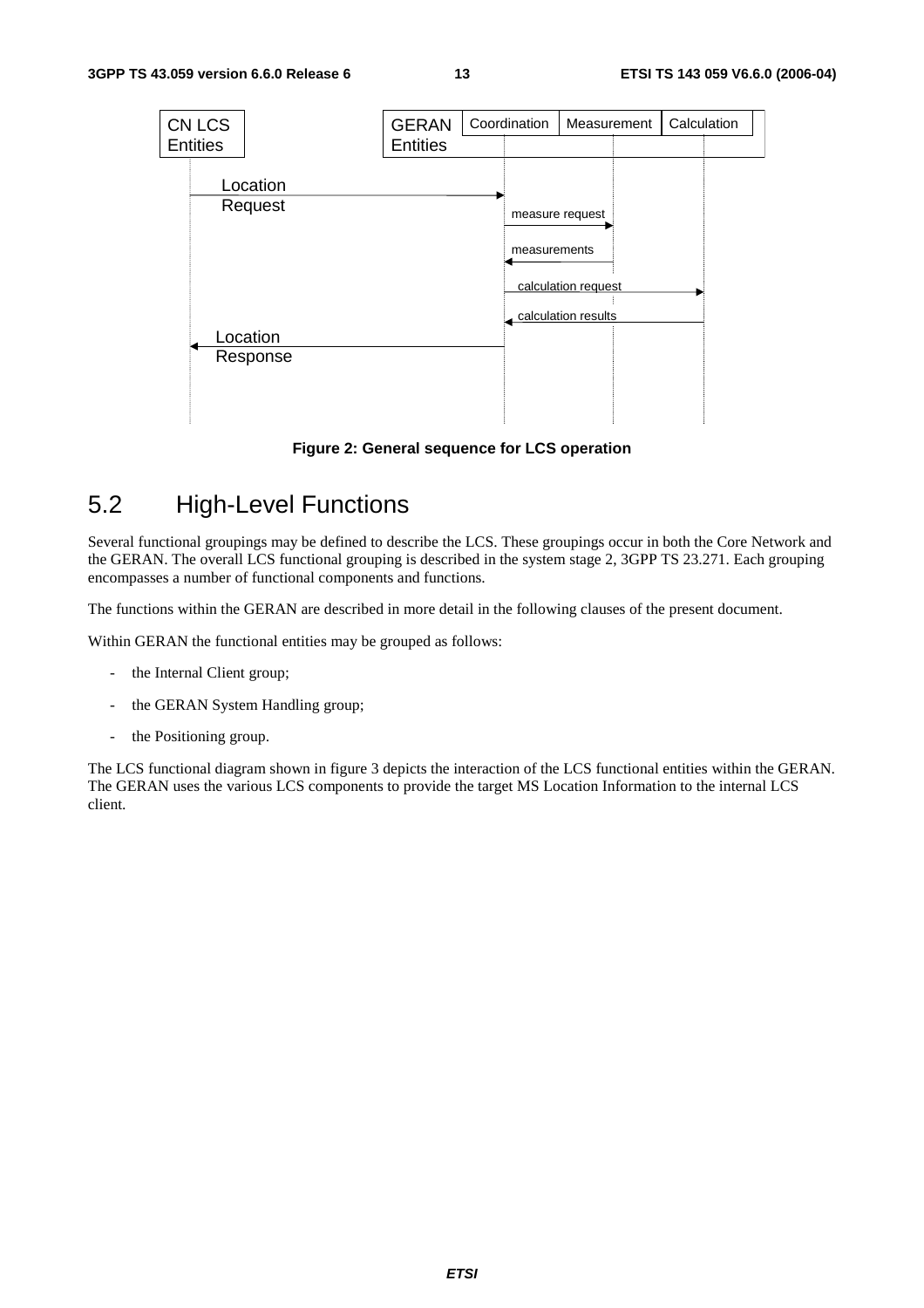

#### **Figure 3: GERAN LCS Capability Functional Diagram**

### 5.2.1 Co-ordination, Measurement and Calculation Functions

These GERAN functions (including functions in the System handling and Positioning groups) provide the co-ordination, measurement and calculation functions needed to provide a location estimate. The functions interface with the requesting application and select the appropriate location method and speed of response. The functions co-ordinate the operations of the radio and measurement equipment to transmit the needed signals and to make the needed measurements. The functions may also access databases or other sources of information appropriate for the location method. The functions also provide the calculation functions appropriate for the location method to estimate the MS location and the accuracy of the report. The functions also may record information on the usage of the LCS that may be used for administrative purposes (e.g. forwarded to a billing function in the Core Network). If needed by the location method, the functions will ensure the broadcast of information and gather and update information concerning GERAN operating parameters (e.g. timing of BTS transmissions) needed for LCS operations.

These entities are mainly concerned with the location method, controlling the radio equipment and performing the calculations to determine the location and thus may be associated with the SMLC in the GERAN. These functions may receive location requests from either the core network or from applications internal to the GERAN.

These functions communicate with the core network across the A, Gb and Iu interfaces, and with the BTS and LMU and with the MS across the Um interface.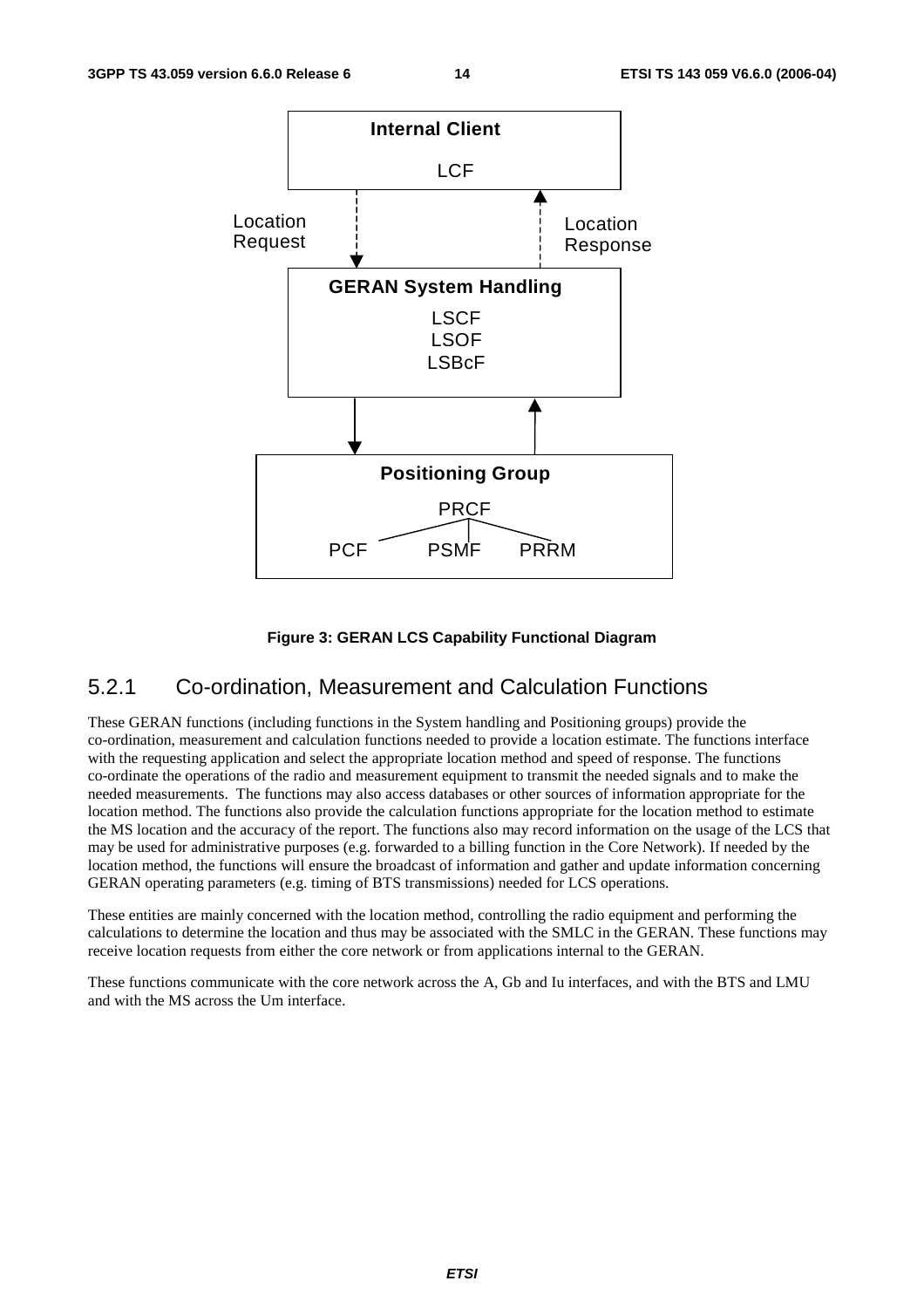## 5.3 GERAN LCS Functional Entities

## 5.3.1 Internal Client Group

## 5.3.1.1 Internal GERAN Location Client Function (LCF)

The Location Client Function (LCF) represents a logical interface between the internal GERAN LCS applications and the LCS BSC Handling entities (e.g. the Location System Control Function (LSCF) in the BSC).

NOTE: There is not necessarily a requirement for a LCCF (Location Client Control Function) for the GERAN Internal Client as is described for external clients in the system stage 2 specification, 3GPP TS 23.271.

The GERAN may make use of location information for internal operations such as location assisted handover. In such a case, a LCF representing the internal GERAN LCS application may communicate with the LSCF to request and receive the location information.

## 5.3.2 GERAN System Handling group

## 5.3.2.1 GERAN Location System Control Function (LSCF)

The GERAN Location System Control Function is responsible for co-ordinating location requests. This function manages call-related and non-call-related location requests and allocates network resources for handling them. This function "insulates" the Location clients in the Core Network from the detailed operation of the location method in order that the GERAN may be used by several types of core network and with several location methods.

The LSCF provides flow control between simultaneous location requests. Simultaneous location requests must be queued in a controlled manner to account for priority requests (e.g. for Emergency Clients). The details of the flow control, priority selection and queuing are beyond the scope of the present document.

The LSCF will select the appropriate location method based on the availability of resources and parameters of the location request. The LSCF coordinates resources and activities needed to obtain data (e.g. base station geographic coordinates) needed for the location method. It also records LCS usage data for the location service request that may be passed to a Location System Recording Function (LSRF) or O&M function in the Core Network.

## 5.3.2.2 GERAN Location System Operations Function (LSOF)

The Location System Operations Function (LSOF) is responsible for provisioning of data, location capabilities, data related to clients and subscription (LCS client data and MS data), fault management and performance management of LCS within the BSC.

An LSOF may be associated with each entity. The LSOF interacts with Internal (O&M) Clients for administration and maintenance of the data.

## 5.3.2.3 Location System Broadcast Function (LSBcF)

The Location System Broadcast Function (LSBcF) provides broadcast capability. The LSBcF capability is only used when broadcast data is required for E-OTD or A-GPS positioning methods. Broadcast information (such as the geographic coordinates of the base stations) may be required, for example, to support a Position Calculation Function (PCF) located in the mobile station. These broadcasts may also include other information (such as currently observable satellites) that may assist a MS in the use of external location services.

The information to be broadcast is selected based on the location techniques offered for use by the LCS and the needs of the MS. This broadcast information may be specially coded (i.e. encrypted) to ensure its availability only to subscribers of the service. The use of broadcasts or other methods for signalling to the MS may be selected based on the chosen location method.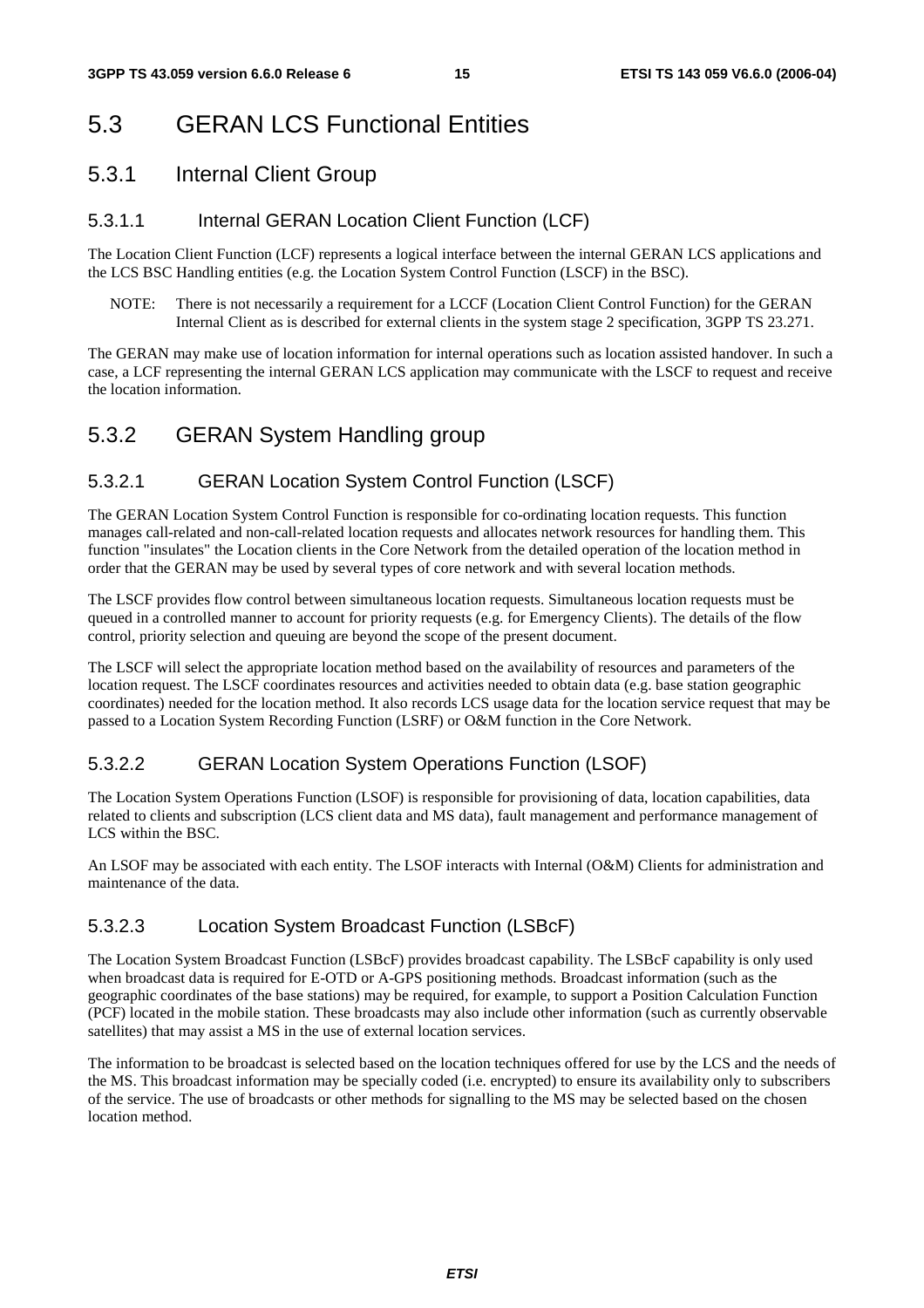The information to be broadcast includes for example:

#### **1. E-OTD Assistance:**

- Reference Time:
- Neighbour Channel Time Slot Scheme;
- Information about sectored neighbour channels;
- Neighbour channel 51 Multiframe Offset values;
- Neighbour channel BCC values;
- RTD Drift Factor values (ciphered if active);
- Neighbour channel RTD values (ciphered if active);
- Serving cell and neighbour cell location information (ciphered if active).

#### **2. GPS Assistance Data:**

- Reference Time:
- Reference Location;
- Differential GPS Correction Data (DGPS);
- Ephemeris and Clock Correction Data;
- Almanac and Other Data.

### 5.3.3 Positioning group

### 5.3.3.1 GERAN Position Radio Co-ordination Function (PRCF)

The GERAN Position Radio Control Function manages a location request for a MS through overall co-ordination and scheduling of resources to perform location measurements. This function interfaces with the PSMF, the PRRM and the PCF. The PRCF determines the location method to be used based on the location request, the QoS, the capabilities of the GERAN, and the MS's capabilities. The PRCF also manages the needed radio resources through the PRRM. It determines which PSMFs are to be involved, what to measure, and obtains processed signal measurements from the PSMF.

Some location methods may involve measurements made at the MS. In this case the PRCF interfaces with the MS to obtain the measurements (or the location results if they have been determined by the MS). Some location methods may involve measurements or information from several sources, including radio units at several BTSs and involve a series of transmissions and receptions. The PRCF entity also provides ancillary measurements in case of network-assisted location method. Ancillary information may be extracted from navigating systems like GPS.

The PRCF forwards the signal measurement data to the PCF.

It is the function of the PRCF to co-ordinate the sequence of activities and compensate for failures (if they occur) to provide the location estimate.

### 5.3.3.2 GERAN Position Calculation Function (PCF)

The GERAN Position Calculation Function is responsible for calculating the location of the MS. This function applies an algorithmic computation on the collected signal measurements to compute the final location estimate and accuracy.

It may obtain related data (e.g.: base station geographic coordinates) needed for the calculation. There may be more than one calculating function available within, or associated with, the calculation function of the GERAN.

The Position Calculation Function is also responsible for estimating the accuracy of the location estimate.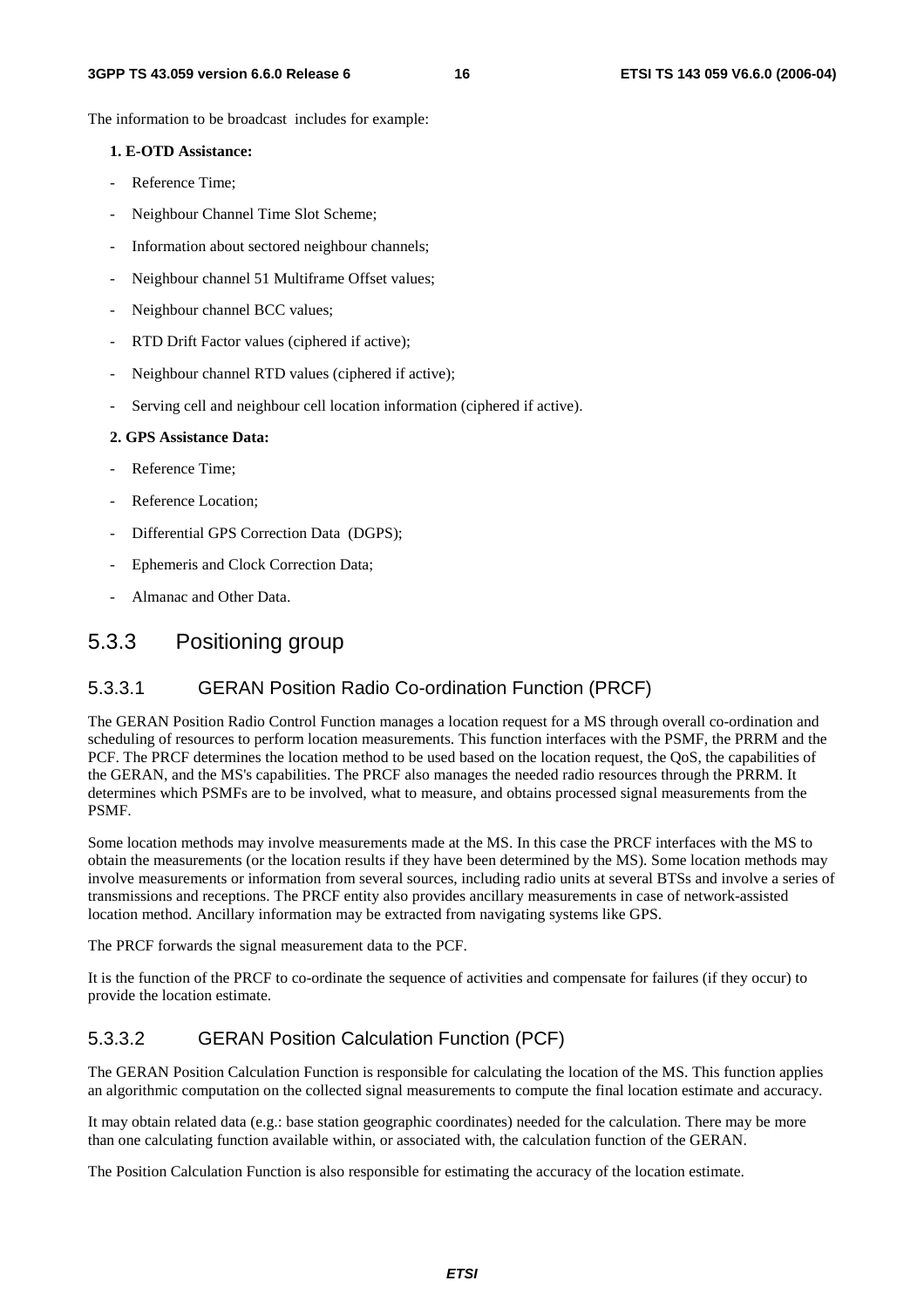### 5.3.3.3 GERAN Position Signal Measurement Function (PSMF)

The GERAN Position Signal Measurement Function (PSMF) is responsible for performing and gathering uplink or downlink radio signal measurements for use in the calculation of a MS's location. These measurements can be location related or ancillary.

There may be one or more PSMF within a GERAN and they may be located at the MS or a Location Measurement Unit (LMU). The PSMF, generally, may provide measurement of signals (i.e. satellite signals) in addition to measurements of the GERAN radio transmissions. The measurements to be made will depend on the selected location method.

#### 5.3.3.4 GERAN Position Radio Resource Management (PRRM)

The GERAN Position Radio Resource Management entity is responsible for managing the effect of LCS operations on the overall performance of the radio network. This may ensure, for example, that the operation of the PSMF does not degrade the QoS of other calls.

## 5.4 Assignment of LCS Functional Entities to GERAN Elements

The following Table 1 shows the generic configuration for different location methods, including network-based, mobile-based, mobile-assisted and network-assisted methods. With this approach both the network and the mobiles are able to measure the timing of signals and compute the mobile's location estimate. Depending on the applied location method it is possible to utilise the corresponding configuration containing all needed entities. For instance, if a networkbased location method is applied, the entities that are involved in measuring the mobile's signal and calculating its location estimate are allocated to the network elements of the access network. On the other hand, in case mobile-based or network-assisted methods are used these entities should be allocated to the mobile station.

|              | <b>MS</b> | LMU | <b>SMLC</b> | <b>BSC</b> |
|--------------|-----------|-----|-------------|------------|
| <b>LCF</b>   | X         |     |             |            |
| <b>LSBcF</b> |           |     |             |            |
| <b>LSCF</b>  |           |     |             |            |
| <b>PRCF</b>  |           |     | X           |            |
| <b>PCF</b>   |           |     |             |            |
| <b>PRRM</b>  |           |     |             |            |
| <b>PSMF</b>  | X         |     |             |            |
| <b>LSOF</b>  |           |     |             |            |

#### **Table 1: Example Allocation of LCS Functional Entities to Network Elements**

## 5.5 Functional Description of GERAN LCS Network Elements

### 5.5.1 BSC

The BSC receives authenticated requests for LCS information from the CN across A, Gb and Iu interfaces and passes these to the SMLC.

### 5.5.2 SMLC

The SMLC is either a separate network element of GERAN or integrated functionality in BSC that contains functionality required to support LCS. The SMLC manages the overall co-ordination and scheduling of resources required for the location of a mobile. It also calculates the final location estimate and estimates the achieved accuracy. The SMLC may control a number of LMUs for the purpose of obtaining radio interface measurements to locate or help locate MS subscribers in the area that it serves. The SMLC is administered with the capabilities and types of measurement produced by each of its LMUs.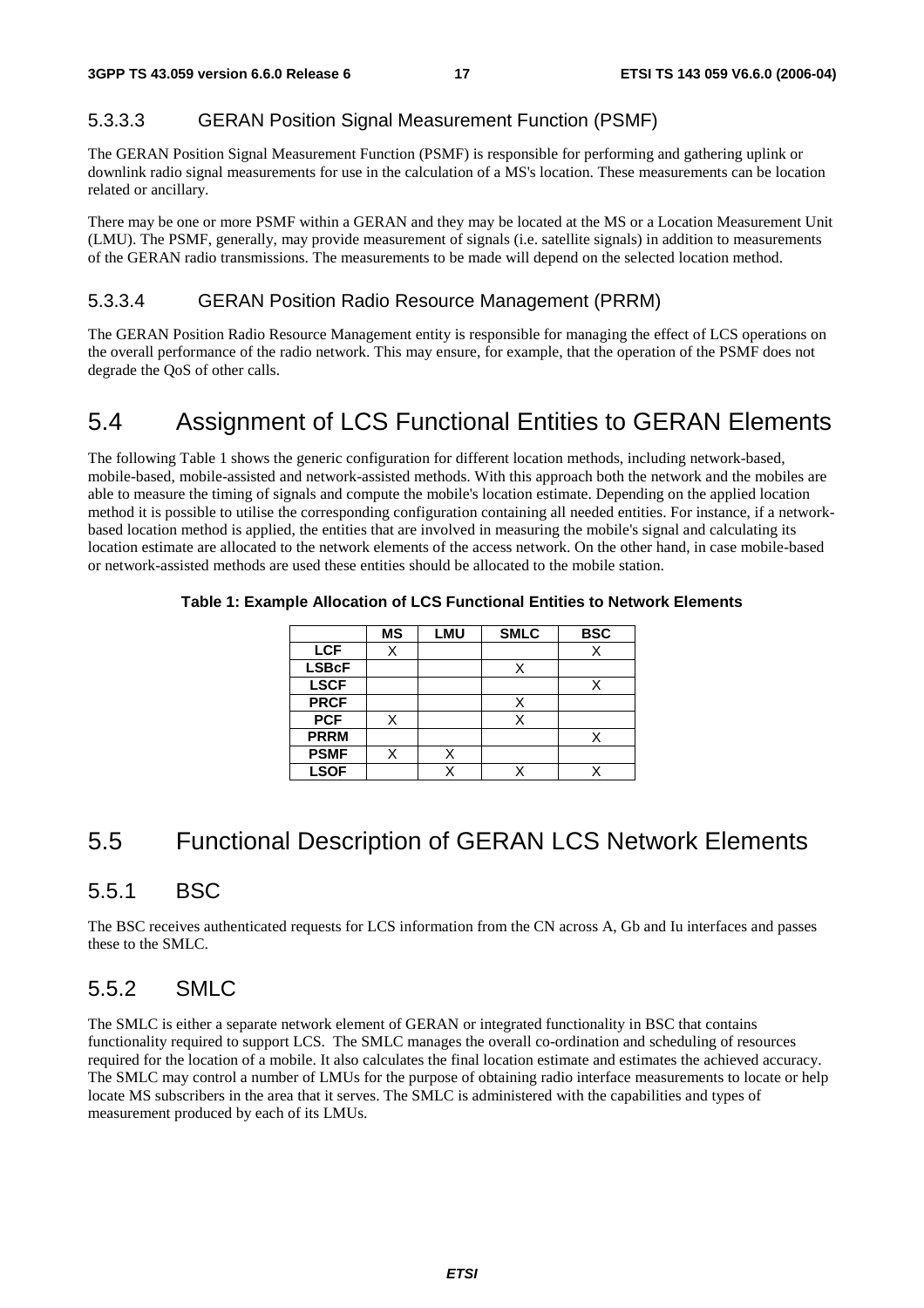### 5.5.3 CBC

For Location Services, when a Cell Broadcast Center (CBC) is associated with a BSC, the SMLC may interface to a CBC in order to broadcast assistance data using existing cell broadcast capabilities. The SMLC shall behave as a user, Cell Broadcast Entity, to the CBC (refer to 3GPP TS 23.041).

### 5.5.4 LMU

The LCS Measurement Unit (LMU) entity makes measurements (e.g. of radio signals) and communicates these measurements to the SMLC (e.g. the PRCF). The LMU contains a PSMF and may also perform calculations associated with the measurements. The LMU may make its measurements in response to requests (e.g. from the SMLC), or it may autonomously measure and report regularly (e.g. timing of BTS transmissions) or when there are significant changes in radio conditions (e.g. changes in the RTD). There may be one or more LMUs associated with the SMLC and an LCS request may involve measurements by one or more LMUs. LMU functionality may be integrated in a BTS.

An LMU makes radio measurements to support one or more positioning methods; these assistance measurements are specific to all MSs in a certain geographic area. All location and assistance measurements obtained by an LMU are supplied to the SMLC associated with the LMU. Instructions concerning the timing, the nature, and any periodicity of these measurements are either provided by the SMLC or are pre-administered in the LMU.

The following assistance measurement obtained by an LMU has a generic status usable by more than one position method:

- Radio Interface Timing measurements – comprise Absolute Time Differences (ATDs) or Real Time Differences (RTDs) of the signals transmitted by Base Stations, where timing differences are measured relative to either some absolute time difference (ATD) or the signals of another Base Station (RTD).

## 5.5.5 MS

The MS interacts with the measurement co-ordination functions to make measurements of downlink signals. The measurements to be made will be determined by the chosen location method.

The MS may also contain LCS applications, or access an LCS application through communication with a network accessed by the MS or an application residing in the MS and/or satellite signals. The MS may include the needed measurement and calculation functions to determine the MS's location with or without assistance of the GERAN LCS entities.

## 6 Signalling Protocols and Interfaces

## 6.1 Protocol layering in A/Gb mode

### 6.1.1 Generic Signalling Model

Figure 4 shows the generic signalling model applicable to LCS for signalling interaction in which an SMLC forms at least one of the signalling end points.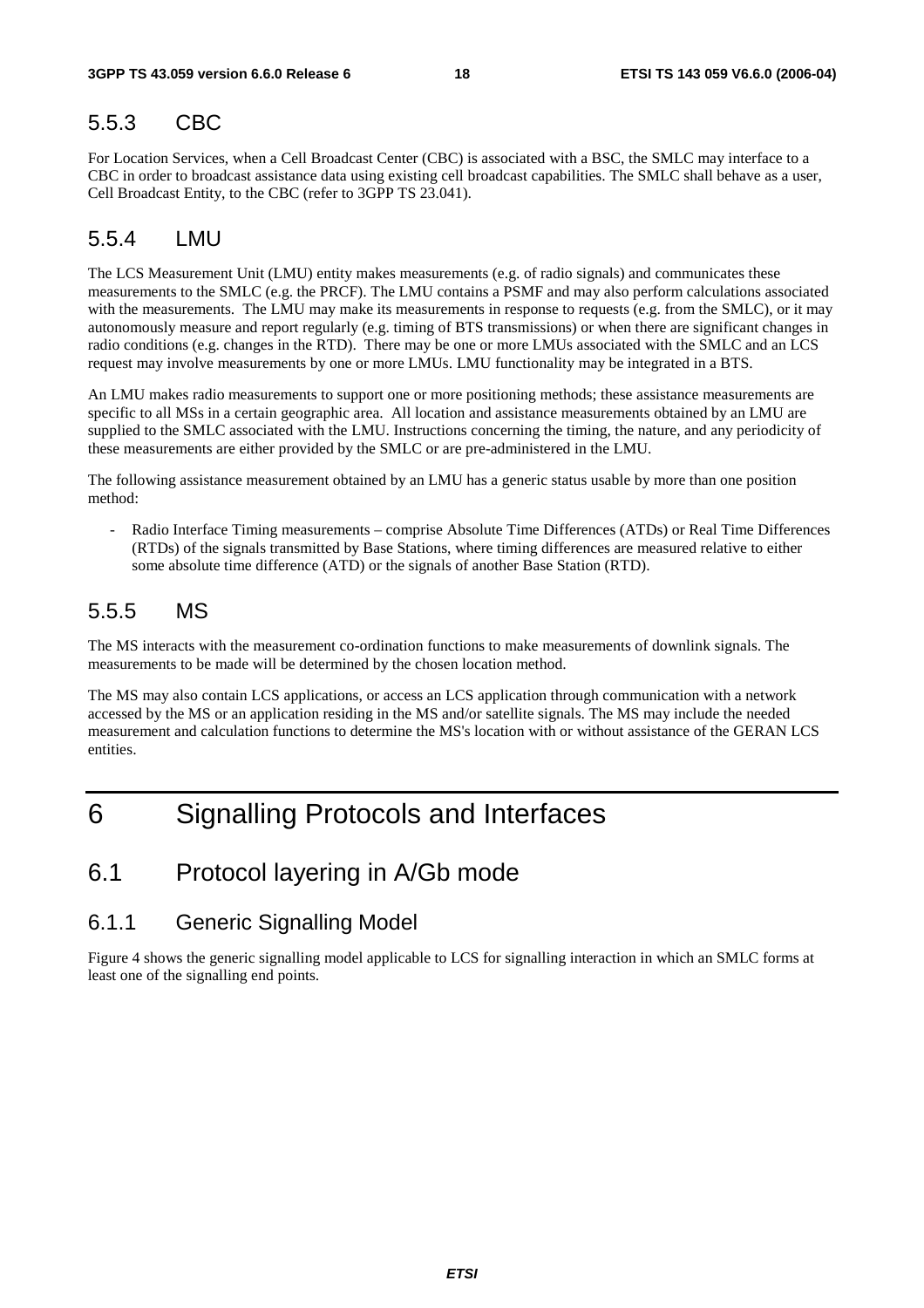

**Figure 4: Generic Model for LCS Signalling to an SMLC** 

The functions performed by each protocol layer are as follows:

- a) LCS application protocol this depends on the other signalling end point (e.g. whether a target MS or LMU) and may be absent if supported in the BSSAP-LE layer. The application protocol supports specific LCS functions (e.g. positioning measurements, assistance measurements) and is independent of lower protocol layers.
- b) BSSAP-LE this is an extension of BSSAP and carries the LCS application protocol signaling units. Necessary functions include identification of the LCS application protocol and identification, where not provided by the network layer, of the two end points. This layer can be relayed by an intermediate entity or mapped into an equivalent layer 3 protocol used by the other signaling end point. This layer supports segmentation of LCS application layer protocols.
- c) Network Layer provides signaling transport between the SMLC and either the other end point or some intermediate entity at which the BSSAP-LE layer is relayed or mapped. The network layer may support connection oriented or connectionless signaling. For second generation circuit oriented applications, the network layer is provided using MTP and SCCP. This layer supports segmentation of LCS application layer protocols.
- d) Physical Layer –SS7 signaling links are supported by the physical layer.
- e) L3 a protocol layer compatible with or the same as BSSAP-LE.
- f) L2 logical link layer for the other endpoint
- g) L1 physical layer for the other end point.

## 6.1.2 Message Segmentation in A/Gb mode

Message segmentation is needed to transport any large LCS message that exceeds the message size limitation supported by any GSM interface over which transport is needed.

#### 6.1.2.1 Network Level Segmentation

Segmentation and reassembly of large SMLCPP messages at the network (e.g. SCCP) level may be supported. For message transfer over any interface where network level segmentation is not supported, segmentation at the application level shall be used. This may require support of both network and intermediate level segmentation by certain intermediate entities.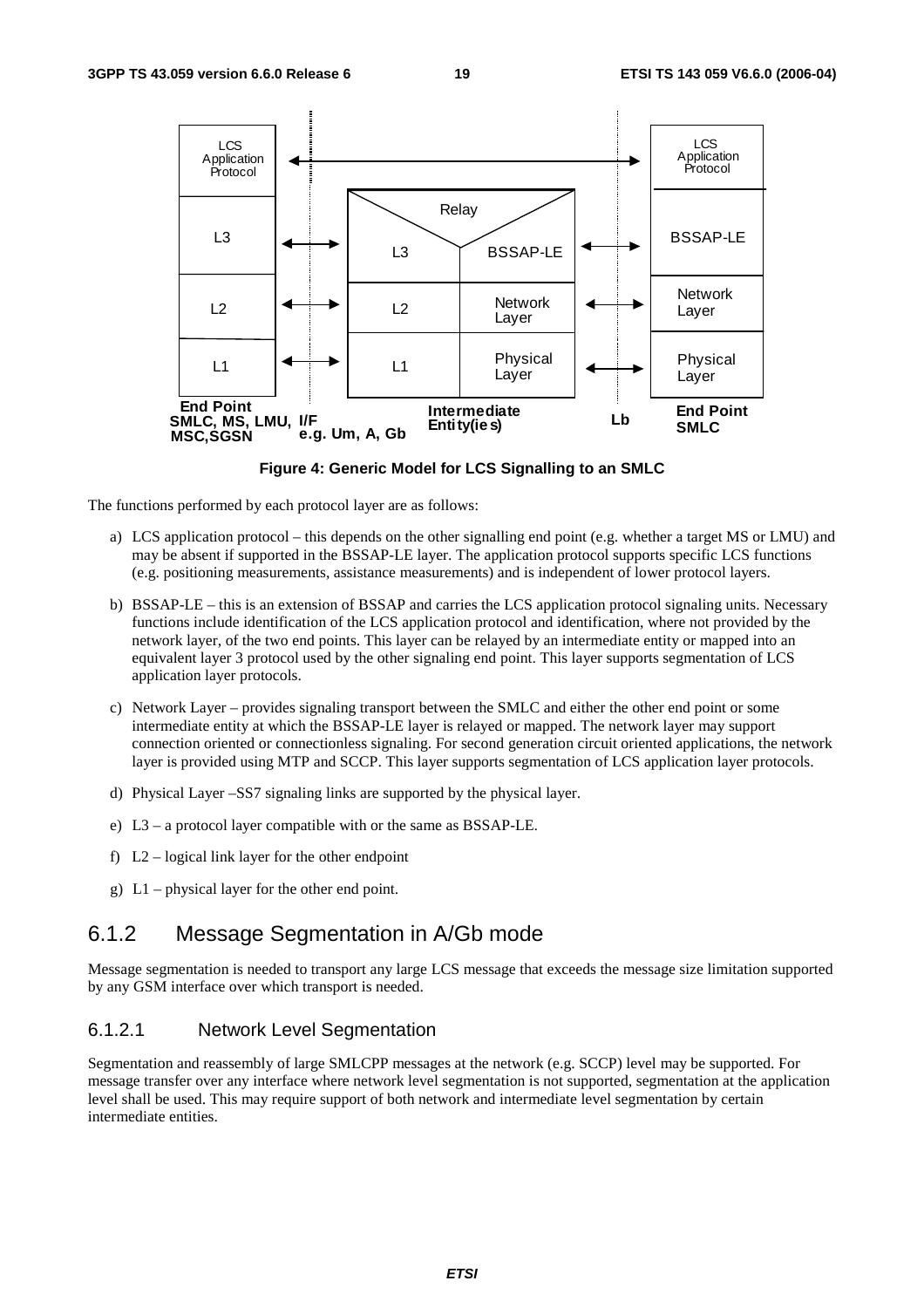## 6.1.2.2 Intermediate Level Segmentation

The segmentation of SMLCPP 3GPP TS 48.031[19], messages is supported by segmentation mechanisms defined in 3GPP TS 48.008 [18], and 3GPP TS 49.031[22]. The sending, receiving and all intermediate entities supporting segmentation shall ensure reliable and sequenced delivery of the message segments by appropriate use of the capabilities supported by lower transport and network level protocols.

For support of legacy (Rel4 and older) MS and GERAN, there are segmentation mechanisms defined in the RR layer (3GPP TS 44.018 [14]) and BSSAP-LE layer (3GPP TS 49.031 [22]) for segmentation of RRLP (3GPP TS 44.031) messages, which need to be supported by the MS, BSS, and SMLC in the uplink direction in the CS domain and by the MS and BSS for the downlink direction in the CS domain.

## 6.1.2.3 RRLP Pseudo-Segmentation

The use of several RRLP messages to deliver a large amount of information is called "RRLP pseudo-segmentation". If more information than what fits in the RRLP maximum PDU size needs to be delivered, the RRLP pseudosegmentation shall be used. (For Rel 4 or older MS and GERAN, may also use intermediate level segmentation).

## 6.1.3 Signalling between an SMLC, MSC and BSC

An SMLC can either be separate logical entity or integrated functionality in the BSC. If the SMLC is a separate logical entity, the LCS signalling between SMLC and MSC is accomplished through the A and Lb interfaces. If the SMLC is integrated, the LCS signalling is accomplished through the A interface only. Figure 5 shows the protocol layers used to support LCS signaling between the SMLC, MSC and BSC.



**Figure 5: Signalling Protocols between SMLC, MSC and BSC** 

## 6.1.3a Signalling between an SMLC, SGSN and BSS

An SMLC can either be separate logical entity or integrated functionality in the BSS. If the SMLC is a separate logical entity, the LCS signalling between SMLC and SGSN is accomplished through the Gb and Lb interfaces. If the SMLC is integrated, the LCS signalling is accomplished through the Gb interface only. Figure 5a shows the protocol layers used to support LCS signaling between the SMLC, SGSN and BSS. Notice that the Network Service layer may be based on frame relay or IP (see 3GPP TS 48.016 [24]).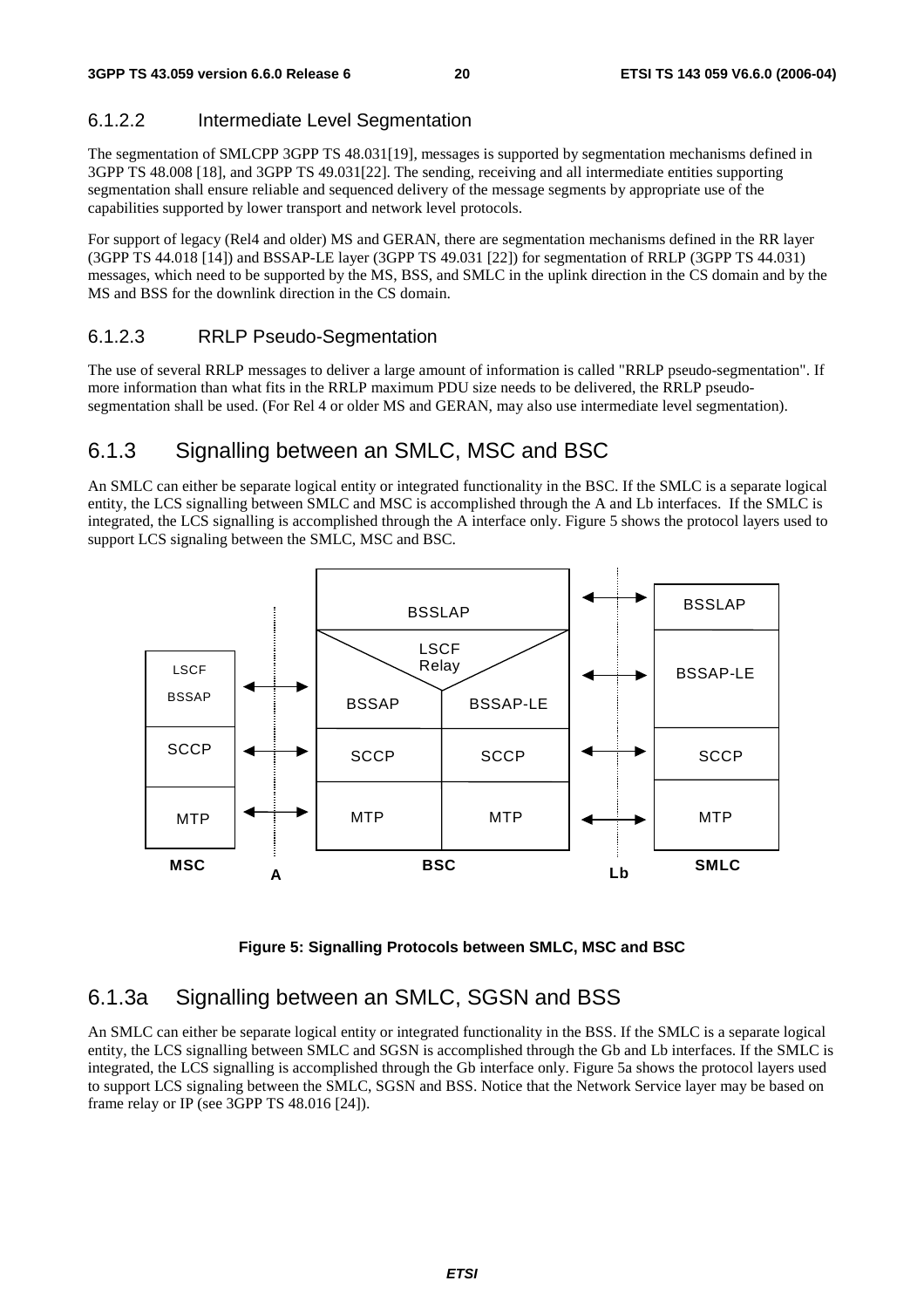

**Figure 5a: Signalling Protocols between SMLC, SGSN and BSS** 

### 6.1.4 Signaling between SMLC and MS

SMLC Signalling to a target MS is accomplished through the Um interface. Figure 6 shows the protocol layers used to support signaling between an SMLC and target MS in the CS domain.



**Figure 6: Signalling between an SMLC and Target MS in CS domain** 

Figure 6a shows the protocol layers used to support signaling between an SMLC and target MS in the PS domain. The signalling is routed through the core network to utilize standard GPRS functions. BSSGP is specified in 3GPP TS 48.018 [25] and RLC/MAC is specified in 3GPP TS 44.060 [28]. The TOM and LLC protocols are specified in 3GPP TS 44.064 [26]. The TOM Protocol Header for RRLP is specified in 44.031 [15]. For an overview of GPRS, see 3GPP TS 23.060 [27].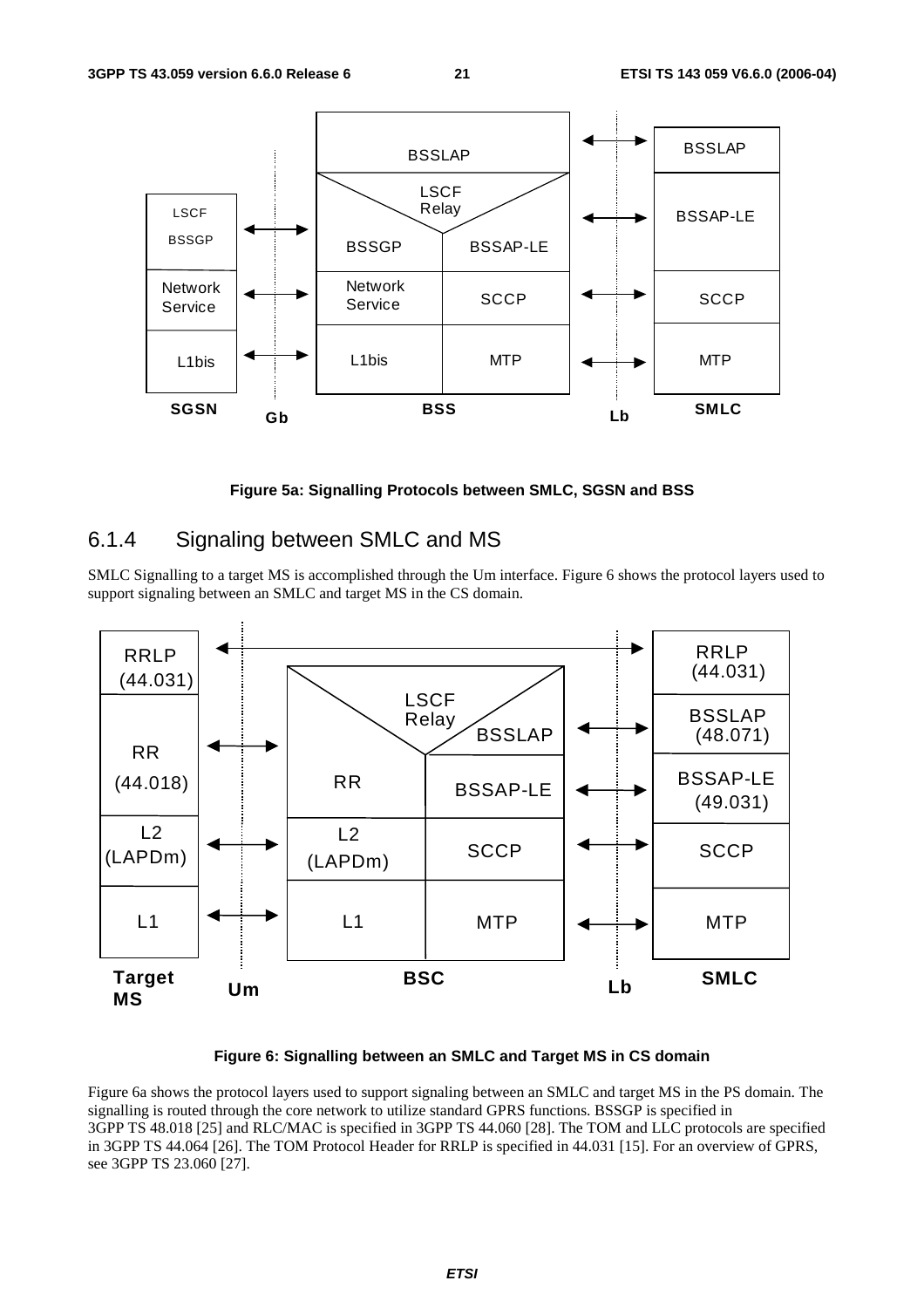



#### **Figure 6a: Signalling between an SMLC and Target MS in PS domain**

## 6.1.5 SMLC Signalling to a Type A LMU

Notice that the signalling to a Type A LMU is using CS signalling over the Um interface. A Type A LMU can be used to support positioning of mobile stations both in the CS and the PS domain.

### 6.1.5.1 Circuit Switched Signalling using an SDCCH

Figure 7 shows the protocol layers used to support signaling between an SMLC and a Type A LMU, using an SDCCH on the Um interface.





### 6.1.5.2 Signalling using a TCH

Figure 8 shows the protocol layers that can be used to support signaling between an SMLC and a Type A LMU using a TCH on the Um interface. The TCH is assumed to support either transparent or non-transparent synchronous data and may be provided in a multislot configuration. The main usage would be for O&M data and SW download – e.g. during offpeak hours.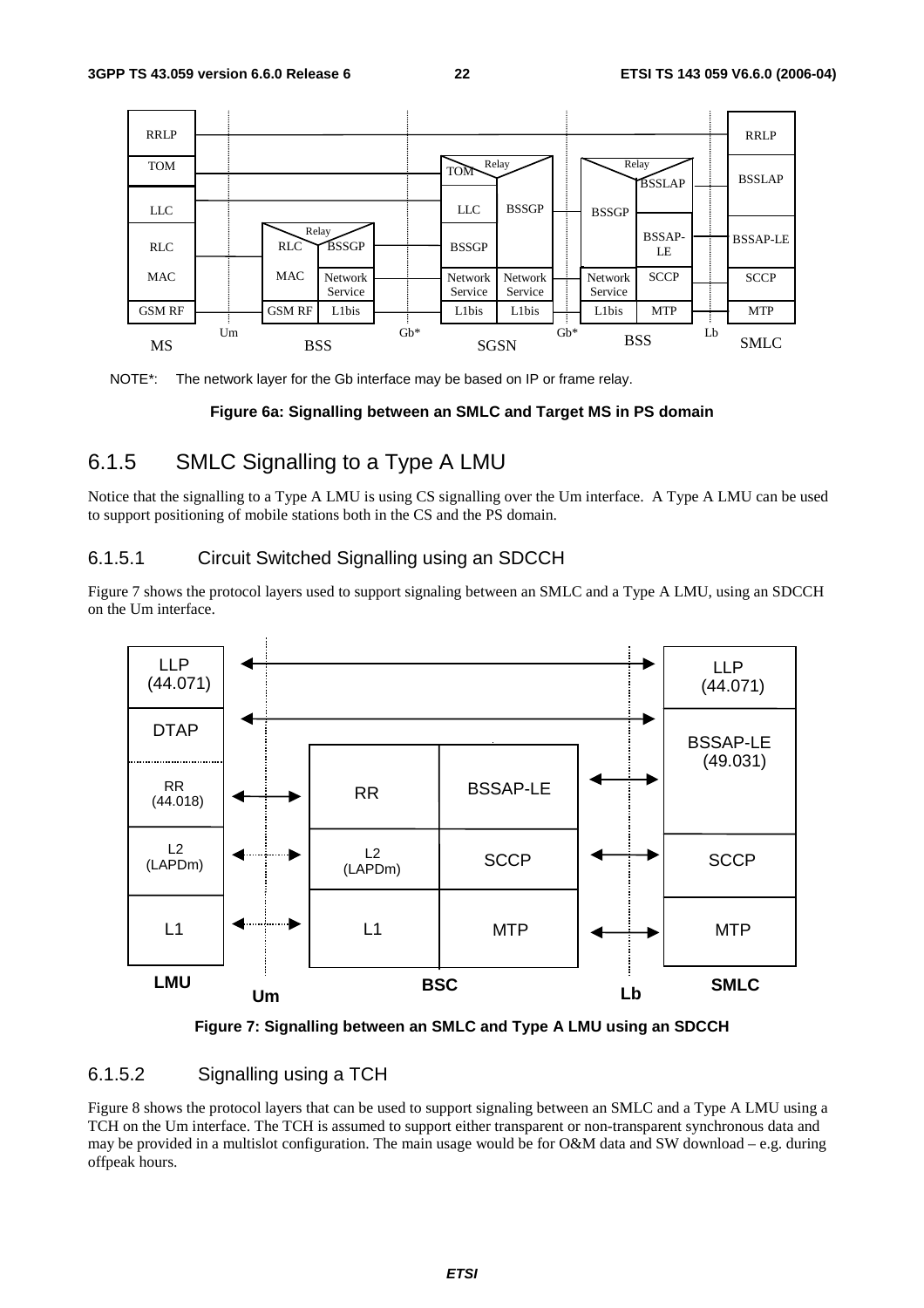

**Figure 8: Signalling between an SMLC and a Type A LMU using a TCH** 

## 6.1.6 SMLC signalling to a Type B LMU

The protocol layers employed to enable signaling between the SMLC and a Type B LMU are shown in figure 9. Notice that the signalling to a Type B LMU can be used to support positioning of mobile stations both in the CS and the PS domain.



**Figure 9: Signalling between an SMLC and Type B LMU** 

NOTE\*: Abis interface is beyond the scope of the present document.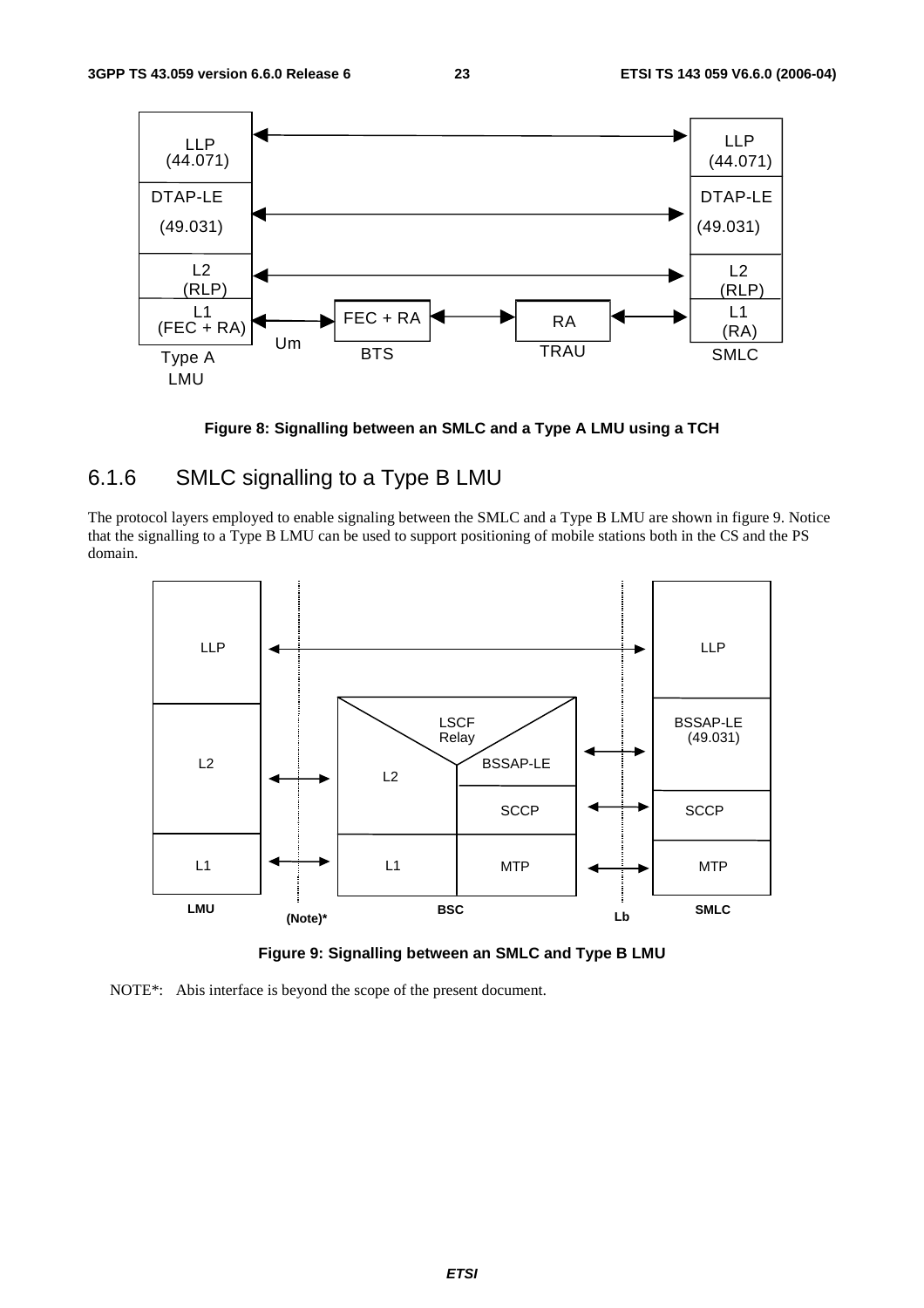## 6.1.7 SMLC Signalling to a peer SMLC

The protocol layers used for SMLC to SMLC signalling are shown in figure 10, where it is assumed that both SMLCs have SS7 link connections to STPs (or there is a direct SS7 link between the SMLCs).



**Figure 10: SMLC to SMLC Signalling via SS7 STPs** 

In the absence of either a direct link or links to an STP, signalling can go via attached BSCs and MSCs as shown in figure 11 for signalling between the SMLCs sharing the same MSC.





## 6.2 Protocol layering in Iu mode

### 6.2.1 Signalling between SMLC and MSC/SGSN

A SMLC can either be a separate logical entity or integrated functionality in the BSC. If the SMLC is a separate logical entity, the LCS signalling between SMLC and MSC/SGSN is accomplished through the Iu and Lb interfaces. If the SMLC is integrated, the LCS signalling is accomplished through the Iu interface only. Figure 11a shows the protocol layers used to support LCS signaling between the SMLC, BSC and MSC/SGSN.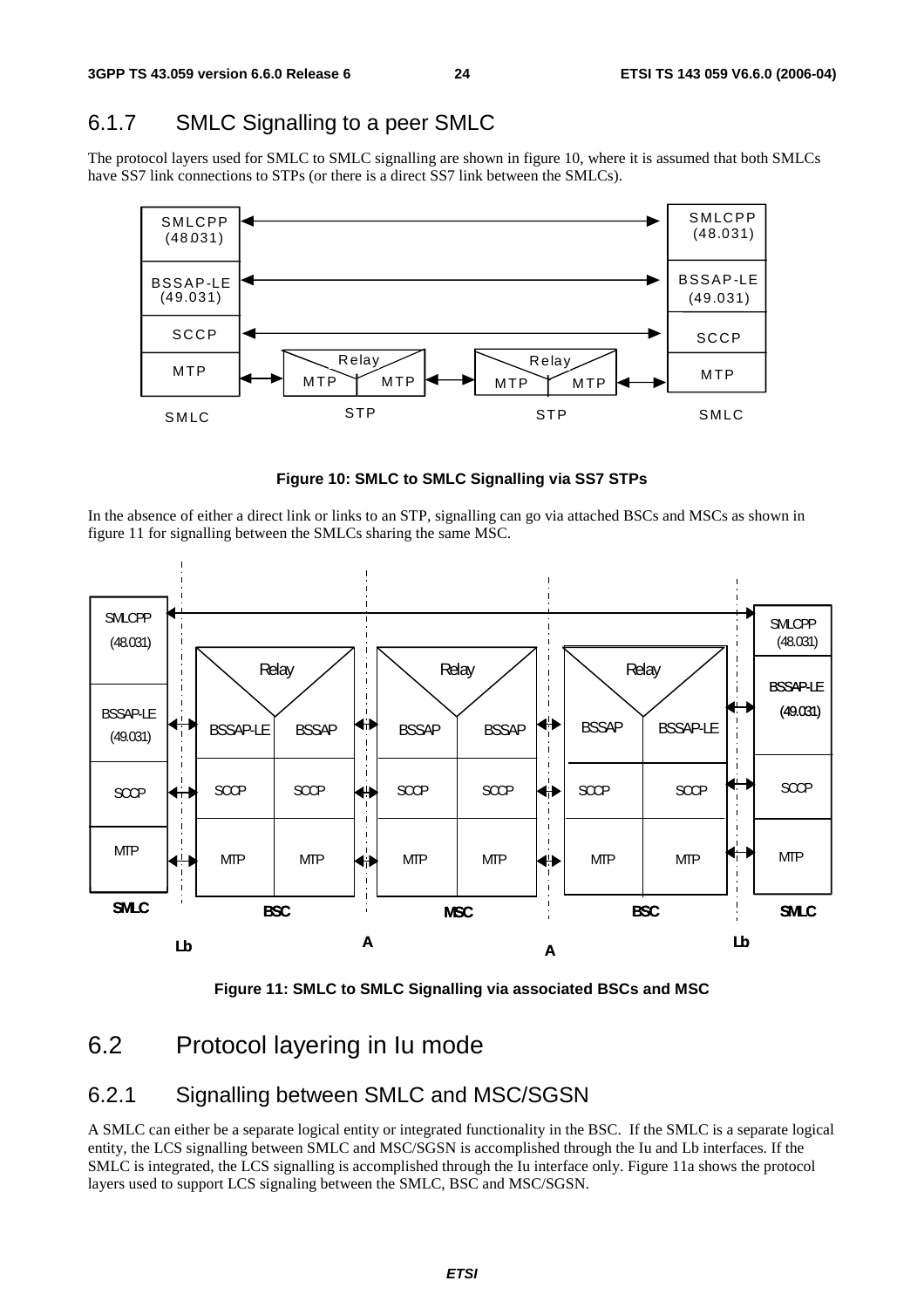

NOTE: \* Iu protocol stack is inherited from UMTS specifications [29-32]. See GERAN Stage 2 specification [11] for additional transport layer options.

#### **Figure 11a: Signalling Protocols between SMLC, BSC and MSC/SGSN**

## 6.2.2 Signalling between SMLC and MS

SMLC Signalling to a target MS is accomplished through the Um interface. Figure 11b shows the protocol layers used to support signaling between an SMLC and target MS.



**Figure 11b: Signalling between an SMLC and Target MS**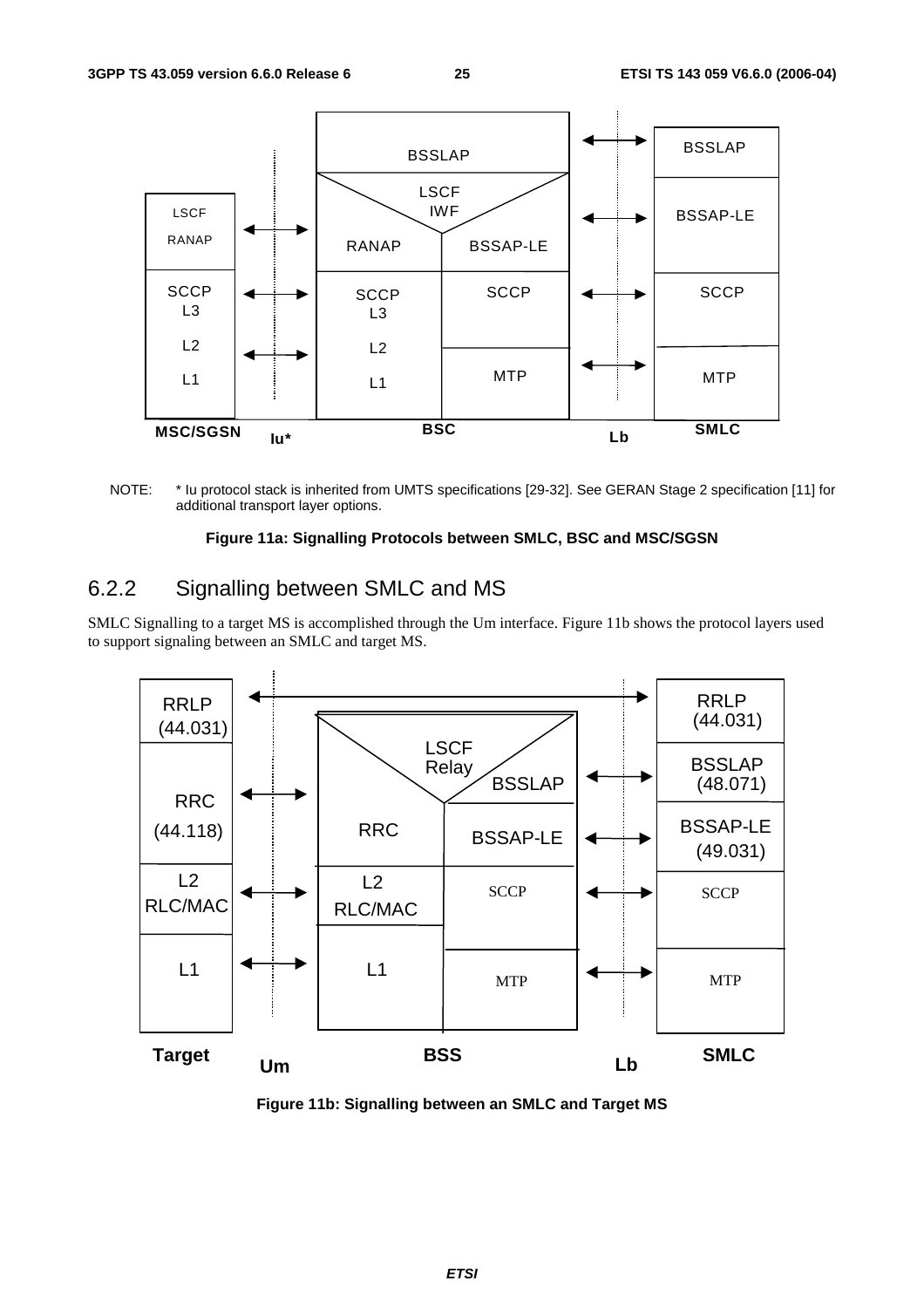## 6.2.3 SMLC signalling to a Type A LMU

The signalling to a Type A LMU is defined using A/Gb Mode CS signalling over the Um interface, see Clause 6.1.5. A Type A LMU operating in A/Gb Mode CS Domain can be used to support positioning of mobile stations operating in Iu Mode. Signalling to a Type A LMU in Iu Mode is FFS.

## 6.2.4 SMLC signalling to a Type B LMU

The signalling to a Type B LMU is defined in Clause 6.1.6. A Type B LMU operates independently of the mode of the MS (A/Gb Mode or Iu Mode) and signalling to a Type B LMU as defined in Clause 6.1.6 can be used to support positioning of mobile stations operating in Iu Mode.

## 6.2.5 SMLC signalling to a peer SMLC

The signalling to a peer SMLC is defined in Clause 6.1.7. A peer SMLC connection and signaling is independent of the mode of the MS (A/Gb Mode or Iu Mode) and signalling to a peer SMLC as defined in Clause 6.1.7 can be used to support positioning of mobile stations operating in Iu Mode.

## 7 GERAN Network Location Procedures

- 7.1 State description for SMLC
- 7.1.1 SMLC States

### 7.1.1.1 NULL State

This is a conceptual rather than actual state in which a certain location request from a particular Location Client, VMSC, SGSN or BSC either has not yet been received or has been completed.

### 7.1.1.2 LOCATION State

This state exists after the SMLC has received a location request from a BSC and persists while the SMLC is obtaining position measurements for a particular positioning method until such time as positioning measurements have been received and a location estimate has been computed and returned to the BSC.

When sufficient positioning measurement results have been received, the SMLC either evaluates them, if they include an already computed location estimate, or uses them to compute a location estimate. The SMLC then has the option of either reinitiating another positioning attempt, e.g. if the location estimate did not satisfy the required QoS and the requirement on response time permits another position attempt, or returning the location estimate to the BSC.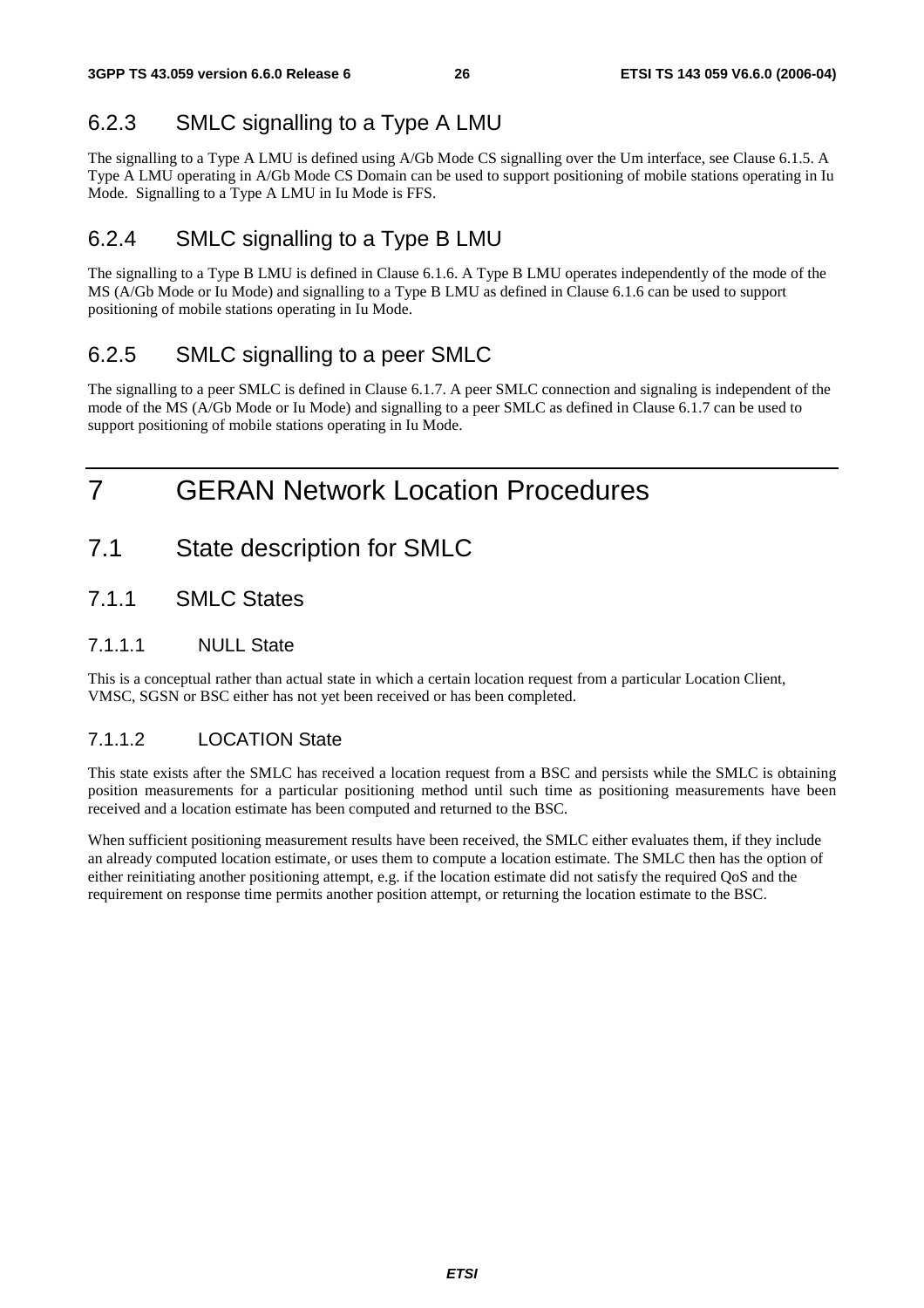## 7.1.2 State Functionality

7.1.2.1 State Transitions



**Figure 12: State Transitions in the SMLC** 

**Moving from NULL to LOCATION state:** After a location request is received from the BSC, the SMLC enters the LOCATION state. It then chooses a positioning method and initiates the appropriate position measurements.

**Moving from LOCATION to NULL state:** When the SMLC has obtained a location estimate that best meets the requested QoS parameters, it returns this to the BSC and re-enters the NULL state.

### 7.1.2.2 LOCATION Timer Function

The SMLC runs a timer while in the LOCATION state to limit the total amount of time that positioning can be active. This timer should be related to any response time indicated in the location request QoS parameters. If the timer expires before a final location estimate has been produced, the SMLC either returns the best existing location estimate to the BSC (e.g. an estimate based on the current cell ID) or returns a failure indication. It then re-enters the NULL state.

## 7.2 State Description for the BSC

## 7.2.1 BSC States

7.2.1.1 IDLE State

In this state, the BSC location service is inactive for a particular MS.

#### 7.2.1.2 LOCATION State

In this state, the BSC is awaiting a response from an SMLC after requesting the location for a particular MS. In this state, a Radio Resource connection to the target MS will be active – allowing the SMLC and MS to exchange positioning related messages for mobile based and mobile assisted position methods. For certain position methods (e.g. network based position methods), the SMLC may invoke substates in the BSC during which other types of association or procedure are supported with the MS (e.g. temporary call establishment, handover). In this state, the BSC may transfer positioning related messages between the SMLC and the target MS and/or between the SMLC and certain LMUs served by the BSC.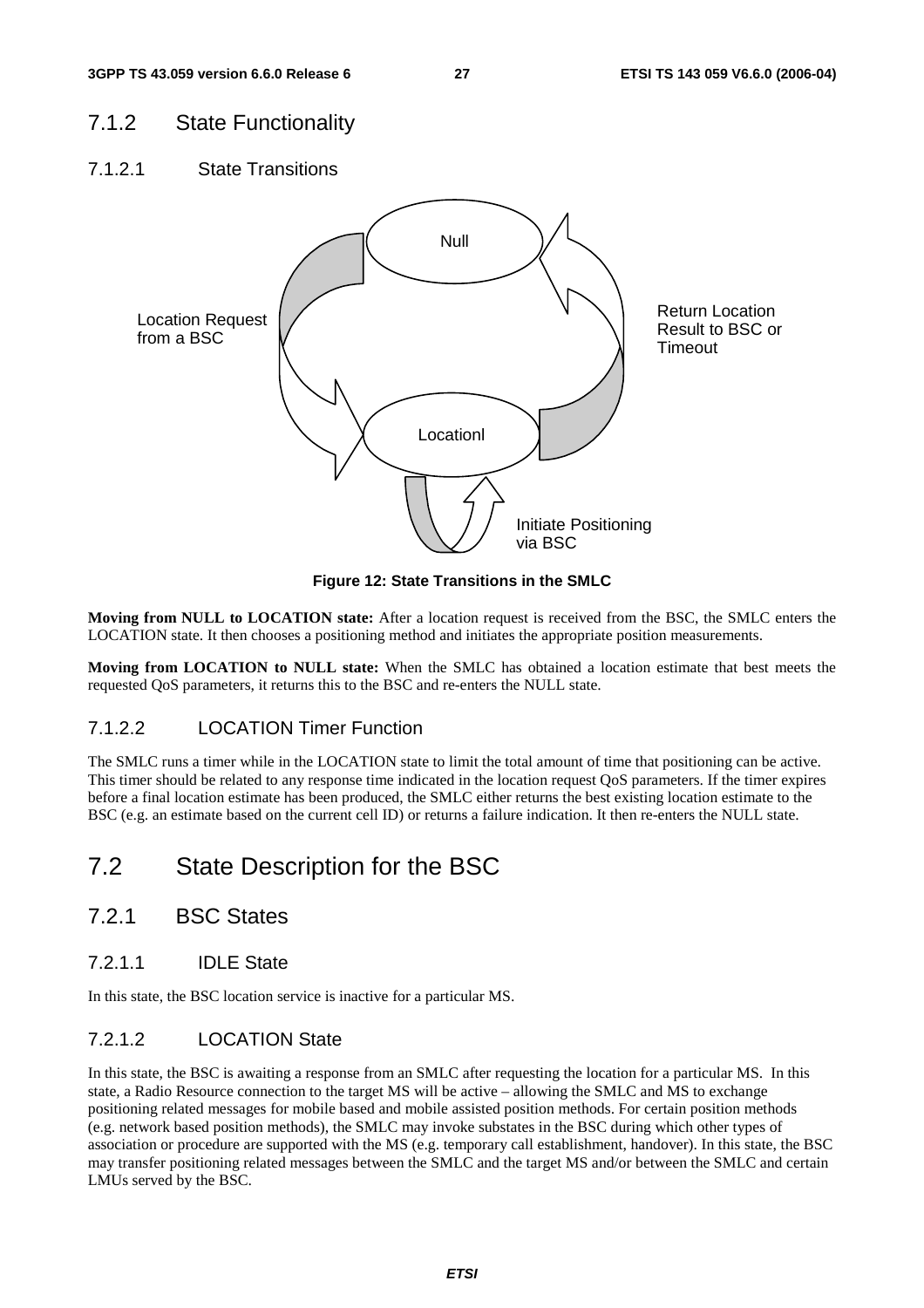## 7.2.2 State Functionality

7.2.2.1 State Transitions



**Figure 13: State Transitions in the BSC** 

**Moving from IDLE to LOCATION state:** After a request has been received to locate a particular MS served by the BSC, a location request is sent to the SMLC associated with the serving cell: the BSC then enters the LOCATION state. Before entering this state, a Radio Resource connection to the MS must have been already established by the VMSC.

**Moving from LOCATION to IDLE state:** After the return of a location estimate result from the SMLC, the BSC shall re-enter IDLE state.

### 7.2.2.2 LOCATION Timer Function

The BSC runs a timer while in the LOCATION state to limit the amount of time waiting for a location response from the SMLC. If the timer expires before such information is received, the BSC indicates a location failure to the original requesting entity and re-enters IDLE state.

## 7.3 Usage of SCCP Connection on the Lb interface in the CS domain in A/Gb mode

SCCP connection oriented signalling between an SMLC and a BSC is used to support SMLC signalling to a Type A LMU, a serving BSC, or a target MS. The types of SCCP connections are described below.

## 7.3.1 SCCP Connection for positioning of a target MS

The BSC establishes this connection when a request is received for a location estimate for a target MS in the CS domain. The BSC sends the BSSAP-LE Perform Location Request to the SMLC inside an SCCP Connection Request message. Signaling between the SMLC and target MS, if required, is then relayed by the BSC between this SCCP connection and the main signaling link to the MS. The same SCCP connection is also used to transfer BSSLAP messages between the SMLC and serving BSC. See Figure 14.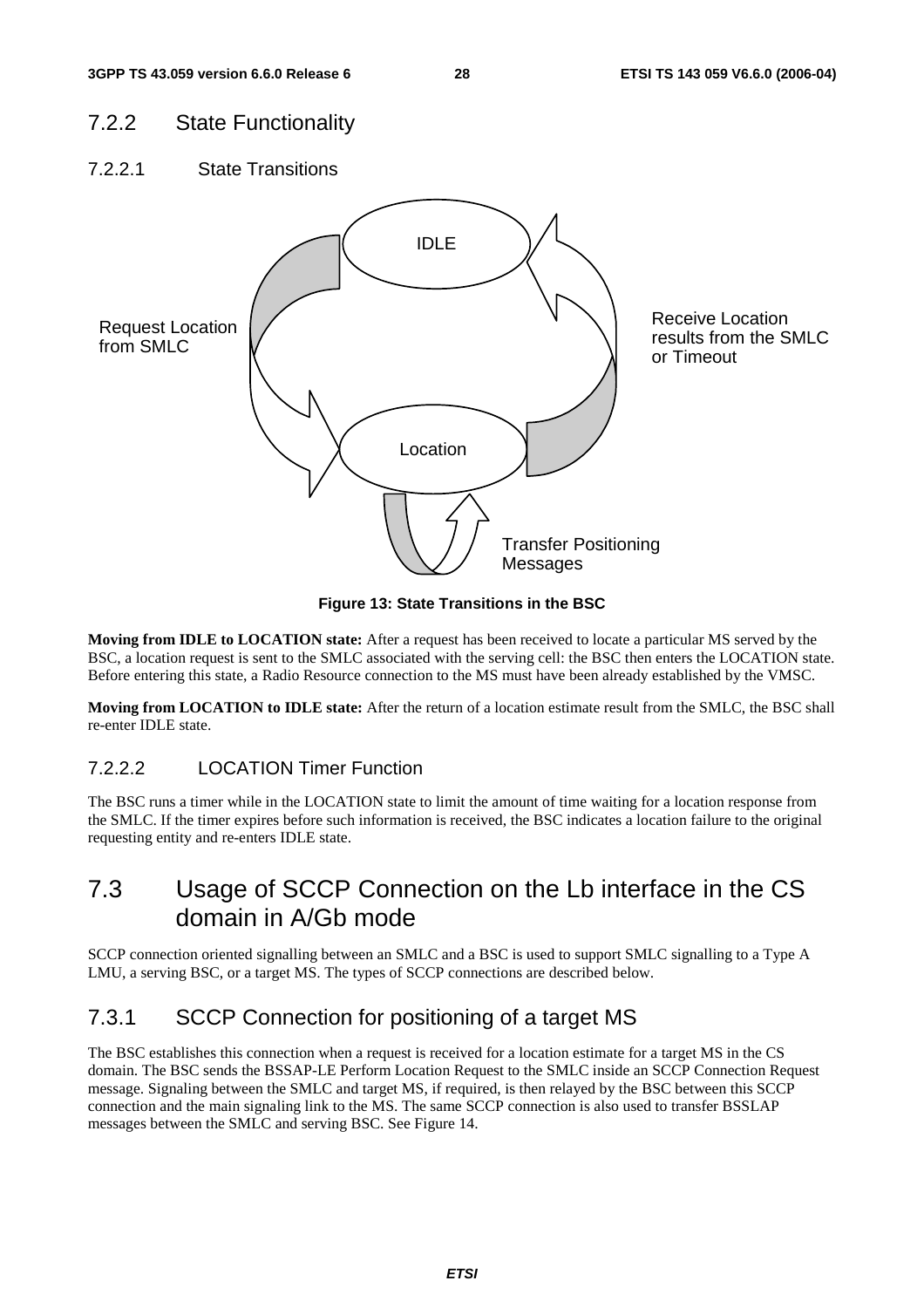

RRLP (44.031)

#### **Figure 14: SCCP based signalling for MS positioning with an SMLC in CS domain**

## 7.3.2 SCCP connection to access a Type A LMU

The BSC or SMLC establishes this connection to enable LCS messages to be transferred to or from a Type A LMU. The BSC or SMLC sends a BSSAP-LE LMU Connection Request message inside an SCCP Connection Request message. Signaling is subsequently relayed through the BSC using this SCCP connection as shown in figure 15.



LLP (44.071)

### **Figure 15: SCCP based signalling to access a Type A LMU with an SMLC**

## 7.4 Usage of SCCP Connection on the Lb interface in the PS domain in A/Gb mode

SCCP connection oriented signalling between an SMLC and a BSS is used to support SMLC signalling to a serving BSS or a target MS. The types of SCCP connections are described below.

## 7.4.1 SCCP Connection for positioning of a target MS

The BSS establishes this connection when a request is received for a location estimate for a target MS in the PS domain. The BSS sends the BSSAP-LE Perform Location Request to the SMLC inside an SCCP Connection Request message. Signaling between the SMLC and target MS is then relayed by the BSS via the SGSN to the MS. The same SCCP connection is also used to transfer BSSLAP messages between the SMLC and serving BSS. See figure 15a below. RRLP Messages between the SMLC and the MS are carried in BSSGP Position Command/Response messages (see 3GPP TS 48.018) across the Gb interface and in TOM messages in LLC UI frames (see 3GPP TS 44.064 [26]) across the Um interface. Because a connectionless mode of communication is used to transport BSSGP and LLC, an MS identity is included in each message for those protocols.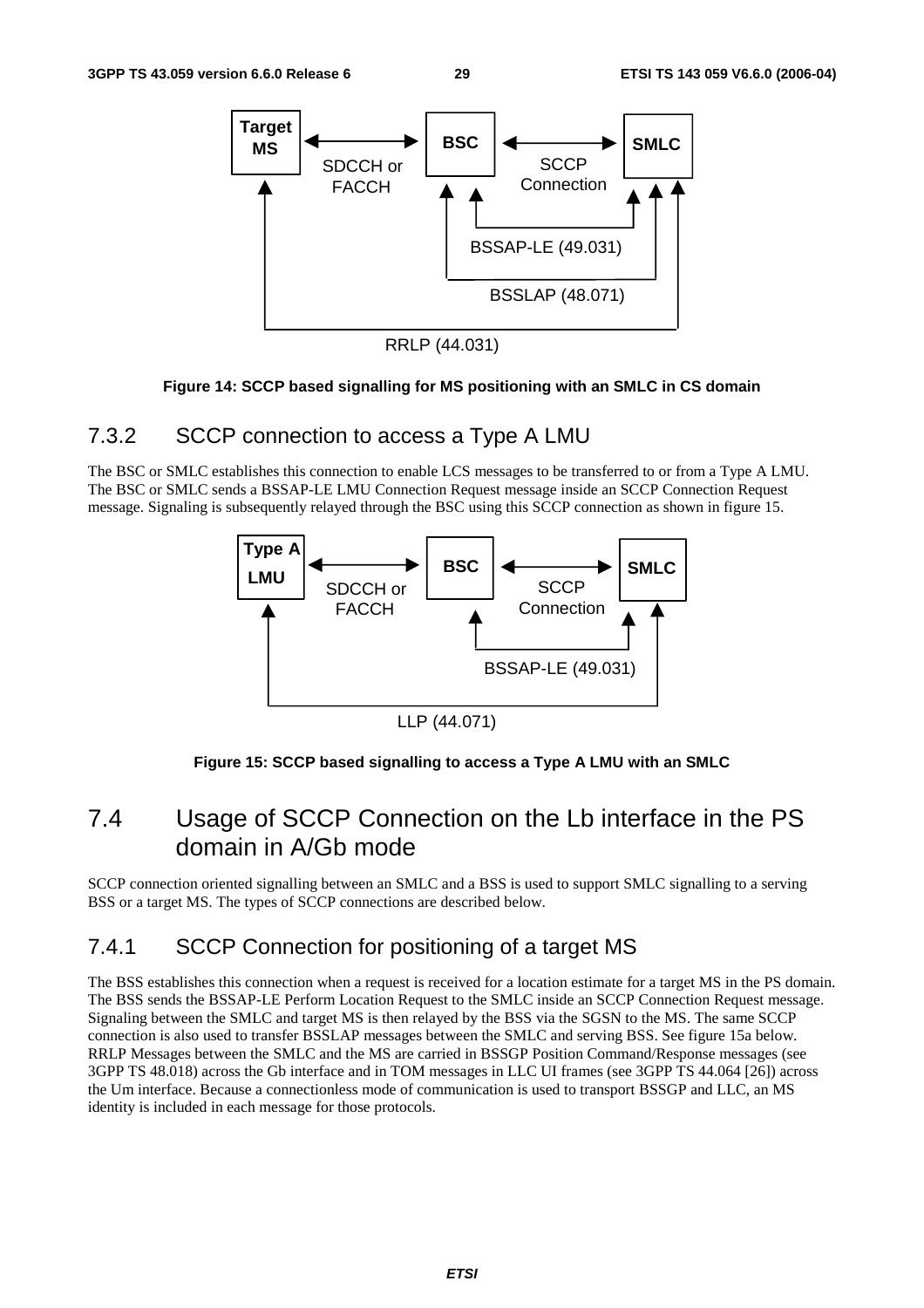

**Figure 15a: SCCP based signalling for MS positioning with an SMLC in PS domain** 

## 8 Common Procedures to Support Positioning

The procedures described in this clause enable an SMLC to obtain positioning related information or instigate positioning for a particular target MS. The procedures are applicable to all positioning methods after an SMLC receives a BSSAP-LE Perform Location request for a target MS until a BSSAP-LE Perform Location response is returned to the originator.

## 8.1 Information Transfer between an SMLC and a Target MS in the CS Domain in A/Gb mode for E-OTD and GPS positioning methods

An SMLC uses the procedure shown below in order to obtain the MS position or positioning measurements from a target MS or transfer location assistance information to a target MSin the CS domain after a request has been received from the BSC serving the target MS. More details of the location information transfer procedure between the BSC and MS can be found in 3GPP TS 24.008.



#### **Figure 16: Information Transfer between an SMLC and a Target MS in CS domain**

1) The SMLC passes a BSSAP-LE Connection Oriented Information message to the serving BSC containing an embedded BSSLAP MS Position Command with an RRLP message parameter. The message is transferred using the SCCP connection established between the SMLC and BSC for positioning the target MS If the BSSLAP message is too large to fit in a single BSSAP-LE Connection Oriented Information message, RRLP pseudo-segmentation shall be used. Legacy SMLC may utilize BSSAP-LE layer segmentation instead of RRLP pseudo-segmentation. The SMLC shall indicate in the first BSSLAP MS Position Command whether the embedded RRLP message contains a positioning command versus positioning assistance data.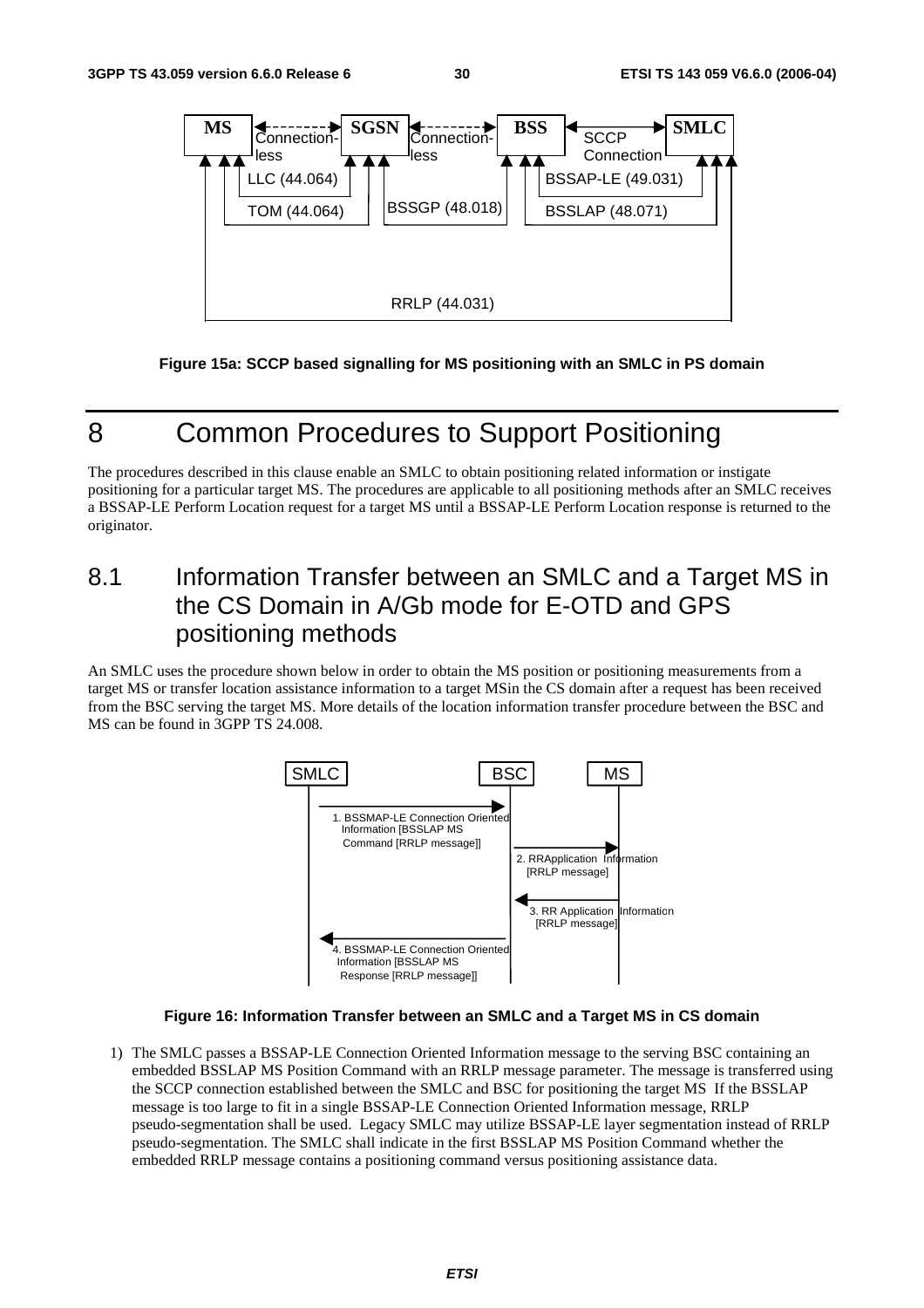- 2) The BSC transfers the embedded RRLP message to the target MS inside an RR Application Information message. No later than when the RR Application Information message has been transferred, the BSC shall start a positioning supervision timer if none is already in progress or restart this if already in progress. If the timer expires before the final response in step 3 is received, the BSC shall return a BSSAP-LE Connection oriented Information message to the SMLC containing a BSSLAP Abort with a cause of BSC timeout.
- 3) When the target MS has positioning information to return to the SMLC, it sends an RR Application Information message to the BSC containing an embedded RRLP message. If the RRLP message is too large to fit in a single RR Application Information message, RRLP pseudo-segmentation shall be used. Legacy MS may utilize RR layer segmentation instead of RRLP pseudo-segmentation. . The last RR Application Information message shall indicate if this is the final response from the MS.
- 4) If the timer started in step 2 has already expired, the BSC discards the RRLP message received in step 3. Otherwise, the BSC forwards the RRLP message to the SMLC inside a BSSLAP MS Positioning Response message contained in a BSSAP-LE Connection Oriented Information message. If the SMLC indicated a positioning command in step 1 and the MS has indicated a final response, the BSC may add additional measurement information to the BSSLAP MS Position Response in the last BSSAP-LE message – if necessary, creating a new BSSAP-LE message if message size limitations would be exceeded. The BSC shall stop the supervision timer started in step 2 when the final segment of the final response from the MS has been transferred. If the MS did not indicate a final response in step 3, the SMLC may transfer a further RRLP message to the MS (e.g. containing assistance data) according to steps 1 and 2 and the MS may return a subsequent response according to steps 3 and 4.

## 8.1a Information Transfer between an SMLC and a Target MS in the PS Domain in A/Gb mode

An SMLC uses the procedure shown below in order to obtain the MS position or positioning measurements from a target MS or transfer location assistance information to a target MS in the PS domain after a request has been received from the BSS serving the target MS.



#### **Figure 16a: Information Transfer between an SMLC and a Target MS in PS Domain**

1) The SMLC passes a BSSAP-LE Connection Oriented Information message to the serving BSS containing an embedded BSSLAP MS Position Command with an RRLP message parameter. The message is transferred using the SCCP connection established between the SMLC and BSS for positioning the target MS. If the RRLP message is larger than the RRLP maximum PDU size, RRLP pseudo-segmentation shall be used. The SMLC shall indicate in the positioning command bit in the RRLP flags IE in the BSSLAP MS Position Command whether the embedded RRLP message contains a positioning command versus a non-command  $-e.g.$ positioning assistance data.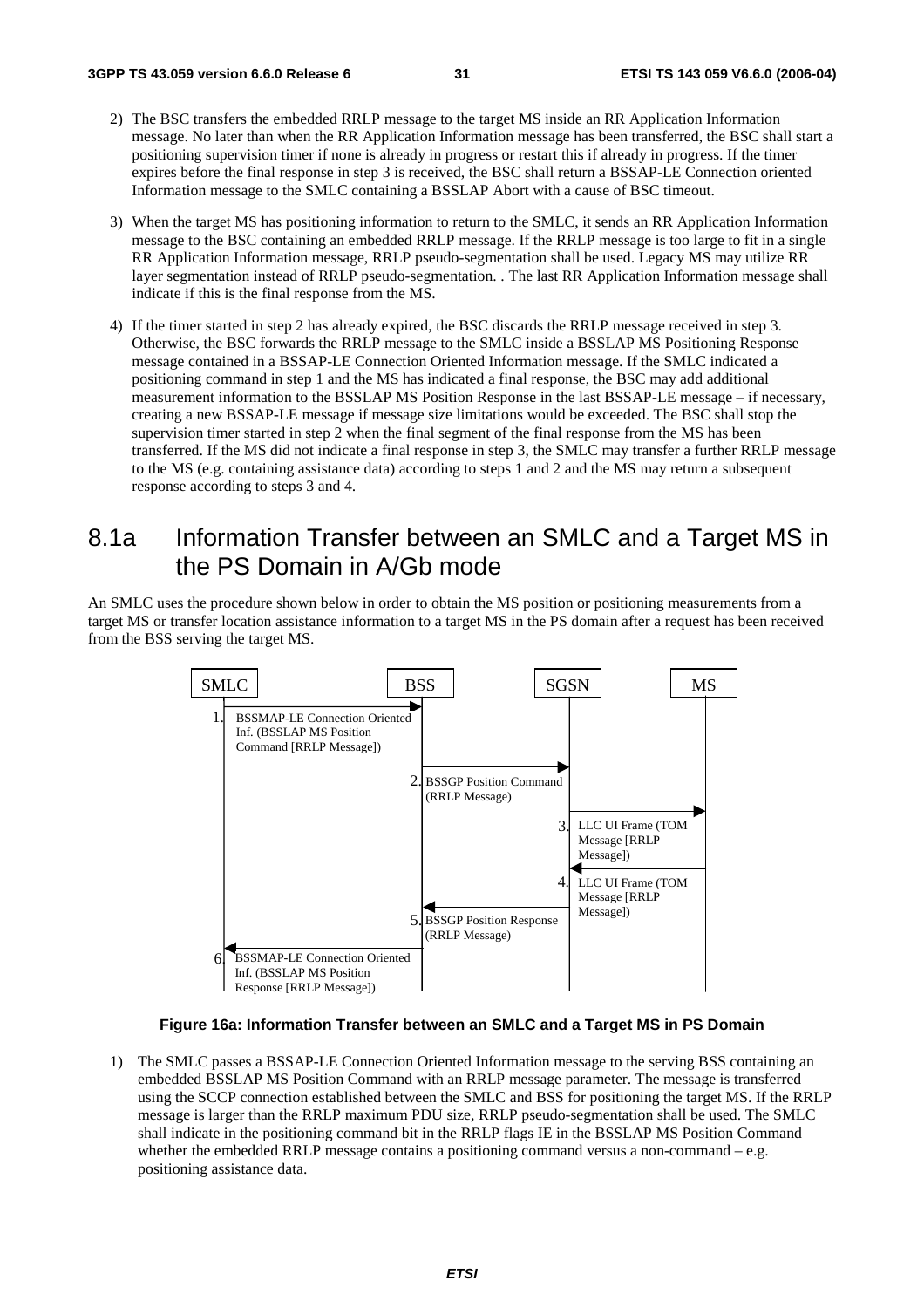- 2) The BSS relays the embedded RRLP message and the RRLP flags IE to the SGSN inside a BSSGP Position Command message. When the BSSGP Position Command message has been transferred, the BSS shall start a positioning supervision timer if not already in progress or restart if the timer is already in progress. If the timer expires before the final response in step 5 is received, the BSS shall return a BSSAP-LE Connection Oriented Information message to the SMLC containing a BSSLAP Abort with a cause of BSS timeout.
- 3) The SGSN receives the RRLP message in the BSSGP Position Command message and relays it to the MS in an LLC UI frame. The TOM protocol with SAPI TOM8 is used for transfer of RRLP messages. The positioning command bit from the RRLP flags IE in the BSSGP message is also relayed using the C/R bit in the TOM header (see 3GPP TS 44.031 [15]). The received C/R bit may be ignored by the MS or used for implementation purposes.
- 4) When the target MS has positioning information to return to the SMLC, it sends an LLC UI Frame to the SGSN containing an embedded RRLP message. The TOM protocol is used for transfer of RRLP messages. If the RRLP message is larger than the RRLP maximum PDU size, RRLP pseudo-segmentation shall be used. If the RRLP pseudo-segmentation is used, the MS shall send several RRLP messages. In each message the MS shall indicate in the C/R bit in the TOM protocol header whether it is the final response or not. The final response shall be the last RRLP message that the MS expects to send in response to RRLP messages received so far from the SMLC. In the final message the MS shall indicate that it is the final response by setting the appropriate RRLP flag.
- 5) The SGSN relays the RRLP message to the BSS. The RRLP message is sent in a BSSG Position Response message. The C/R bit from the TOM header is relayed using the final response bit in the RRLP flags IE in the BSSGP message.
- 6) If the timer started in step 2 has already expired, the BSS discards the RRLP message received in step 5. Otherwise, the BSS relays the RRLP message and the RRLP flags IE to the SMLC inside a BSSLAP MS Positioning Response message contained in a BSSAP-LE Connection Oriented Information message. If the SMLC indicated a positioning command in the most recent message to be transferred in step 1 and the MS has indicated a final response, the BSS may add additional measurement information to the BSSLAP MS Position Response in the last BSSAP-LE message. The BSS shall stop the supervision timer started in step 2 when the final response from the MS has been transferred. The SMLC may transfer a further RRLP message to the MS (e.g. containing assistance data or a positioning command) according to steps 1, 2, and 3 and the MS may return a subsequent response according to steps 4, 5, and 6. Steps 4-6 are repeated if the RRLP pseudo-segmentation is used for the uplink message.

## 8.1b Information Transfer between an SMLC and a Target MS in Iu Mode

An SMLC uses the procedure shown below in order to obtain the MS position or positioning measurements from a target MS or transfer location assistance information to a target MS after a request has been received from the BSC serving the target MS. More details of the location information transfer procedure between the BSC and MS can be found in 3GPP TS 44.118.



**Figure 16b: Information Transfer between an SMLC and a Target MS**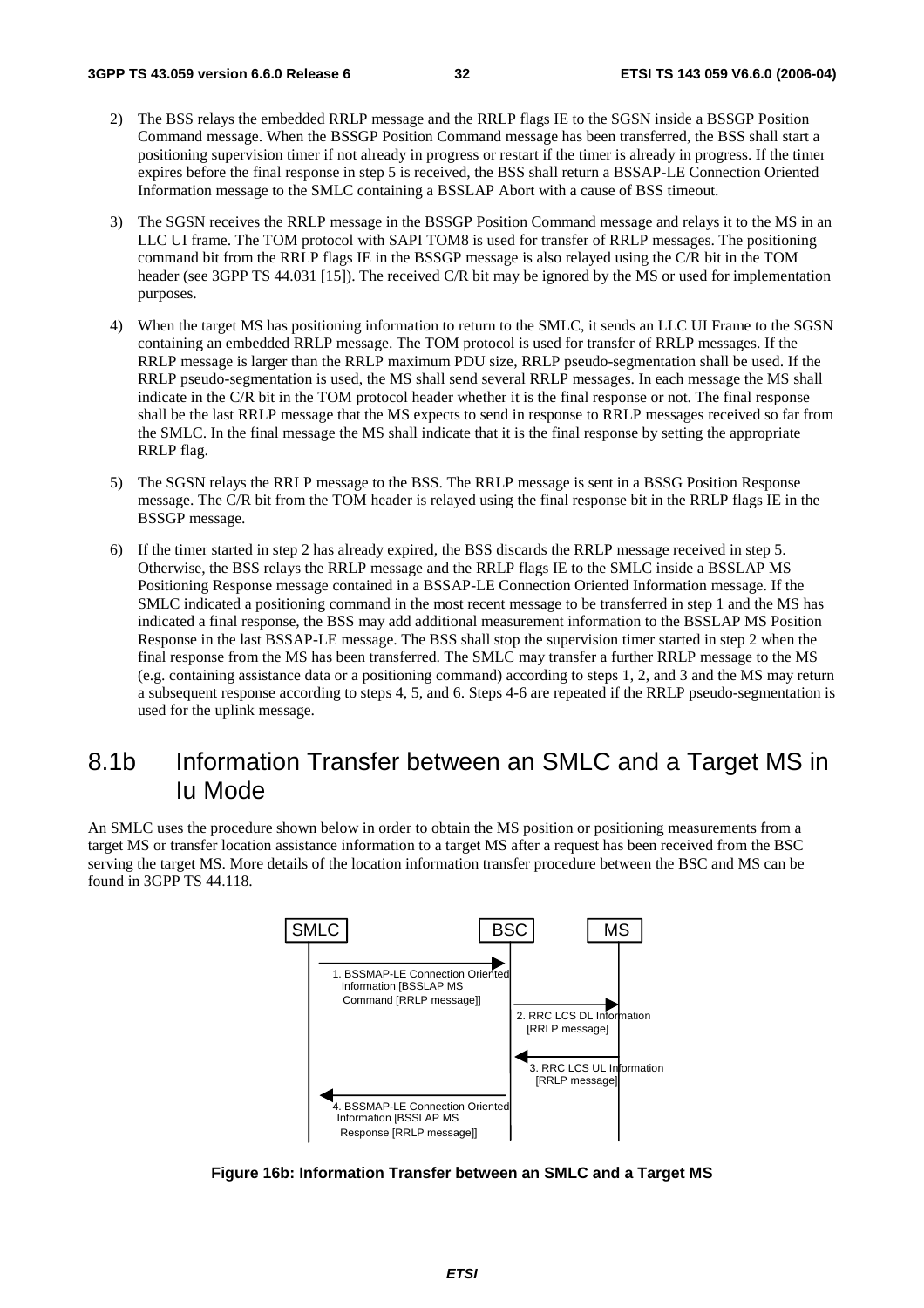- 1) The SMLC passes a BSSAP-LE Connection Oriented Information message to the serving BSC containing an embedded BSSLAP MS Position Command with an RRLP message parameter. The message is transferred using the SCCP connection established between the SMLC and BSC for positioning the target MS If the BSSLAP message is too large to fit in a single BSSAP-LE Connection Oriented Information message, RRLP pseudo-segmentation shall be used. The SMLC shall indicate in the first BSSLAP MS Position Command whether the embedded RRLP message contains a positioning command versus positioning assistance data.
- 2) The BSC transfers the embedded RRLP message to the target MS inside an RRC LCS DL Information message. No later than when the RRC LCS DL Information message has been transferred, the BSC shall start a positioning supervision timer if none is already in progress or restart this if already in progress. If the timer expires before the final response in step 3 is received, the BSC shall return a BSSAP-LE Connection oriented Information message to the SMLC containing a BSSLAP Abort with a cause of BSC timeout.
- 3) When the target MS has positioning information to return to the SMLC, it sends an RRC LCS UL Information message to the BSC containing an embedded RRLP message. If the RRLP message is too large to fit in a single RRC LCS UL Information message, RRLP pseudo-segmentation shall be used. The last RRC LCS UL Information message shall indicate if this is the final response from the MS.
- 4) If the timer started in step 2 has already expired, the BSC discards the RRLP message received in step 3. Otherwise, the BSC forwards the RRLP message to the SMLC inside a BSSLAP MS Positioning Response message contained in a BSSAP-LE Connection Oriented Information message. If the SMLC indicated a positioning command in step 1 and the MS has indicated a final response, the BSC may add additional measurement information to the BSSLAP MS Position Response in the last BSSAP-LE message – if necessary, creating a new BSSAP-LE message if message size limitations would be exceeded. The BSC shall stop the supervision timer started in step 2 when the final response from the MS has been transferred. If the MS did not indicate a final response in step 2, the SMLC may transfer a further RRLP message to the MS (e.g. containing assistance data) according to steps 1 and 2 and the MS may return a subsequent response according to steps 3 and 4.

## 8.2 Information Transfer between an SMLC and a BSC

An SMLC uses the procedure shown below in order to obtain positioning related information from the BSC serving a particular target MS after a positioning request has been received from the BSC. This procedure applies to positioning of an MS in both the CS and the PS domains.



**Figure 17: Information Transfer between an SMLC and a BSC** 

- 1) The SMLC passes a BSSAP-LE Connection Oriented Information message to the BSC containing an embedded BSSLAP message. The BSSAP-LE message is transferred using the SCCP connection previously established between the SMLC and BSC when the positioning request for the target MS was initially sent to the SMLC. The BSC recognizes that it is the final destination due to the presence of the embedded BSSLAP message.
- 2) When the BSC has positioning information for the target MS to return to the SMLC, it sends a BSSAP-LE Connection Oriented Information message to the SMLC containing an embedded BSSLAP message. The message is sent using the SCCP connection previously established for positioning the target MS.

## 8.3 Common Procedures to Support Access to an LMU

The procedures in this clause support the transfer of positioning related information and O&M data between an SMLC and a particular LMU associated with the SMLC. These procedures apply to positioning of an MS in both the CS and the PS domains.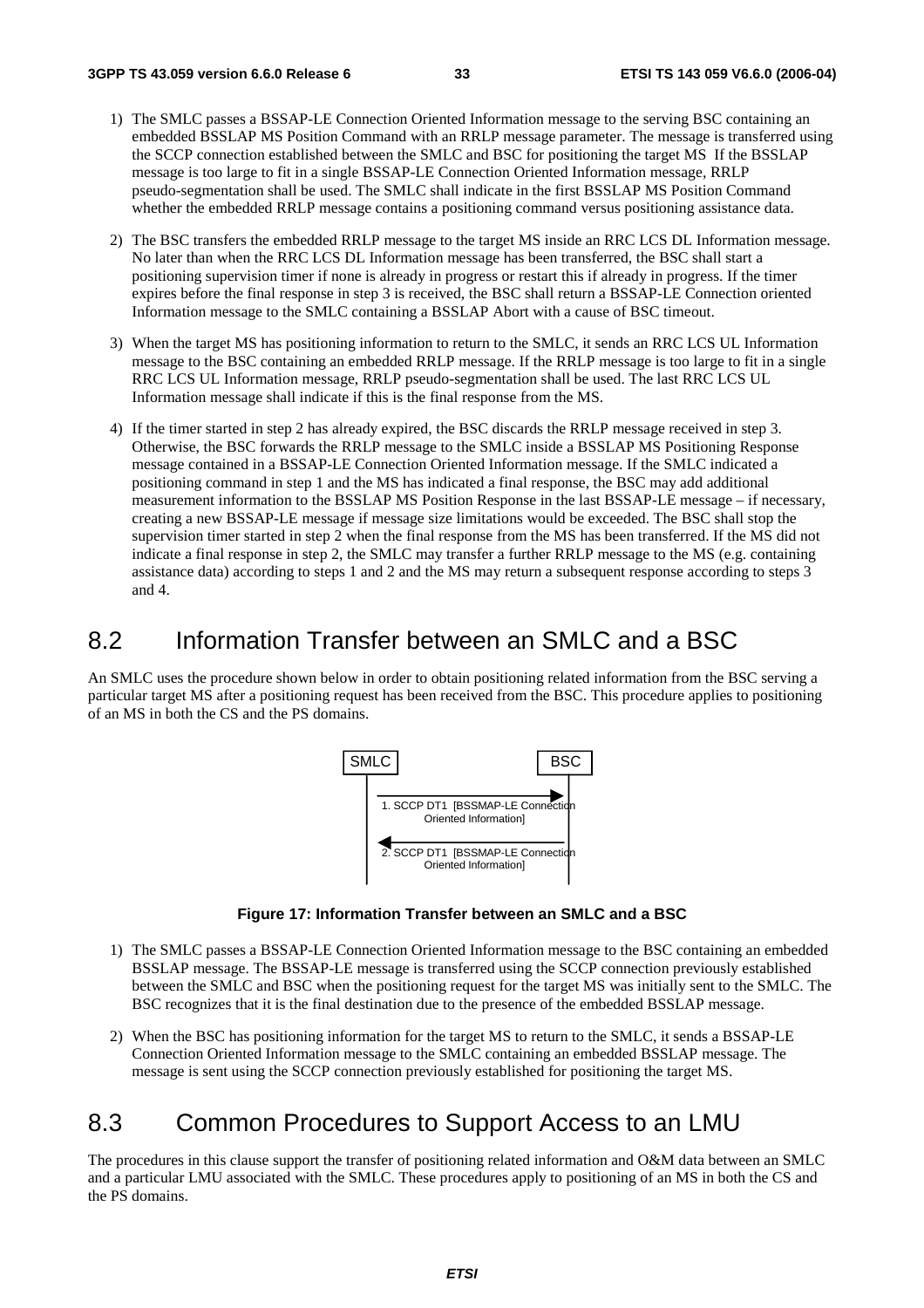## 8.3.1 Location Update Procedure between an SMLC and a Type A LMU

The following procedure supports a normal location update from the perspective of a Type A LMU. The location update can occur periodically, on power up, following recovery from some failure condition and when an LMU in idle mode detects that its closest BTS is in another location area.



#### **Figure 18: Location Update Procedure between an SMLC and a Type A LMU**

- 1) If the LMU does not currently have a signaling link, it sends an RR Channel Request to the serving BTS to request a SDCCH. The RR Channel Request contains an establishment cause identifying an LMU. After assignment of the SDCCH, the LMU sends a DTAP Location Updating request to the BSC. This shall indicate that a follow on request is pending if the LMU has more data to send.
- 2) Because the BSC serving the LMU is associated with an SMLC and the Channel Request message contained an LMU establishment cause, the BSC forwards the Location Updating request to the SMLC rather than MSC. If there was previously no SDCCH, this is sent inside a BSSMAP Complete Layer 3 Information message that is contained in an SCCP Connection Request.
- 3) The SMLC performs normal authentication and ciphering if needed for the LMU. The SMLC shall not assign a TMSI to the LMU to avoid duplicating a TMSI assigned to a normal MS by a VLR.
- 4) The SMLC returns a DTAP Location Updating Accept to the BSC. Unless the LMU indicated a follow on request, the SMLC may then initiate release of the SDCCH.
- 5) The BSC forwards the DTAP message to the LMU.

## 8.3.2 IMSI Detach Procedure between an SMLC and a Type A LMU

The following procedure supports a normal IMSI Detach from the perspective of a Type A LMU. This may be instigated if the LMU is to be deactivated – e.g. for offline maintenance.



**Figure 19: IMSI Detach Procedure between an SMLC and a TypeA LMU** 

1) If the LMU does not currently have a signaling link, it sends an RR Channel Request to the serving BTS to request a SDCCH. The RR Channel Request contains an establishment cause identifying an LMU. After assignment of the SDCCH, the LMU sends a DTAP IMSI Detach Indication to the BSC.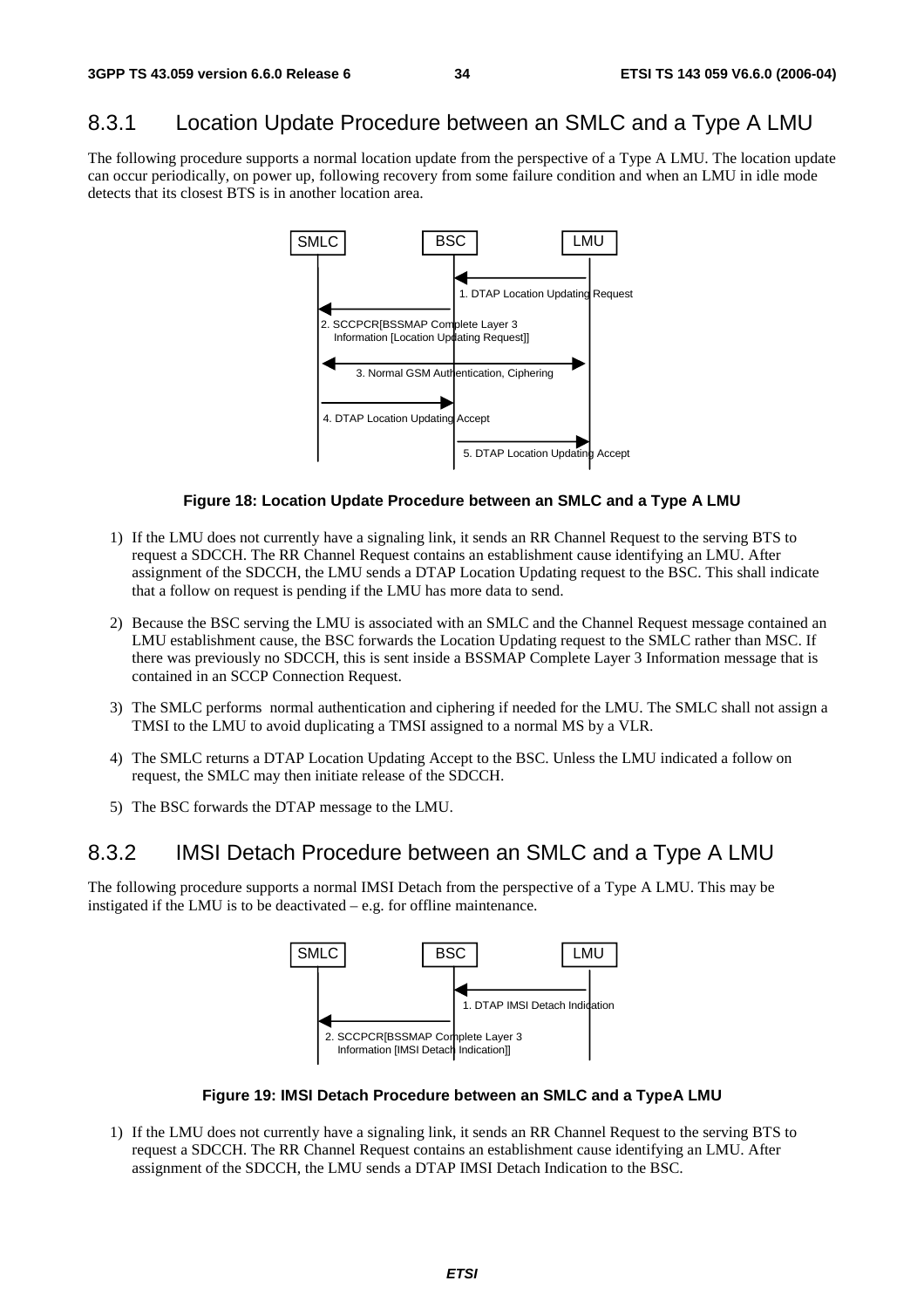2) Because the BSC serving the LMU is associated with an SMLC and the Channel Request message contained an LMU establishment cause, the BSC forwards the IMSI Detach Indication to the SMLC rather than MSC. If there was previously no SDCCH, this is sent inside a BSSAP Complete Layer 3 Information message that is contained in an SCCP Connection Request. The SMLC marks the LMU as temporarily inactive and initiates release of the SDCCH.

### 8.3.3 LCS Information Transfer between an SMLC and a Type A LMU

#### 8.3.3.1 Information Transfer using an SDCCH

The following procedure supports information transfer between an SMLC and a Type A LMU.



#### **Figure 20: Information Transfer between an SMLC and a Type A LMU**

- 1) If there is no signaling link yet for an LMU between the SMLC and the BSC serving the LMU, the SMLC sends a BSSAP Paging message to the serving BSC inside an SCCP Unitdata message.
- 2) The serving BSC broadcasts an RR Paging Request.
- 3) The LMU sends a Channel Request message containing an LMU establishment cause to request an SDCCH. After assignment of the SDCCH, the LMU returns an RR Paging Response.
- 4) Because the BSC serving the LMU is associated with an SMLC and the Channel Request message in step 3 contained an LMU establishment cause, the BSC transfers the Paging Response to the SMLC, rather than MSC, in a BSSAP Complete Layer 3 Information message contained in an SCCP Connection Request.
- 5) The SMLC performs normal authentication and ciphering if this is needed for the LMU. The SMLC shall not assign a TMSI to the LMU to avoid duplicating a TMSI assigned to a normal MS by a VLR.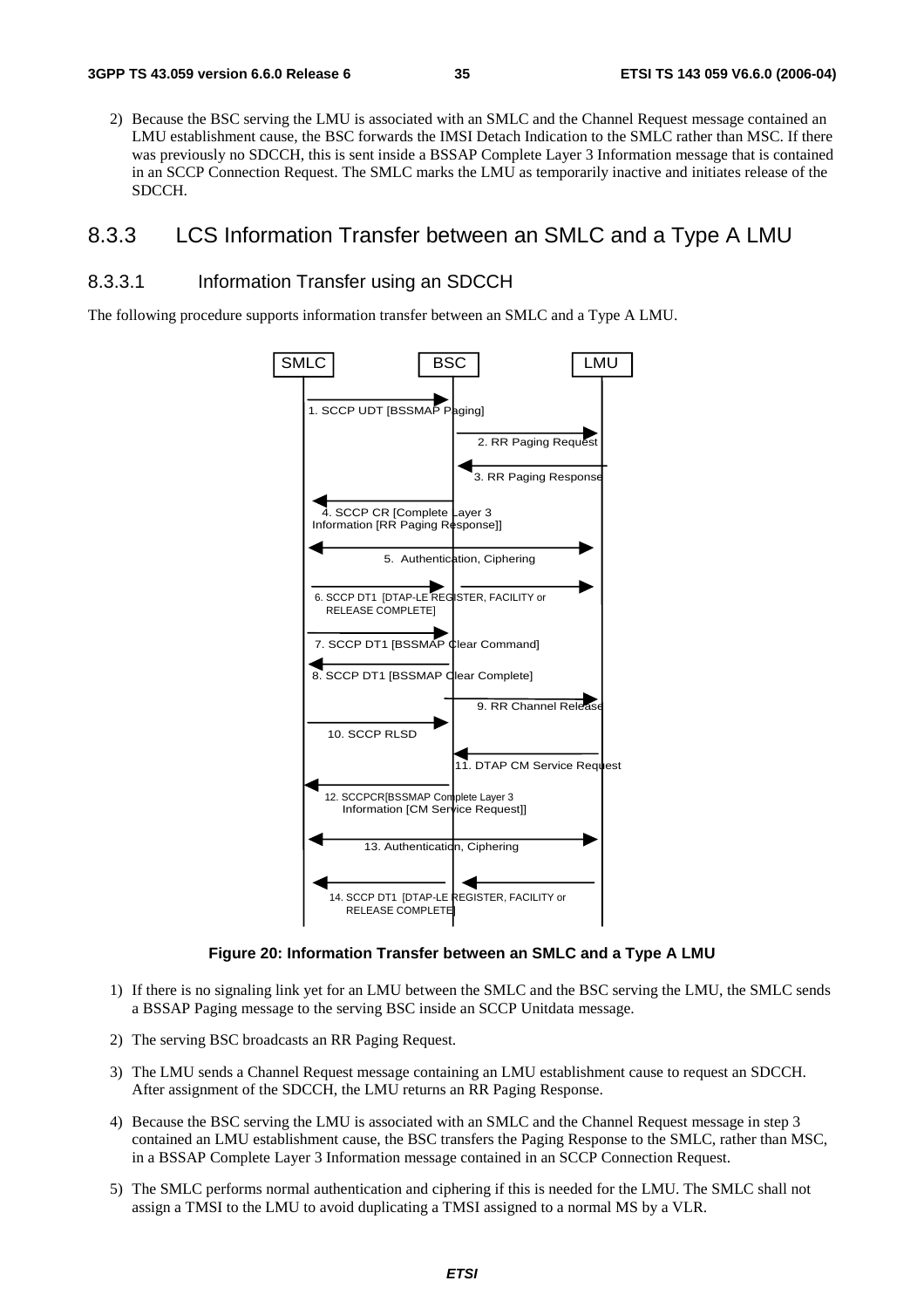- 6) If the SMLC needs to send data to the LMU, it may send one or more DTAP-LE REGISTER, FACILITY or RELEASE COMPLETE messages to the BSC. Each DTAP-LE message contains an embedded LLP message and an indication of whether release of the SDCCH by the LMU is forbidden. Each DTAP-LE message is transferred by the BSC to the LMU.
- 7) The SMLC may initiate release of the SDCCH to the LMU by sending a BSSAP Clear Command to the BSC.
- 8) The BSC returns a BSSAP Clear Complete.
- 9) The BSC orders release of the SDCCH by sending an RR Channel Release to the LMU.
- 10) The SMLC releases the SCCP connection to the BSC by sending an SCCP Released message.
- 11) When the LMU has LCS data to send and does not currently have a signaling link, it sends an RR Channel Request to the serving BTS to request an SDCCH. The RR Channel Request contains an establishment cause identifying an LMU. After assignment of the SDCCH, the LMU sends a DTAP CM Service request to the serving BSC.
- 12) Because the BSC serving the LMU is associated with an SMLC and the Channel Request message contained an LMU establishment cause, the BSC forwards the CM Service Request with an indication that this came from an LMU to the SMLC, rather than MSC, inside a BSSAP Complete Layer 3 Information message that is contained in an SCCP Connection Request.
- 13) The SMLC performs authentication and ciphering if needed for the LMU. Otherwise, a CM Service Accept is returned. The SMLC shall not assign a TMSI to the LMU to avoid duplicating a TMSI assigned to a normal MS by a VLR.
- 14) The LMU sends one or more DTAP-LE REGISTER, FACILITY or RELEASE COMPLETE messages to the serving BSC each containing an embedded LLP message. The BSC forwards each DTAP-LE message to the SMLC.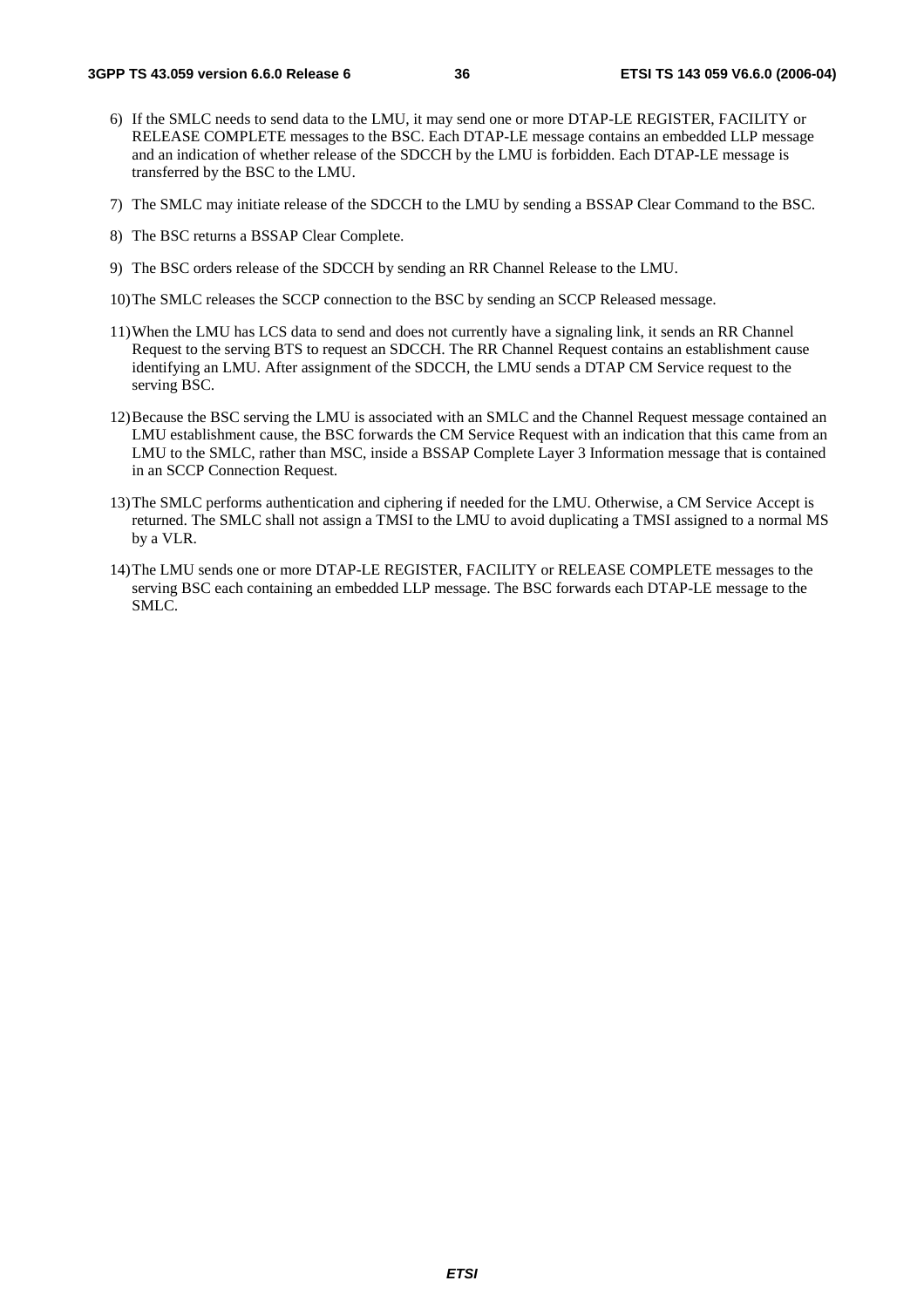

#### 8.3.3.2 Information Transfer using a TCH

#### **Figure 21: Information Transfer between an SMLC and a Type A LMU using a TCH**

- 1) The SMLC establishes a signaling connection to the LMU using an SDCCH.
- 2) The SMLC sends a DTAP Setup to the LMU with the requested bearer capability.
- 3) The LMU returns a DTAP Call Confirmed.
- 4) The SMLC initiates traffic channel assignment by sending a BSSAP Assignment Request to the BSC.
- 5) The BSC requests channel activation in the BTS and then sends an RR Assignment Command to the LMU.
- 6) The LMU acknowledges TCH assignment.
- 7) The BSC confirms TCH assignment.
- 8) The LMU confirms call establishment.
- 9) The SMLC acknowledges the LMU confirm.
- 10) DTAP-LE Connection Oriented Information messages are transferred between the SMLC and LMU on the established TCH: these are transparent to the BSC.
- 11) The SMLC initiates release of the TCH by sending a DTAP Disconnect to the LMU
- 12) The LMU returns a DTAP Release.
- 13) The SMLC sends a DTAP Release Complete.
- 14) The SMLC initiates release of the TCH by sending a BSSAP Clear Command to the BSC.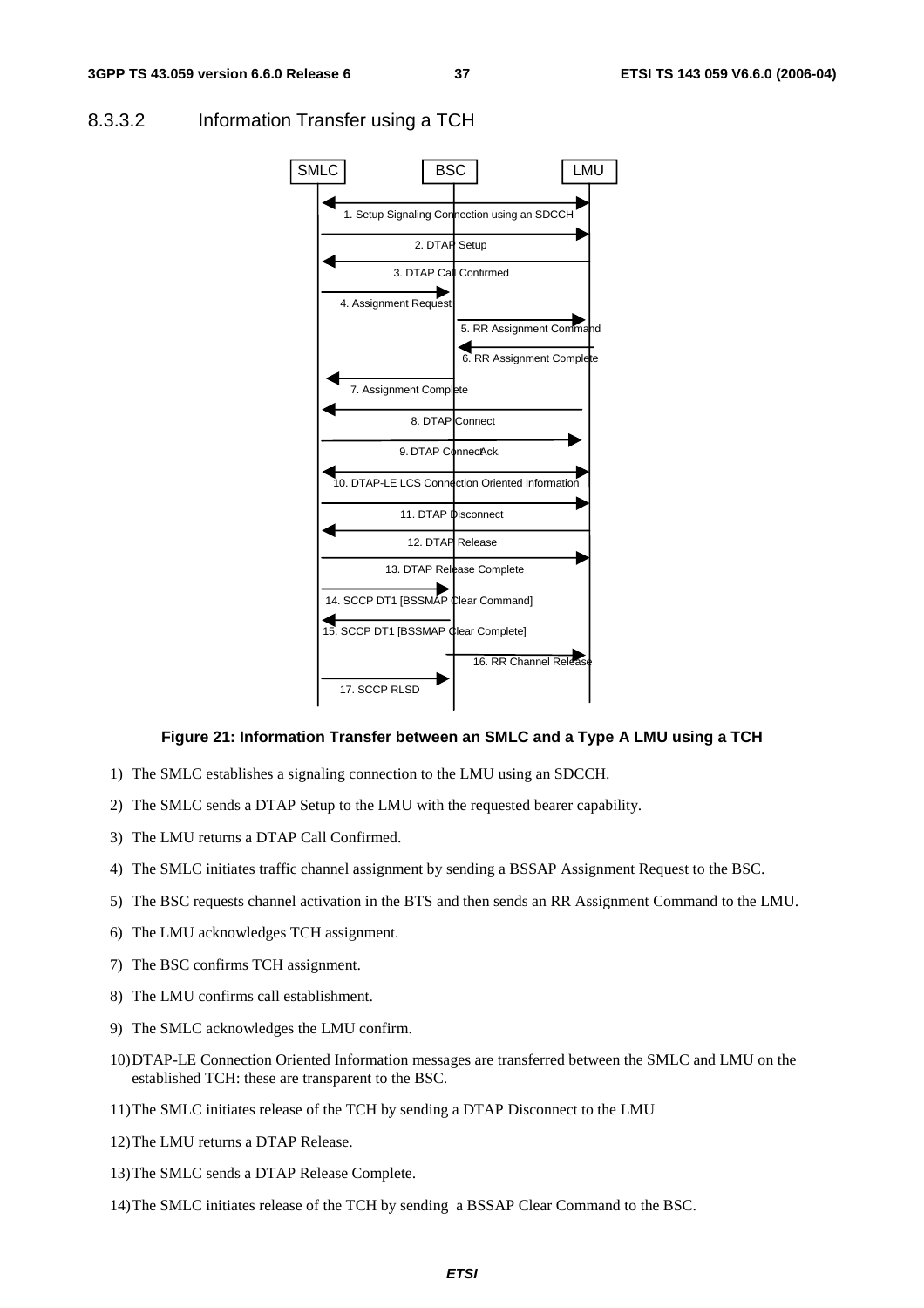15) The BSC returns a BSSAP Clear Complete.

- 16) The BSC orders release of the TCH by sending an RR Channel Release to the LMU.
- 17) The SMLC releases the SCCP connection to the BSC by sending an SCCP Released message.

### 8.3.4 LCS Information Transfer between an SMLC and a Type B LMU

A SMLC uses the procedure shown below in order to exchange LCS information with a TypeB LMU.



#### **Figure 22: Information Transfer between a SMLC and a Type B LMU**

- 1) The SMLC passes a BSSAP-LE Connectionless Information message to the BSC containing an embedded LLP message and the LAC/CI cell address identifying the LMU. The BSSAP-LE message is transferred inside an SCCP Unitdata message.
- 2) The BSC transfers the embedded LLP message to either the BTS associated with the LMU or the LMU itself inside a Location Information message. The BTS or LMU is identified using the LAC/CI received in step 1.
- 3) When the LMU has positioning information to return to the SMLC, either it or its associated BTS transfers this to the BSC inside a Location Information message..
- 4) The serving BSC forwards the LLP message to the SMLC inside a BSSAP-LE Connectionless Information message contained in an SCCP Unitdata message. The BSSAP-LE message contains the LAC/CI address identifying the LMU.

## 8.4 Common Control Procedures for LMUs

These procedures are applicable to any Type A LMU and may be used for any Type B LMU to enable control of the LMU by its associated SMLC. The procedures assume support for the establishment of a signaling link and the transfer of LLP messages between an SMLC and LMU that are defined in the common procedures to support access to an LMU, clause 8.3. Consequently, details of signaling link establishment and message transfer by a BSC and BTS are not shown.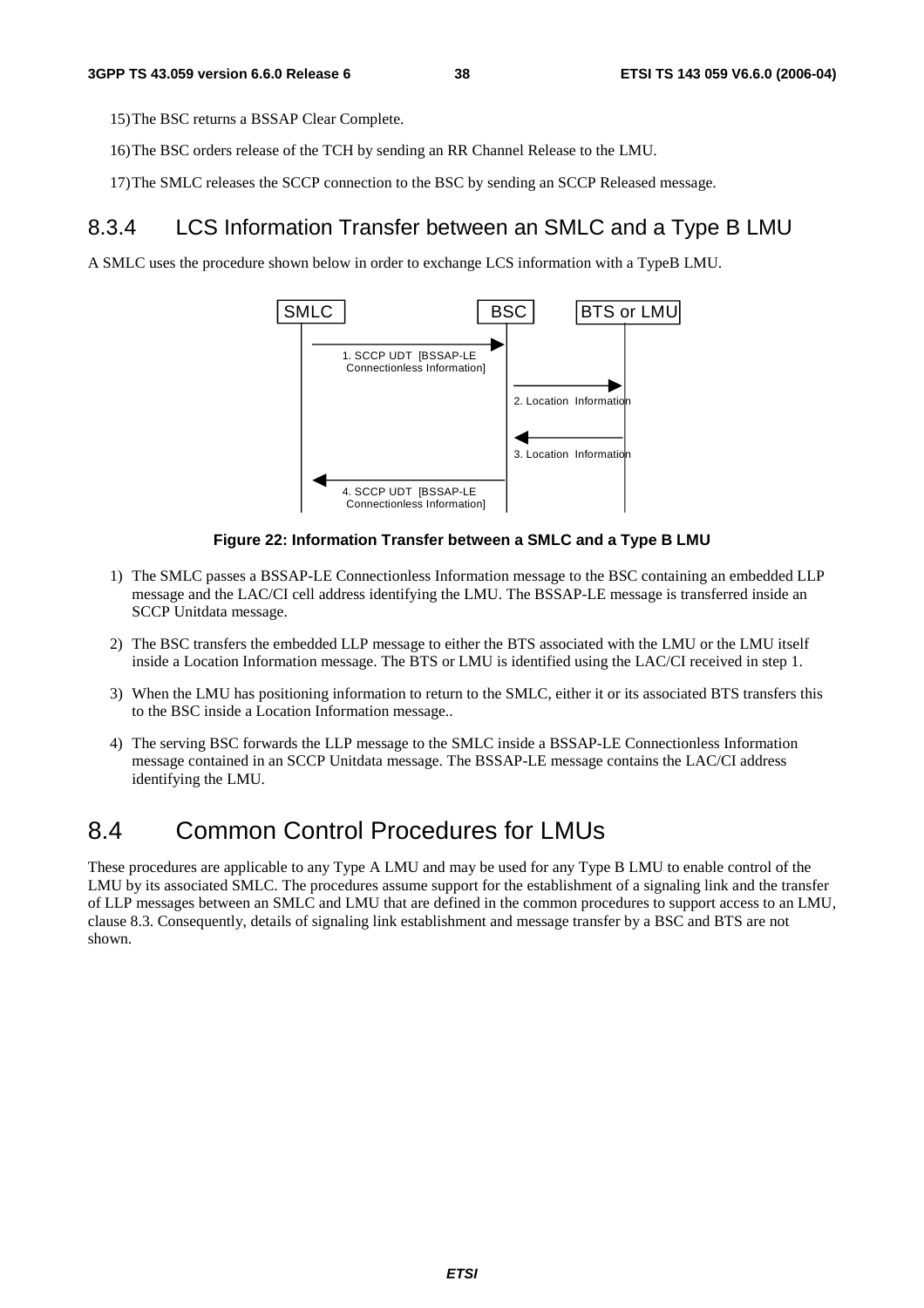## 8.4.1 Reset Procedure

The reset procedure enables an SMLC to return an LMU to a known initial state in which no measurement or O&M operations are outstanding or being performed.



#### **Figure 23: Reset Procedure for a Circuit Mode LMU**

- 1) After first establishing a signaling connection to the LMU (see clause 8.3), the SMLC sends an LLP Reset Invoke to the LMU via BSC.
- 2) The LMU cancels any LCS measurement and O&M tasks previously ordered by the SMLC. The LMU then returns an LLP Reset Return Result to the SMLC.

### 8.4.2 Status Query Procedure

The Status Query procedure enables an SMLC to verify the status of an associated LMU. The procedure may be instigated periodically or following any loss of communication with the LMU.



**Figure 24: Status Query Procedure for a Circuit Mode LMU** 

- 1) After first establishing a signaling connection to the LMU (see clause 8.3), the SMLC sends an LLP Status Query Invoke to the LMU via BSC.
- 2) The LMU returns an LLP Status Query return result, indicating the number of active measurement jobs for each type of measurement (e.g. RIT) and the number of active O&M jobs in the LMU that were previously ordered by the SMLC.

### 8.4.3 Status Update Procedure

The Status Update procedure enables an LMU to report status information to its associated SMLC. The procedure may be instigated for the following reasons:

- 1. Periodically;
- 2. Power-on condition or recovery from failure with loss of memory;
- 3. Impending availability or unavailability for O&M reasons;
- 4. Location Update by a Type A LMU in a new Location Area.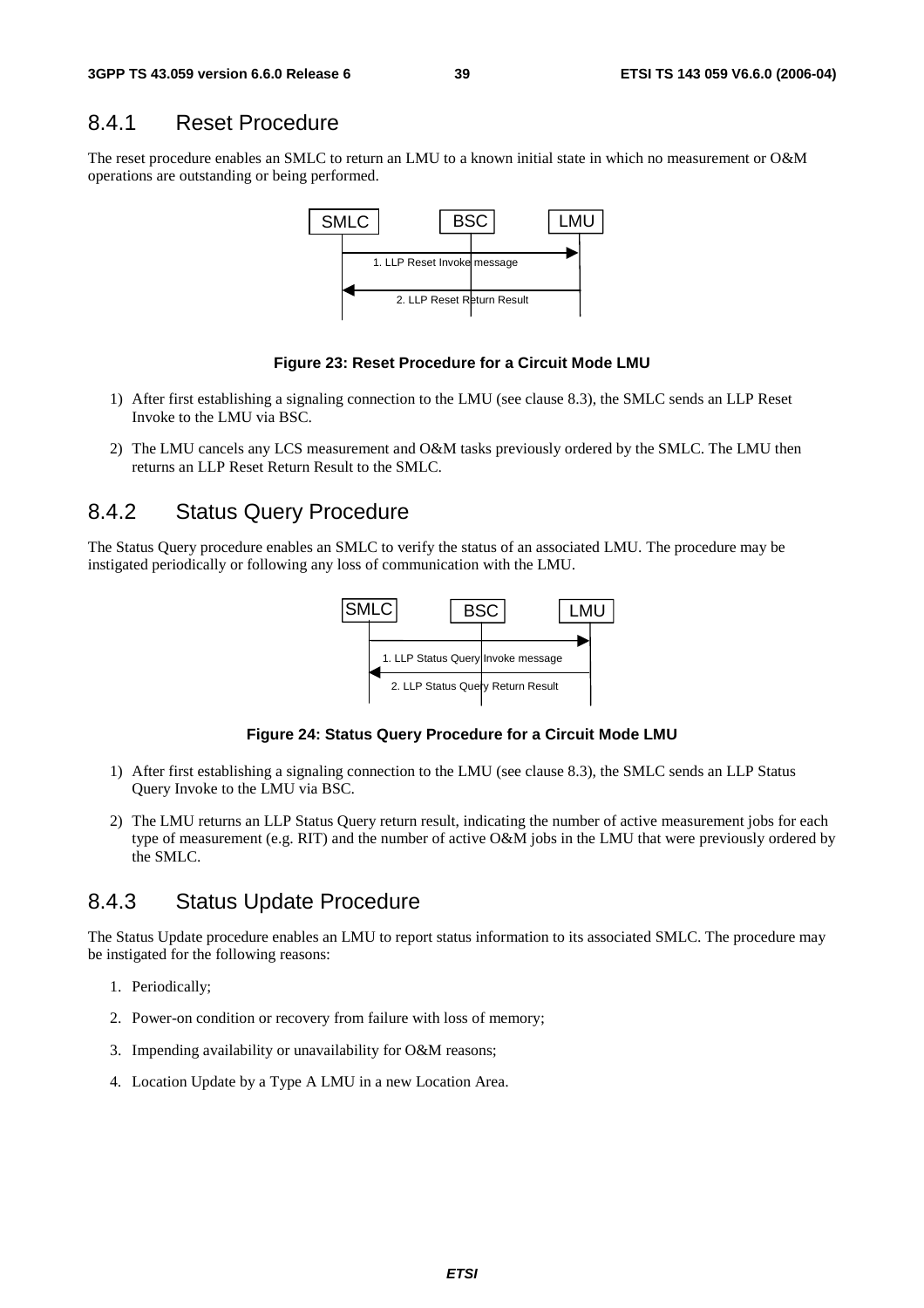

#### **Figure 25: Status Update Procedure for a Circuit Mode LMU**

- 1) After first establishing a signaling connection to the SMLC (see clause 8.3), the LMU sends an LLP Status Update Invoke to the SMLC via BSC. This message shall include the reason for the Status Update, the number of active and outstanding jobs of each category in the LMU and the current hardware status.
- 2) The SMLC returns an LLP Status Update return result to acknowledge receipt of the Status Update.

## 8.5 Exception Procedures

The procedures in this clause apply to all location procedures where a BSSAP-LE Perform Location Request has been sent to an SMLC by a BSC requesting some location service (e.g. provision of a location estimate for a target MS or transfer of assistance data to a target MS).

### 8.5.1 Procedures in the SMLC

When a request for a location estimate fails due to failure of a position method itself (e.g. due to inaccurate or insufficient position measurements and related data) and the SMLC is unable to instigate another positioning attempt (e.g. due to a requirement on response time), the SMLC may return a BSSAP-LE Perform Location response containing a less accurate location estimate (e.g. based on serving cell and timing advance). If a less accurate estimate is not available, the SMLC shall instead return a BSSAP-LE Perform Location response message containing no location estimate and indicating the cause of failure.

When a request for any other location service (e.g. transfer of assistance data to a target MS) fails for any reason and the SMLC is unable to reattempt the service, the SMLC shall return a BSSAP-LE Perform Location response message indicating the cause of failure.

When a location service request is interrupted by some other unrecoverable error event inside the SMLC, the SMLC shall immediately terminate the location service attempt and return a BSSAP-LE Perform Location Response message containing the reason for the location service cancellation. In that case, any dialogue previously opened with an LMU or BSS for the purpose of instigating position measurements for any MS being located may also be aborted by the SMLC.

If the SMLC receives a BSSAP-LE Perform Location Abort indication for a previous location service request from the BSS, it shall immediately terminate the location service attempt and may abort any dialogues used for the location service attempt that may still exist with any LMUs. The circumstances of the abort may still ensure cancellation of any such procedure (see clause on BSS). For a BSSAP-LE Perform Location Abort, the SMLC shall then either return any location estimate already derived, if this was requested, or return a BSSAP-LE Perform Location response indicating failure of the location service and the cause of the failure in the BSSAP-LE Perform Location Abort.

If the SMLC has instigated any location related procedure in the Target MS or its serving BSS and receives a BSSLAP Reject, BSSLAP Abort or BSSLAP Reset indication from the BSS, it shall cancel the location service attempt and may abort any dialogues for this that currently exist with any LMUs. For a BSSLAP Abort, the SMLC shall then either return any location estimate already derived, if this was requested and is sufficient for the requested QoS, or return a BSSAP-LE Perform Location response indicating failure of the location service and the cause of the failure in the BSSLAP Abort. For a BSSLAP Reject and BSSLAP Reset, the SMLC has the additional option of restarting the location service attempt and using the same or a different position method where a location estimate was requested. A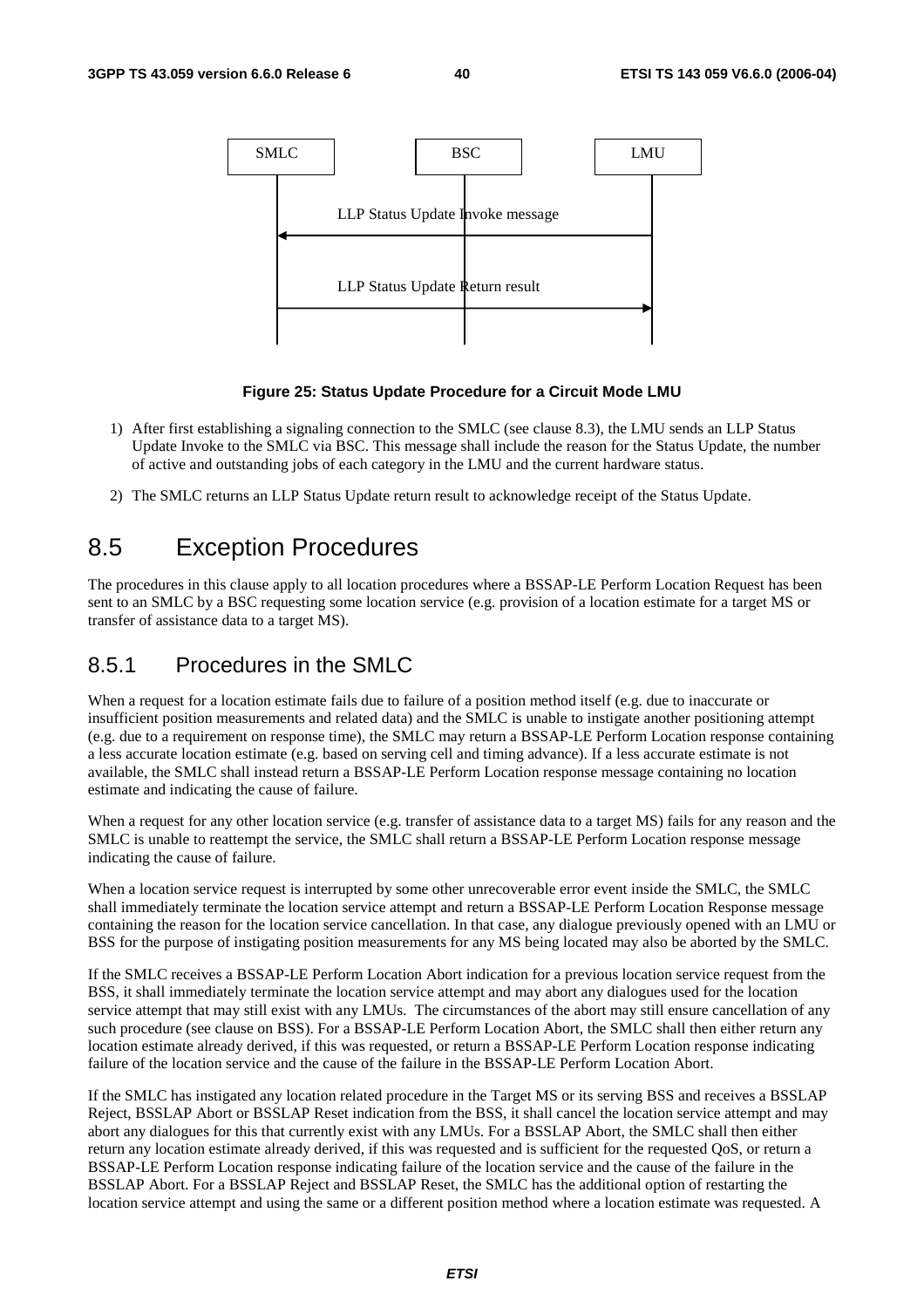decision to restart the location service shall take into account the cause of the location service failure as conveyed in the BSSLAP Reject or BSSLAP Reset and whether, in the case of successful intra-BSC handover, the new cell for the target MS is still associated with the SMLC. If the SMLC receives a BSSLAP Reject or BSSLAP Reset with a cause indicating intra-BSC handover and with a new cell identity for the target MS that is not associated with the SMLC, the SMLC shall return a BSSAP-LE Perform Location response containing either a location estimate, if requested and available, or a failure cause indicating "intra-BSC" handover.

NOTE: In the CS domain, in the case of an intra-BSC handover to a cell in a different PLMN (different MCC, MNC combination), the SMLC may receive a BSSLAP Reset containing the new location area code and new cell ID. The SMLC may then deduce the new MCC and MNC from the uniqueness, when this applies, of the combined values for the new location area code and cell ID compared to the corresponding values for neighbouring cells.

### 8.5.2 Procedures in an LMU

An LMU shall return an error indication to its controlling SMLC when location measurements previously ordered by the SMLC cannot be provided due to any error condition.

### 8.5.3 Procedures in the BSC in the CS Domain

#### 8.5.3.1 General Procedures

The BSC serving a target MS shall supervise any network or MS location service procedure, including transfer of positioning assistance data to an MS, and shall only allow one such procedure to be active at any time. If a new procedure is instigated by the SMLC for any target MS, the BSC shall cancel any previous procedure without notifying the SMLC or target MS. The new procedure shall then be treated according to the prevailing conditions. If a location information transfer to an MS initiated by an SMLC is not active, the BSC shall discard any RRLP message received from the MS. This precludes the initiation of any location service procedure from an MS.

Depending on the location procedure and its current state of execution, a serving BSC may chose to defer certain radio related events (e.g. handover) to avoid interference with location – refer to the later clauses for each position method. A serving BSC shall abort all existing location related procedures for a particular target MS without notifying a target MS if the DCCH to the target MS or the SCCP connection to the SMLC is released. In the event of an abort with an SMLC, the BSC shall attempt to notify the SMLC using a BSSAP-LE Perform Location Abort.

#### 8.5.3.2 Rejection of an SMLC Positioning Request

The BSC may reject any request from an SMLC for positioning or transfer of assistance data for a target MS if the request cannot be performed for reasons other than interaction with handover or other RR management. If the request is rejected, the BSC shall return a BSSLAP Reject to the SMLC containing the cause of rejection.

#### 8.5.3.3 Interaction with Inter-BSC Handover

The BSC shall reject any request from an SMLC for positioning or transfer of assistance data while an inter-BSC handover procedure is ongoing and shall return a BSSLAP Abort to the SMLC.

The BSC shall terminate any network or MS positioning procedure or any transfer of RRLP assistance data already in progress if inter-BSC handover is needed and is not precluded by the particular location procedure and its current state. When a location procedure is terminated and there is an active BSSLAP transaction, the BSC shall return a BSSLAP Abort message to the SMLC after the BSSAP Handover Required has been sent to the serving MSC. The BSSLAP Abort shall contain the cause of the location procedure failure. When a location procedure is terminated and there is no active BSSLAP transaction, the BSC shall send a BSSAP-LE Perform Location Abort message to the SMLC after the BSSMAP Handover Required has been sent to the serving MSC.

#### 8.5.3.4 Interaction with Intra-BSC Handover and other RR Management Procedures

The BSC shall reject any request from an SMLC for positioning or transfer of assistance data while an intra-BSC handover or other intra-BSC RR management procedure involving the target MS is ongoing and shall return a BSSLAP Reset to the SMLC when the handover or other RR management procedure is complete in the BSC. If the handover or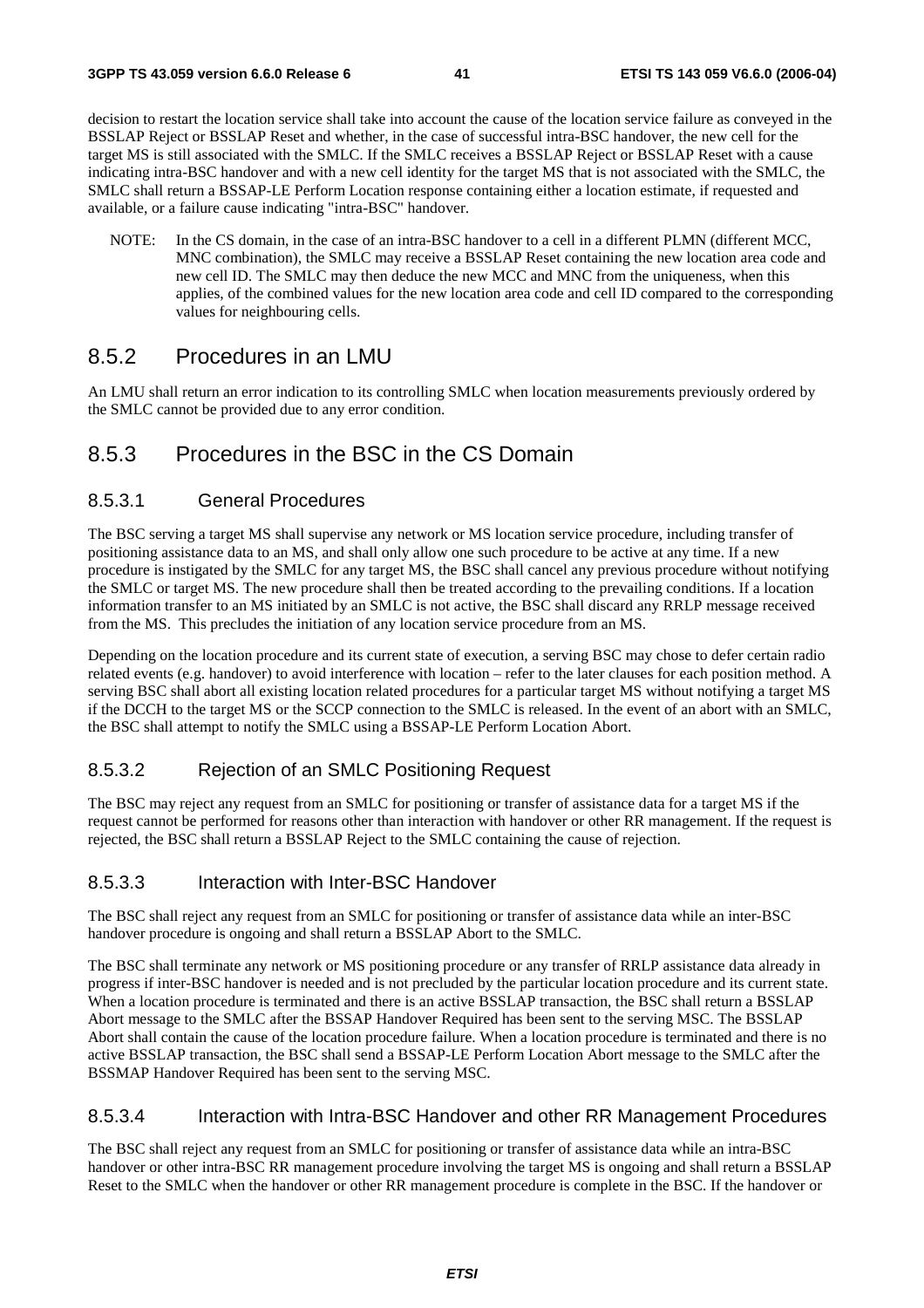other RR management procedure times out in the BSC, the BSC shall instead return either a BSSLAP Reset or a BSSLAP Abort to the SMLC.

The BSC shall terminate any network or MS positioning procedure or any transfer of RRLP assistance data already in progress if an intra-BSC handover or other intra-BSC RR management procedure is needed and is not precluded by the particular location procedure and its current state. When location procedure is terminated, the BSC shall return a BSSLAP Reset message to the SMLC after the intra-BSC handover or other RR management procedure is complete in the BSC. If the intra-BSC handover or other RR management procedure times out in the BSC, the BSC shall instead return either a BSSLAP Reset or a BSSLAP Abort to the SMLC.

A BSSLAP Reset shall contain a cause indication, the current serving cell identity, the current location area code if this has just changed due to intra-BSC handover and may contain measurement information for the target MS (e.g. TA value). A BSSLAP Reset shall also include the current location area code if there has been any change of location area since the location request for the target MS was first sent to the SMLC and if the current location area code was not yet reported to the SMLC in a previous BSSLAP Reset.

#### 8.5.3.5 Priority of Handover and Other RR Management Procedures

If the transfer of RRLP messages between an SMLC and target MS is interrupted by intra-BSC handover, inter-BSC handover or any other intra-BSC RR management procedure, the BSC shall avoid delay to the handover or RR management procedure by employing the preemption capability defined in 3GPP TS 44.006 and 3GPP TS 24.008. This allows an RR Handover Command or other RR management command sent to the target MS to be assigned a "high" priority at the data link level enabling preemption of "low" priority RR Application Information messages (carrying RRLP messages) which may have been sent earlier. This procedure ensures that any RRLP data still not transmitted to the MS will be preempted (and discarded) by the data link layer in the BTS prior to transmission of the Handover Command or other RR Management command.

### 8.5.3.6 Interaction with Segmentation support for Legacy MS

If a location information transfer to an MS initiated by an SMLC is not active, the BSC shall discard any RRLP message segment received from the MS. Once a location service procedure has been started involving RRLP message transfer to a target MS, the BSC shall discard all RRLP segments received from the MS until it receives the first or only segment of a new RRLP message. The new RRLP message shall then be treated according to the state of the RRLP message transfer as described in clause 8.1.

Further details regarding transfer and segmentation of RRLP messages between a BSC and MS can be found in 3GPP TS 44.018.

### 8.5.3.7 Overload

The BSC may indicate an inability to support location due to overload by rejecting with a cause indicating congestion a BSSAP Perform Location request received from the MSC. If an SMLC has rejected a request from the BSC to perform location with a cause indicating congestion, the BSC shall convey the rejection and cause to the MSC if the request was MSC initiated. If the request was initiated by the BSC, the BSC may reduce the frequency of its location requests to the SMLC according to the rules in 3GPP TS 49.031, which give precedence to location service requests with a higher priority.

### 8.5.4 Procedures in the BSS in the PS Domain

### 8.5.4.1 General Procedures

The BSS serving a target MS shall supervise any network or MS location service procedure, including transfer of positioning assistance data to an MS, and shall only allow one such procedure to be active at any time for any one TLLI. If a new procedure is instigated by the SMLC for any target MS, the BSS shall cancel any previous procedure without notifying the SMLC or target MS. The new procedure shall then be treated according to the prevailing conditions. If a location information transfer to an MS initiated by an SMLC is not active, the BSS shall discard any RRLP message received from the MS via the SGSN.

A serving BSS shall abort all existing location related procedures for a particular target MS without notifying a target MS if the SCCP connection to the SMLC is released. In the event of an abort when no BSSLAP procedure is active, but a location procedure is active, the BSS shall attempt to notify the SMLC using a BSSAP-LE Perform Location Abort.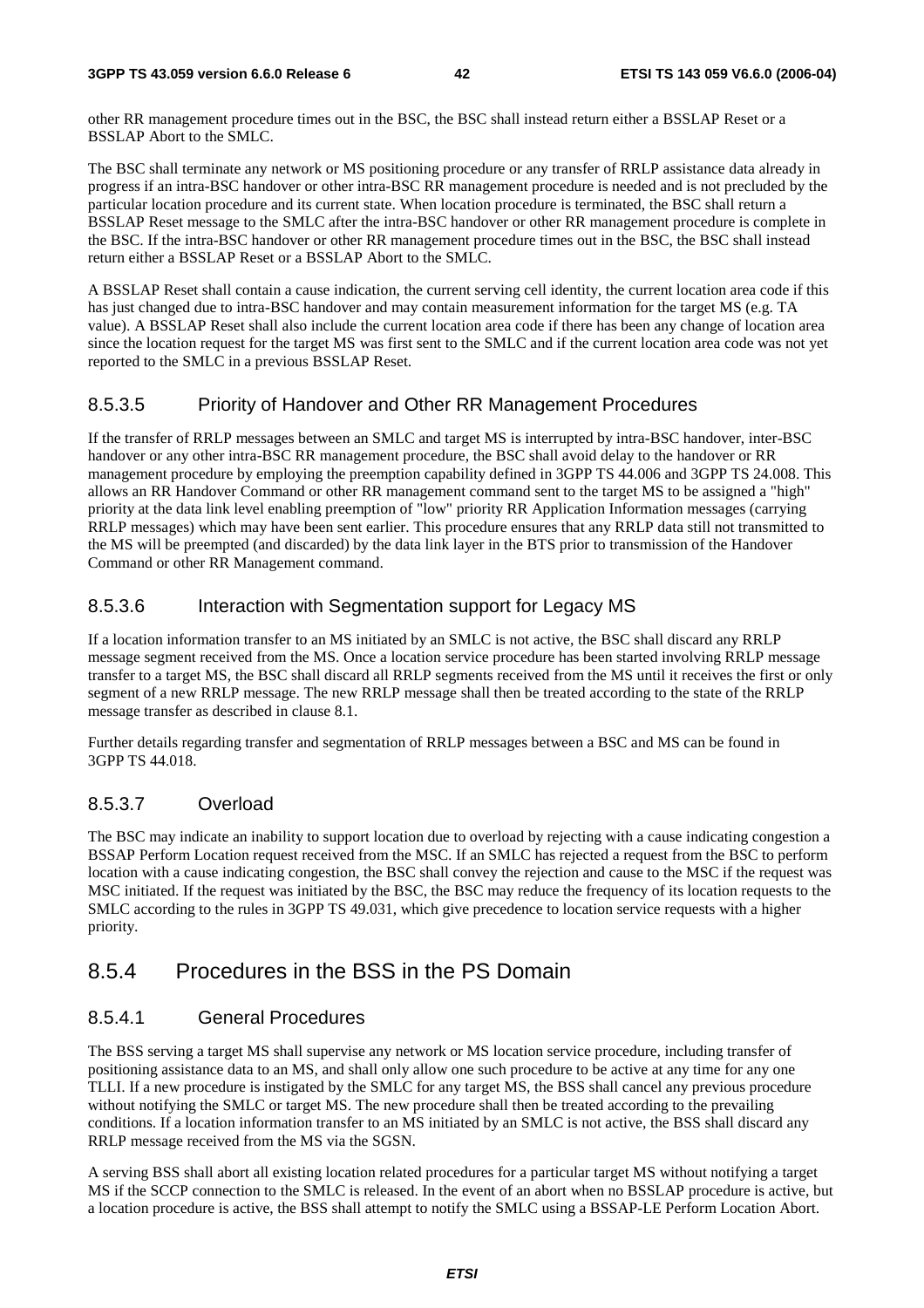A serving BSS shall abort all existing location related procedures for a particular target MS if the radio connection to the MS is lost. The SMLC shall be notified with a BSSAP-LE Perform Location Abort if no BSSLAP procedure is currently active. If there is an active BSSLAP procedure, the BSSLAP Abort message shall be sent to the SMLC.

A serving BSS shall return a BSSLAP Reject to the SMLC containing the cause of rejection, if the BSS receives the BSSGP Position Response message from the SGSN indicating a failure.

#### 8.5.4.2 Rejection of an SMLC Positioning Request

The BSS may reject any request from an SMLC for positioning or transfer of assistance data for a target MS if the request cannot be performed. If the request is rejected, the BSS shall return a BSSLAP Reject to the SMLC containing the cause of rejection.

#### 8.5.4.3 Overload

The BSS may indicate an inability to support location due to overload by rejecting with a cause indicating congestion sent in a BSSGP Perform Location Response message to the SGSN. If an SMLC has rejected a request from the BSS to perform location with a cause indicating congestion, the BSS shall convey the rejection and cause to the SGSN if the request was initiated by the SGSN. If the request was initiated by the BSS, the BSS may reduce the frequency of its location requests to the SMLC according to the rules in 3GPP TS 49.031, which give precedence to location service requests with a higher priority.

#### 8.5.4.4 Inter BSS Cell Change

If the BSS detects (e.g. when it receives a BSSGP-FLUSH-LL PDU from the SGSN) that a target MS has changed cell to another BSS, it shall abort the positioning procedure by sending the BSSAP-LE Perform Location Abort to the SMLC.

### 8.5.5 Void

## 8.6 Procedures in the Target MS

A target MS shall terminate any positioning procedure or the transfer of RRLP positioning assistance data without sending any response to the SMLC if any RR message is received from the BSC that starts some other RR management procedure, including a new positioning procedure. The new RR procedure shall then be executed by the MS.

A target MS shall terminate any positioning procedure or the transfer of RRLP positioning assistance data without sending any response to the SMLC if a Routing Area Update Request message is sent to the SGSN or if a suspension request message is sent to the network or if its P-TMSI is reallocated.

## 8.7 Further Procedures for Handover

Handover procedures are described in 3GPP TS 23.271 [7].

## 9 Positioning procedures

The following clause describes the positioning procedures for Timing Advance, Enhanced Observed Time Difference and Global Positioning System.

## 9.1 Positioning Procedure Initiation

### 9.1.1 Core Network Position Procedure Initiation over the A interface

This procedure is used by the Core Network to start the positioning procedure in GERAN over the A interface.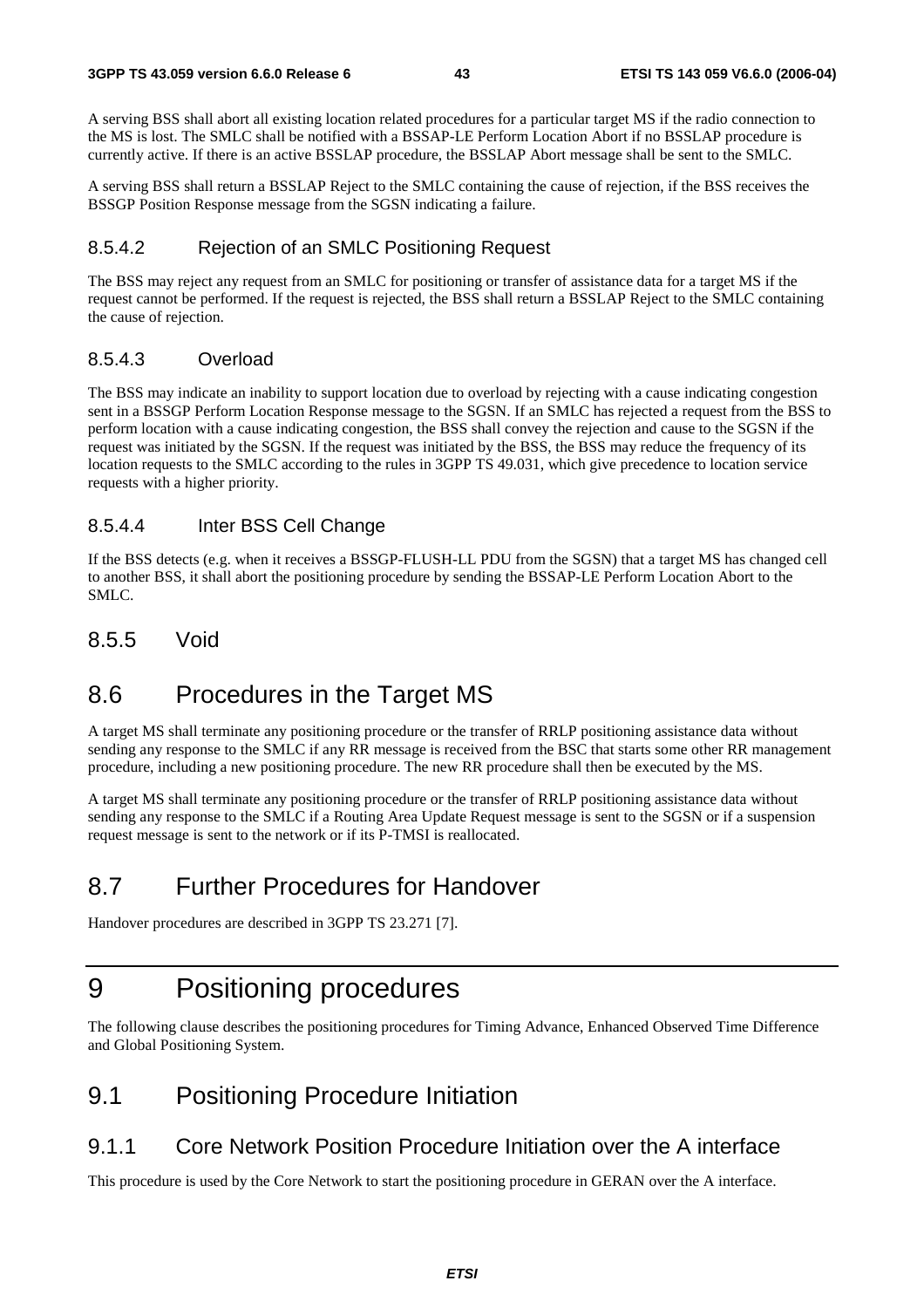

#### **Figure 26: Positioning Procedure Initiation Over A Interface**

- 1) The MSC sends the BSSAP Perform Location Request message on the existing SCCP connection for the target MS to request the BSC to start the positioning procedure. The Location Type is always included. Depending on the type of location request, additional parameters may be included to provide the Cell Identifier, Classmark Information Type 3, LCS Client Type, Chosen Channel, LCS Priority, Quality of service, GPS Assistance Data, and APDU. In addition, the IMSI and / or the IMEI of the mobile station involved in the positioning procedure may be provided by the MSC in order, if forwarded by the BSC, to allow the SMLC to maintain a context between subsequent requests for a mobile station, to tune positioning for each mobile station and to add more options for SMLC diagnostics.
- 2) The common positioning procedures for CS domain are executed (see below).
- 3) The BSC sends the BSSAP Perform Location Response message to the MSC. A location estimate, positioning data, deciphering keys, or LCS Cause may be included.

## 9.1.2 Positioning Procedure Initiation from an Internal LCS Client for the CS Domain (A/Gb mode)

Figure 27 illustrates how a serving BSC may obtain the location of a target MS that is already in dedicated mode on behalf of some PLMN operator LCS client in GERAN – e.g. to support handover. The procedure is valid when local regulatory requirements do not require privacy checking for PLMN operator initiated location.



**Figure 27: Positioning Procedure Initiation from an Internal LCS Client** 

- 1) An LCS client within the GERAN requests the current location of a target MS from the serving BSC
- 2) The common positioning procedures for CS domain are executed see Figure 28. The BSC returns the MS location estimate to the requesting LCS client.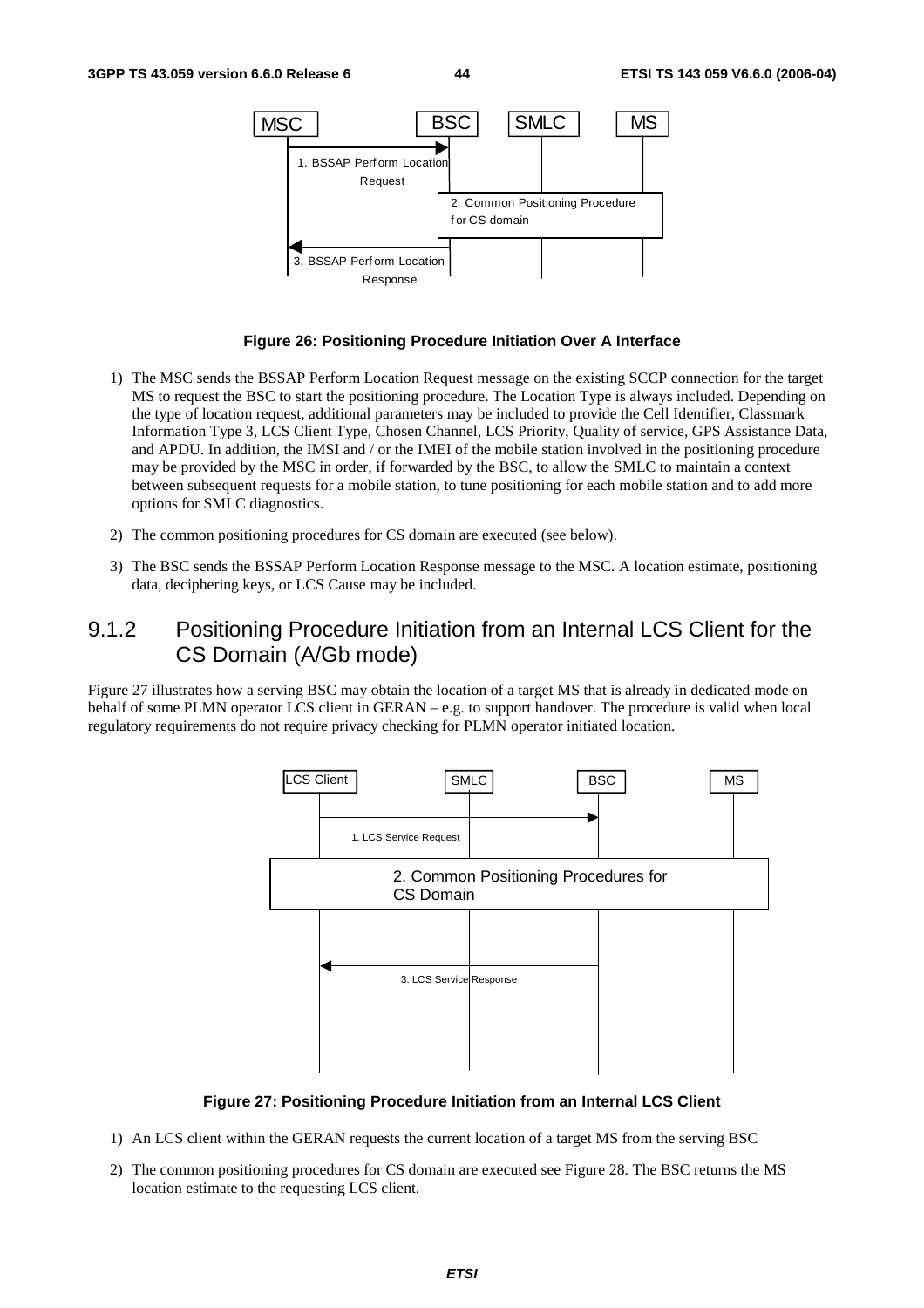## 9.1.3 Core Network Position Procedure Initiation over the Gb interface

This procedure is used by the Core Network to start the positioning procedure in GERAN over the Gb interface.



#### **Figure 27a: Positioning Procedure Initiation Over Gb Interface**

- 1) The SGSN sends the BSSGP Perform Location Request message to request the BSS to start the positioning procedure. The TLLI, IMSI, DRX Parameters, Current BVCI for the MS, Current NSEI for the MS, Location Type, Current Cell Identifier, and LCS Capability IEs are always included. The IMSI, DRX Parameters, Current BVCI for the MS, Current NSEI for the MS shall be stored in the SCCP signalling context towards the SMLC for potential use in a TA Request procedure later on. Depending on the type of location request, additional parameters may be included in the BSSGP Perform Location Request message to provide LCS Client Type, LCS Priority, LCS Quality of Service, and GPS Assistance Data. In addition, the IMEI of the mobile station involved in the positioning procedure may be provided by the SGSN. The IMSI and, if forwarded by the BSS, the IMEI, would allow the SMLC to maintain a context between subsequent requests for a mobile station, to tune positioning for each mobile station and to add more options for SMLC diagnostics.
- 2) The common positioning procedures for PS domain are executed (see clause 9.2.1).
- 3) The BSS sends the BSSGP Perform Location Response message to the SGSN. The TLLI and the BVCI identifying the cell from which the last LLC PDU was received from the MS are always included. A location estimate, positioning data, deciphering keys, or LCS Cause may be included.

### 9.1.4 Positioning Procedure Initiation from Core Network (Iu mode)

This procedure is used by the Core Network to start the positioning procedure in GERAN Iu mode. This procedure is used when the source node in the Core Network is the 3G-MSC (Iu-cs interface) or when the source node in the Core Network is the 3G-SGSN (Iu-ps interface).



#### **Figure 27b: Positioning Procedure Initiation from Core Network (Iu mode)**

- 1) The MSC/SGSN sends the Location Reporting Control message on the existing SCCP connection for the target MS to request the BSC to start the positioning procedure. The Location Type is always included. Depending on the type of location request, additional parameters may be included to provide LCS Client Type, LCS Priority, Quality of service, and GPS Assistance Data..
- 2) The Positioning Procedure for Iu mode is executed (see below).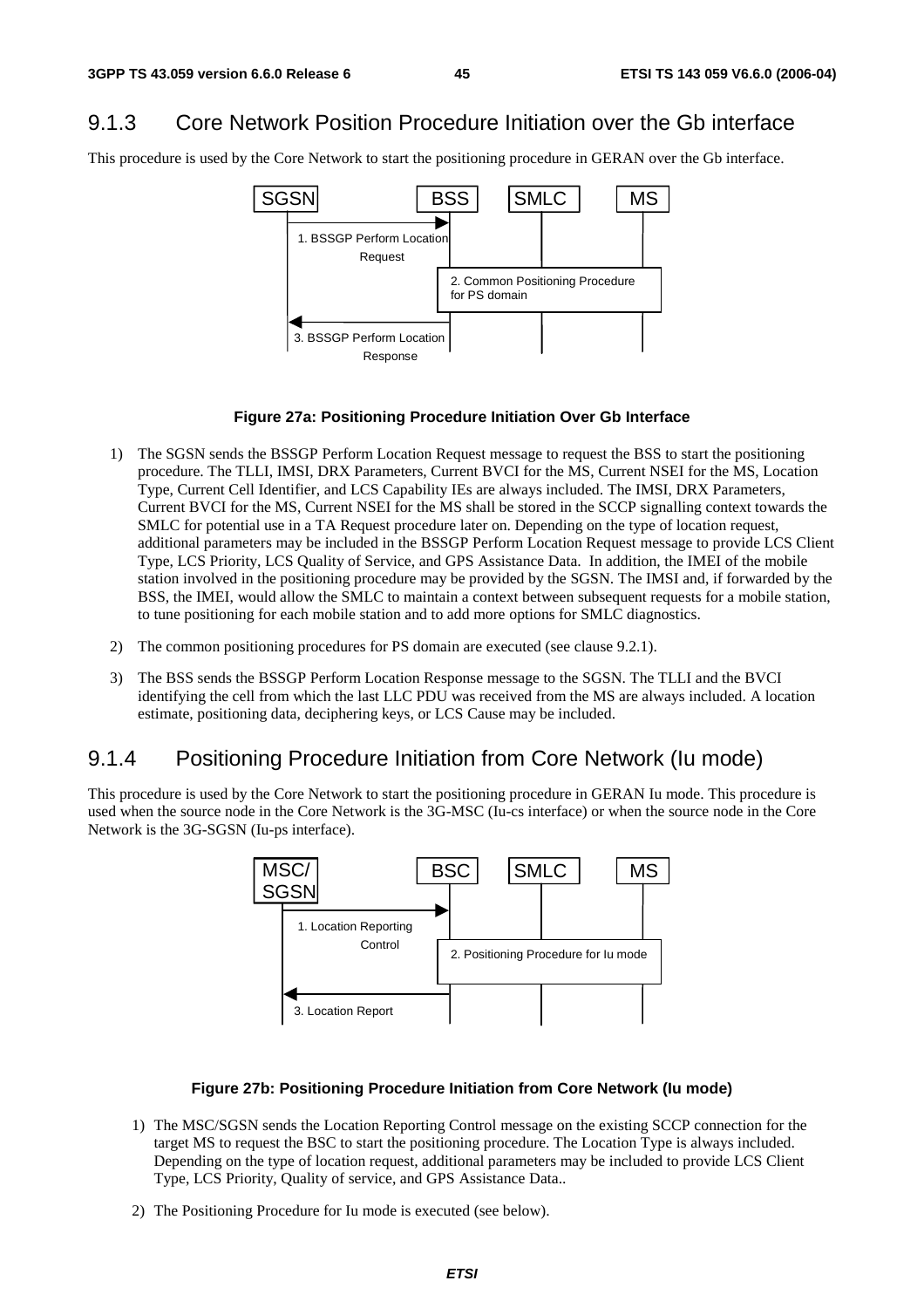#### **3GPP TS 43.059 version 6.6.0 Release 6 46 ETSI TS 143 059 V6.6.0 (2006-04)**

- 3) The BSC sends the Location Report message to the MSC/SGSN. A location estimate or LCS Cause may be included.
- 9.1.5 Positioning Procedure Initiation from Internal LCS Client (Iu mode)

FFS.

## 9.2 Common Positioning Procedure for CS Domain in A/Gb mode

This procedure is common to all positioning methods in the CS domain.



#### **Figure 28: Common Positioning Procedure for CS Domain**

- 1) The BSC sends the BSSAP-LE Perform Location Request message to request the SMLC to start the positioning procedure. The Location Type and Current Cell Identifier IEs are always included. Depending on the type of location request, additional parameters may be included to provide Measurement Report (in BSSLAP APDU IE), LCS Client Type, Classmark Information Type 3, Chosen Channel, LCS Priority, LCS Quality of Service, and GPS Assistance Data. In addition, the IMSI and / or the IMEI of the mobile station involved in the positioning procedure may be provided by the BSC in order to allow the SMLC to maintain a context between subsequent requests for a mobile station, to tune positioning for each mobile station and to add more options for SMLC diagnostics.
- 2) If location information is requested and the location accuracy within the QoS, if provided, can be satisfied by the reported cell ID and, if available, TA value, the SMLC may send a BSSAP-LE Perform Location Response message immediately. Otherwise, the SMLC determines the positioning method and instigates the particular message sequence for this method defined in subsequent clauses. If the position method returns position measurements, the SMLC uses them to compute a location estimate. If there has been a failure to obtain position measurements, the SMLC may use the current cell ID and, if available, TA value to derive an approximate location estimate. If a computed location estimate is returned for an MS based position method, the SMLC may verify consistency with the current cell ID and, if available, TA value. If the location estimate so obtained does not satisfy the requested accuracy or the location attempt failed, e.g. due to missing data, and sufficient response time still remains, the SMLC may instigate a further location attempt using the same (e.g. providing more assistance data to MS) or a different position method. If there is insufficient response time for another position attempt, the SMLC shall return any location estimate already obtained even if not satisfying the requested accuracy. If a vertical location co-ordinate is requested but the SMLC can only obtain horizontal co-ordinates, these may be returned. Requirements on the geographic shape encoded within the 'position information' parameter may exist for certain LCS client types. The SMLC shall comply with any shape requirements defined in 3GPP. The SMLC in a certain country should attempt to comply with the shape requirements defined for a specific LCS client type in the relevant national standards of that country. If location assistance data is requested, the SMLC transfers this data to the MS as described in subsequent clauses. The SMLC determines the exact location assistance data to transfer according to the type of data specified by the MS, the MS location capabilities and the current cell ID. If deciphering keys are requested the SMLC obtains the current keys.
- 3) The SMLC sends the BSSAP-LE Perform Location Response message to the BSC containing any location estimate or deciphering keys. In case of failure the cause value may be included.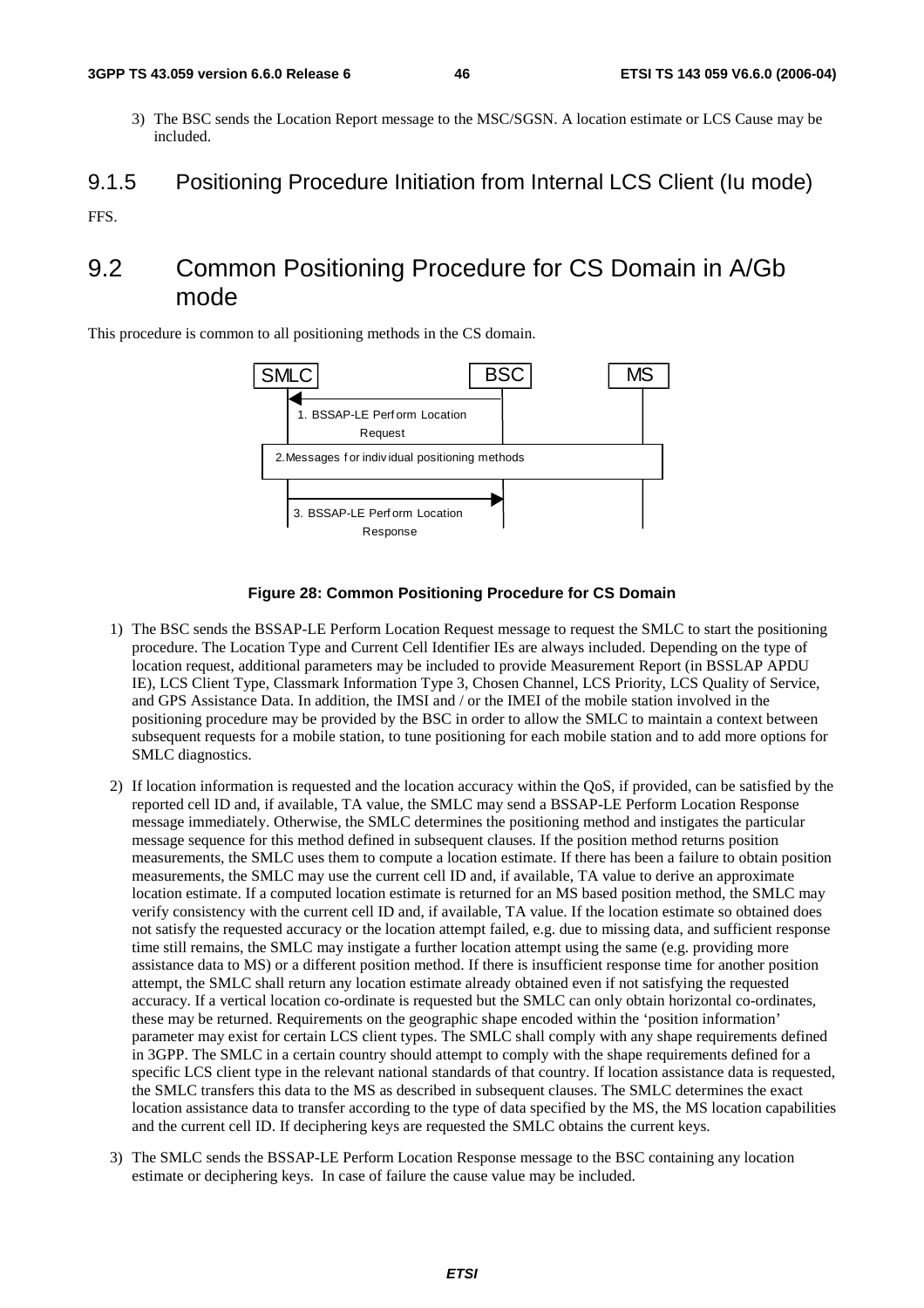## 9.2a Common Positioning Procedure for PS Domain in A/Gb mode

This procedure is common to all positioning methods in the PS domain.



#### **Figure 28a: Common Positioning Procedure for PS Domain**

- 1) The BSS sends the BSSAP-LE Perform Location Request message to request the SMLC to start the positioning procedure. The Location Type, and Current Cell Identifier IEs are always included. If the Timing Advance value for the MS is available in the BSS, it shall be included (in BSSLAP APDU IE). Depending on the type of location request, additional parameters may be included to provide Measurement Report (in BSSLAP APDU IE), Packet Measurement Report, LCS Client Type, LCS Capability, LCS Priority, LCS Quality of Service, and GPS Assistance Data. In addition, the IMSI and / or the IMEI of the mobile station involved in the positioning procedure may be provided by the BSS in order to allow the SMLC to maintain a context between subsequent requests for a mobile station, to tune positioning for each mobile station and to add more options for SMLC diagnostics.
- 2) See step 2 of clause 9.2 "Common Positioning Procedure for CS Domain in A/Gb mode".
- 3) The SMLC sends the BSSAP-LE Perform Location Response message to the BSS. A location estimate, positioning data, deciphering keys, or LCS Cause may be included.

## 9.2b Common Positioning Procedure for Iu mode

This procedure is common to all positioning methods in the Iu mode.



#### **Figure 28b:Common Positioning Procedure**

- 1. The BSC sends the BSSAP-LE Perform Location Request message to request the SMLC to start the positioning procedure.
- 2. See step 2 of Clause 9.2 "Common Positioning Procedure for CS Domain in A/Gb Mode."
- 3. The SMLC sends the BSSAP-LE Perform Location Response message to the BSC containing any location estimate or deciphering keys. In case of failure the cause value may be included.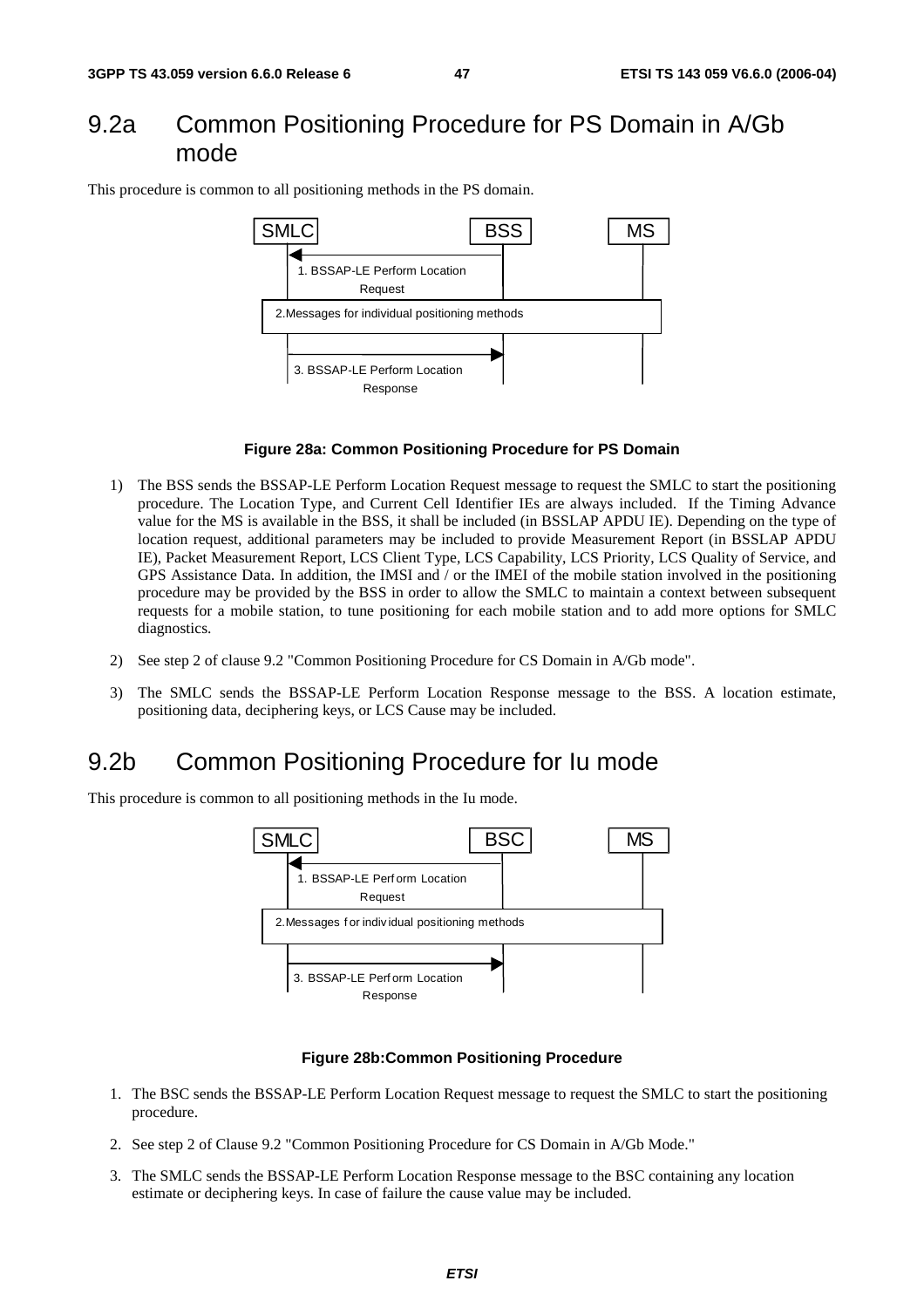## 9.2c GPRS Cell Change for the PS Domain in A/Gb mode

### 9.2c.1 Intra-BSS Cell Change

The procedure shown below is used in order to keep an SMLC updated about Intra-BSS cell changes during a positioning procedure for a target MS in the PS domain in A/Gb-mode (note that unlike the CS domain and handover, the BSSLAP reset procedure is not used). The following procedure is applicable except when U-TDOA positioning is ongoing in the BSS as described in sub-clause 9.5.2.4 of this specification.



#### **Figure 28c: Cell Change with BSSAP-LE Perform Location Information for the PS Domain**

- 1. The MS detects a cell change and sends a cell update message or routing area update message to the SGSN (for more information, see 3GPP TS 23.060).
- 2. The SGSN sends a BSSGP FLUSH-LL PDU to the BSS. If the cell change is an Inter-NSE Cell Change, the NSEI of the new cell is provided.
- 3. The BSS acknowledges by sending a BSSGP FLUSH-LL-ACK PDU to the SGSN.
- 4. The BSS detects that a positioning procedure is active and the BSS is able to continue the positioning procedure in the new cell and sends a BSSAP-LE Perform Location Information message to the SMLC. This message contains the Cell Identifier for the new cell. If the Timing Advance value for the MS in the new cell is available in the BSS, it shall also be included. The BSS may send this message either if it receives the indication from the SGSN about the cell change (the BSSGP FLUSH-LL) or if it detects the cell change on its own (e.g. network controlled cell reselection).

### 9.2c.2 Inter-BSS Cell Change

The procedure shown below is used to abort the positioning procedure when an Inter-BSS cell change occurs for a target MS in the PS domain in A/Gb-mode. The following procedure is applicable except when U-TDOA positioning is ongoing in the BSS as described in sub-clause 9.5.2.5 of this specification.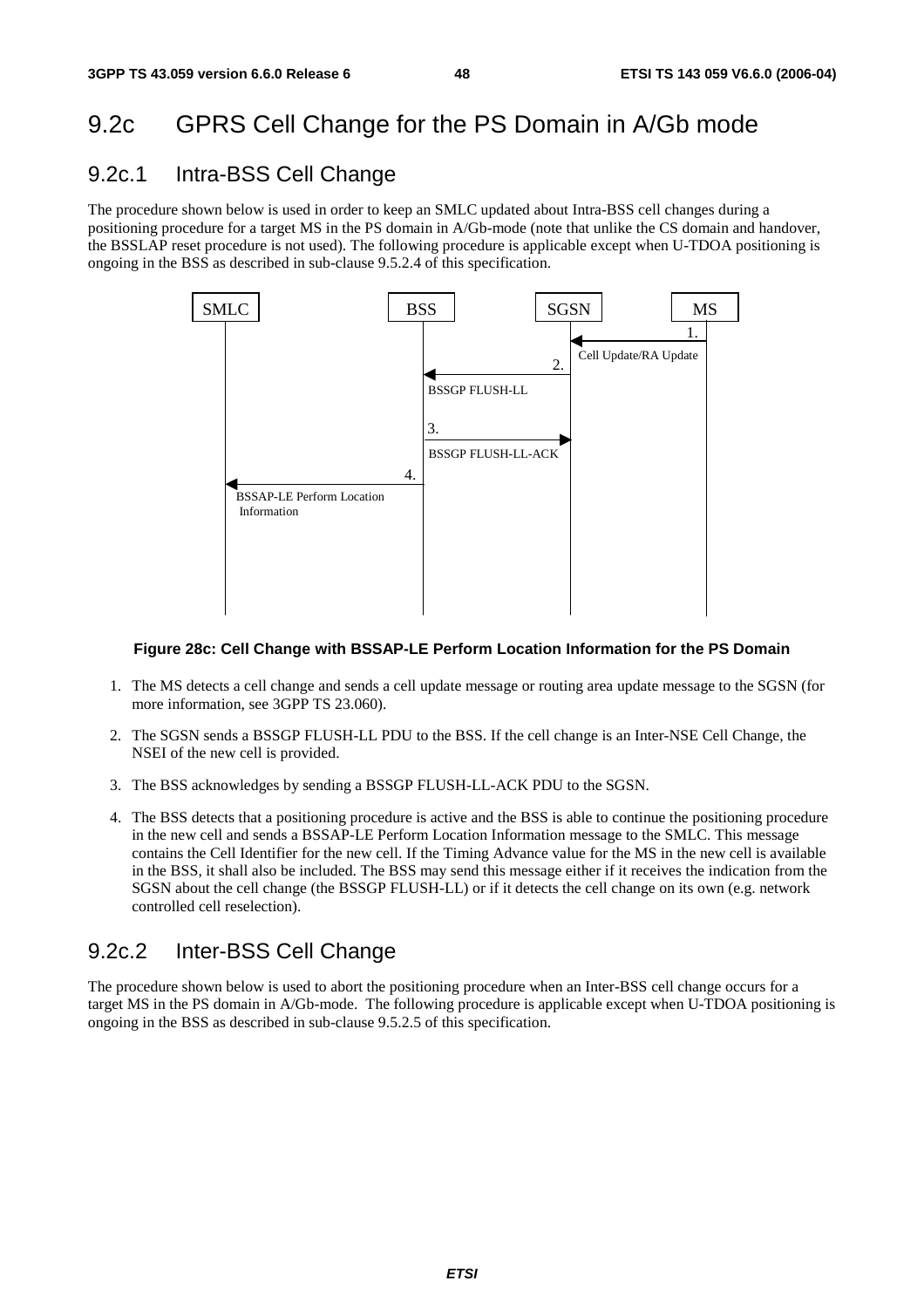

#### **Figure 28d: Cell Change with positioning abort for the PS Domain**

- 1. The MS detects a cell change and sends a cell update message or routing area update message to the SGSN (for more information, see 3GPP TS 23.060).
- 2. The SGSN sends a BSSGP FLUSH-LL PDU to the BSS. The NSEI of the new cell is provided.
- 3. The BSS acknowledges by sending a BSSGP FLUSH-LL-ACK PDU to the SGSN.
- 4. The BSS detects that a positioning procedure is active and that the BSS is not able to continue the positioning procedure in the new cell (e.g. Inter BSS Cell Change) and sends a BSSAP-LE Perform Location Abort message to the SMLC. The IE LCS Cause indicates the reason for the abort (e.g. "Inter BSS Cell Change"). The BSS then awaits the BSSAP-LE Perform Location Response from the SMLC, which it will forward in a BSSGP Perform Location Response to the SGSN.

## 9.3 TA Based Positioning in CS Domain for A/Gb-mode

The TA is based on the existing Timing Advance (TA) parameter. The TA value is known for the serving BTS. To obtain TA values in case the MS is in idle mode a special call, not noticed by the GSM subscriber (no ringing tone), is set up. The cell-ID of the serving cell and the TA is returned as the result of the TA.

### 9.3.1 Definition of TA states

### 9.3.1.1 MS in IDLE State

In IDLE state the MS may be paged or may request an originating (e.g. emergency) call. The paging response message or CM Service Request, in each case respectively, received in COMPLETE\_LAYER\_3 message may contain location information that includes the TA value. If available, the TA value and other location information shall be provided to the SMLC by the requesting BSC along with the current serving cell ID in the BSSAP-LE Perform Location request. This enables TA based positioning in the SMLC without any further interactions.

### 9.3.1.2 MS in DEDICATED State

In DEDICATED state the SMLC shall send a TA\_REQUEST to request the TA value from the serving BSC. The BSC shall respond with either a TA\_RESPONSE carrying the TA value and possibly other radio measurements from the MS or a Reset. The associated procedure is described in the next clause.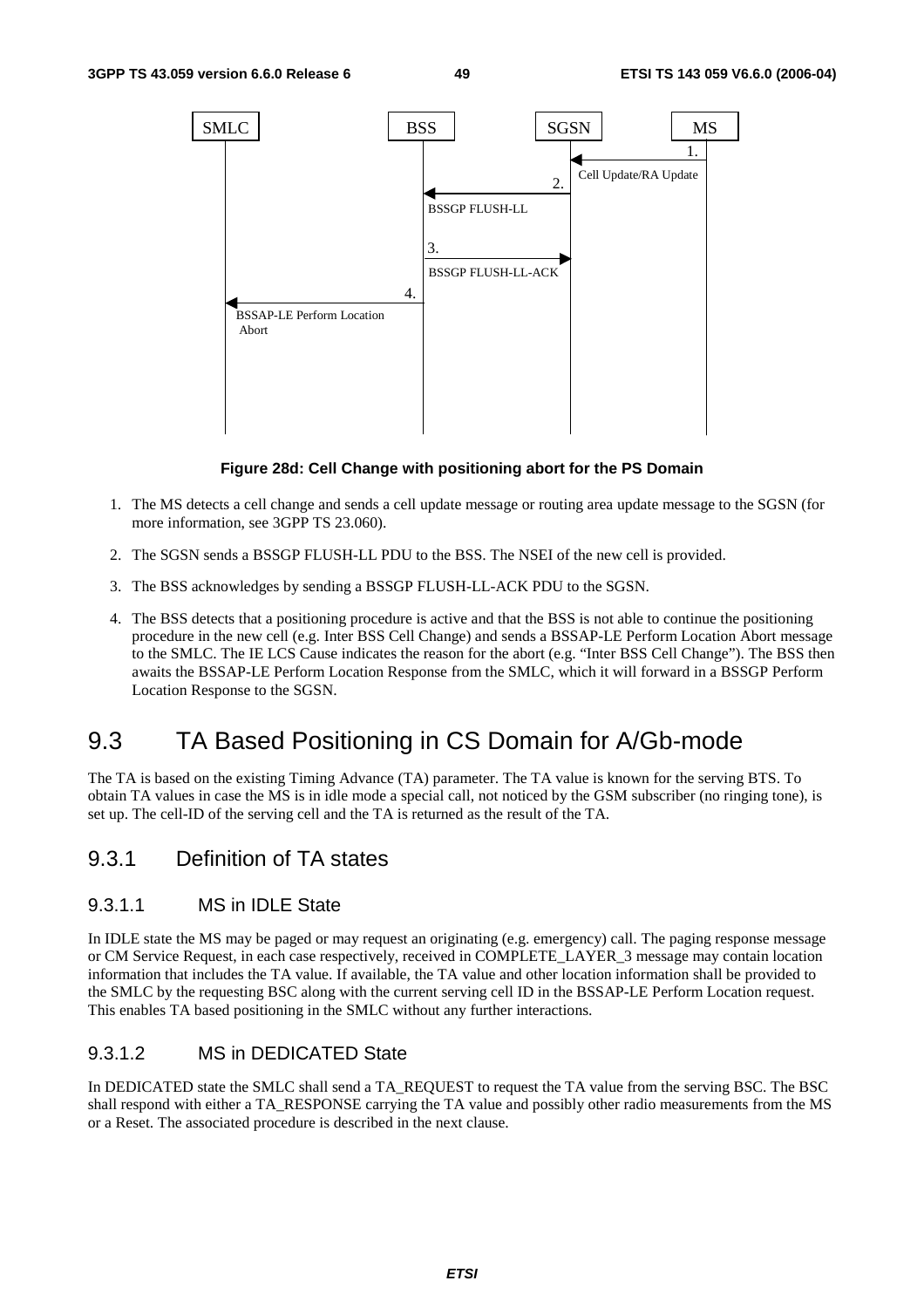## 9.3.2 TA Positioning Procedure

This TA positioning procedure is generic for a standalone SMLC or integrate SMLC in the BSC.



**Figure 29: TA Positioning Procedure for the SMLC in the CS Domain** 

- 1) The SMLC sends a BSSAP-LE Connection Oriented Information message to the BSC serving a particular target MS. The APDU parameter in this message contains a BSSLAP TA Request.
- 2) Provided the location area for the target MS has not changed or, if changed, was previously reported to the SMLC, the BSC returns the current TA value and current serving cell for the target MS to the SMLC in a BSSLAP TA response contained within a BSSAP-LE Connection Oriented Information message. The TA response may also include the latest measurement results received from the target MS for the serving and neighbouring cells. If the location area for the target MS has changed since the location request was first sent to the SMLC and if the new location area has not yet been reported to the SMLC, the BSC shall return a BSSLAP Reset to the SMLC within a BSSMAP-LE Connection Oriented Information message. The Reset shall include the current serving cell, the current location area code, a cause value indicating "intra-BSC handover" and the current TA value and may include the latest measurement results received from the target MS for the serving and neighboring cells. The SMLC then derives a location estimate for the target MS based on the received serving cell ID, location area code if included, TA value and other measurement results if included.
- NOTE: In the case of a previous intra-BSC handover to a cell in a different PLMN (different MCC, MNC combination), the SMLC would receive a BSSLAP Reset containing the new location area code and new cell ID. The SMLC may then deduce the new MCC and MNC from the uniqueness, when this applies, of the combined values for the new location area code and cell ID compared to the corresponding values for neighbouring cells.

## 9.3.3 Unsuccessful TA positioning procedure in BSC

There are three messages defined to handle error scenarios during positioning procedure in BSC. The messages are 1) Reject, 2) Abort and 3) Reset. Refer to 3GPP TS 48.071 [21] for details.

After receiving the BSSLAP TA Request in BSC, a Reject will be sent with proper cause value from BSC to SMLC in "BSSAP-LE Connection Oriented Information Message" if TA positioning cannot be performed in BSC at that time for reasons other than handover or another ongoing RR management procedure.

An Abort or Reset is possible if the TA positioning cannot be done in BSC during that time. Reset is sent to SMLC to indicate when the positioning needs to be restarted after temporary interruption due to intra BSC HO or other intra-BSC RR management. The contents of a Reset shall be as defined in step 2 in section 9.3.2. Abort is used to indicate to SMLC the failure of the current TA positioning attempt (e.g. due to inter-BSC handover) and allowing a new one from application level.

## 9.3a TA Based Positioning in PS Domain for A/Gb-mode

The TA is based on the existing Timing Advance (TA) parameter. The TA value is known for the serving BTS. To obtain TA values in case the MS is in packet idle mode and the value is not available in the BTS signalling is used to retrieve it. The cell-ID of the serving cell and the TA is returned as the result of the TA procedure.

If available, the TA value shall be provided to the SMLC by the requesting BSS in the BSSAP-LE Perform Location request. This enables TA based positioning in the SMLC without any further interactions. The current serving cell ID shall always be provided by the BSS to the SMLC.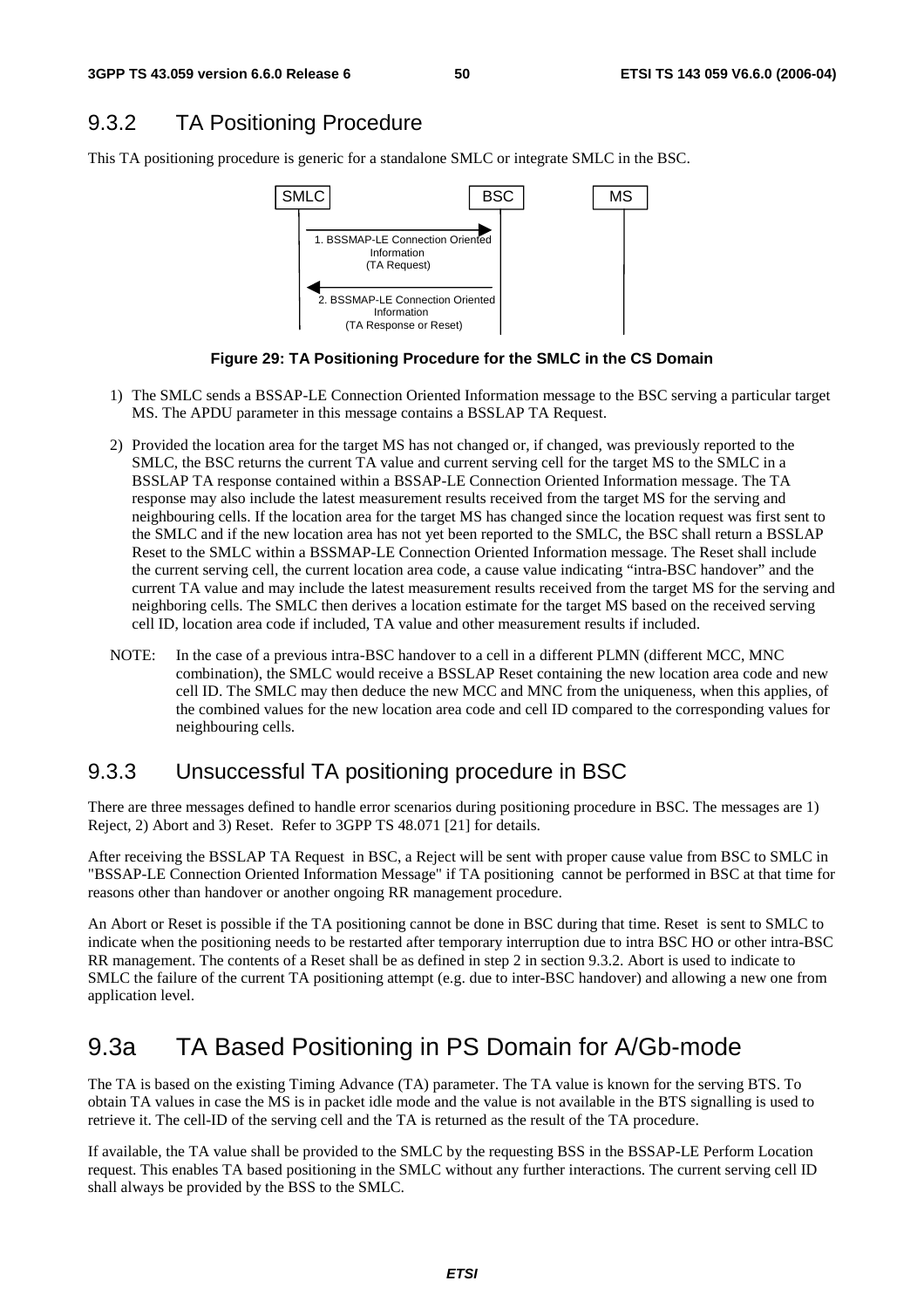## 9.3a.1 Definition of PS Domain TA Modes

### 9.3a.1.1 MS in Packet Idle Mode

When the BSS receives a TA Request message and the MS is in Packet Idle Mode and the TA value is not available in the BSS, the MS may be paged or may be sent a Packet Polling Request message. If there is a PBCCH allocated in the current cell, the BSS will send a Packet Polling Request message to the MS. If there is no PBCCH allocated in the current cell, the BSS will perform packet paging (sends a Paging Request Type 1, 2, or 3 message) for the MS.

The paging response message or Packet Control Acknowledgement message will provide the TA value to the BSS and this will be provided to the SMLC, possibly together with other radio measurements from the MS, in the TA Response message. The associated procedure is described below.

### 9.3a.1.2 MS in Packet Transfer Mode

When the BSS receives a TA Request message and the MS is in Packet Transfer Mode and the TA value is not available in the BSS the MS shall be sent a Packet Polling Request message to the MS.

The Packet Control Acknowledgement message will provide the TA value to the BSS and it will be provided to the SMLC, possibly together with other radio measurements from the MS, in the TA Response message. The associated procedure is described in the next clause.

## 9.3a.2 TA Positioning Procedure

This TA positioning procedure is generic for a standalone SMLC or integrate SMLC in the BSS.



**Figure 29a: TA Positioning Procedure for the SMLC in the PS Domain** 

- 1) If the SMLC has not already received the TA Value in the BSSAP-LE Perform Location Request message, the SMLC sends a BSSAP-LE Connection Oriented Information message to the BSS serving a particular target MS. The APDU parameter in this message contains a BSSLAP TA Request.
- 2) If the TA value is available in the BSS, the BSS immediately returns it in step 4, otherwise the BSS either performs a packet paging procedure or sends a Packet Polling Request message (for details, see clause 9.5.1).

2a) If there is no PBCCH allocated in the current cell and the MS is in Packet Idle Mode, the BSS will perform packet paging (sends a Paging Request Type 1, 2, or 3 message) for the MS.

2b) If there is a PBCCH allocated in the current cell or the MS is in Packet Transfer Mode, the BSS will send a Packet Polling Request message to the MS.

3) The MS responds to the BSS.

3a) If the MS receives the packet paging it will send a page response.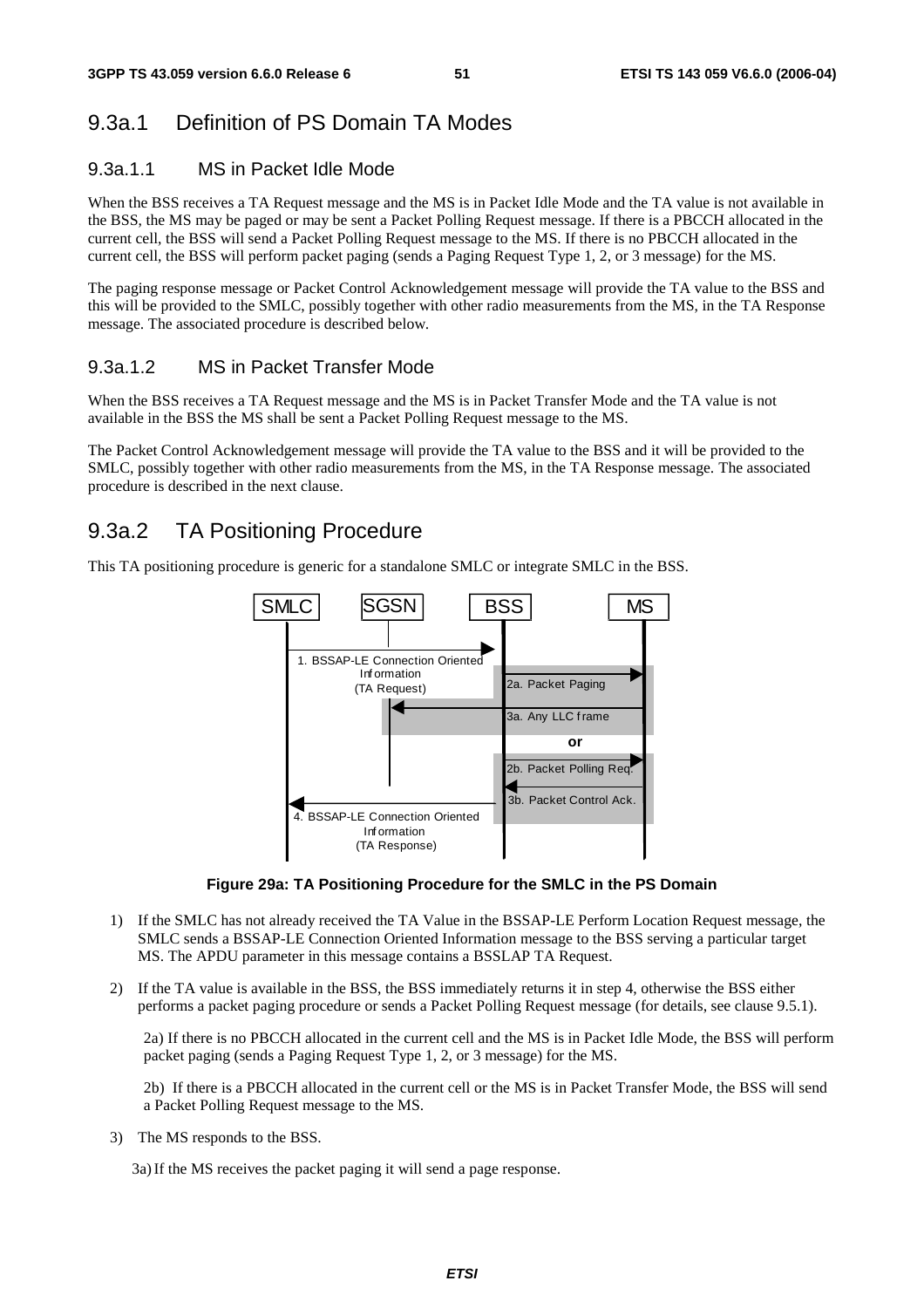- 3b) If the MS receives a Packet Polling Request message it will return a Packet Control Acknowledgement message.
- 4) The BSS returns the current TA value and current serving cell for the target MS to the SMLC in a BSSLAP TA response contained within a BSSAP-LE Connection Oriented Information message. The TA response may also include the latest measurement results received from the target MS for the serving and neighbouring cells. The SMLC then derives a location estimate for the target MS based on the received serving cell ID, TA value and other measurement results if included.

## 9.3a.3 Unsuccessful TA positioning procedure in BSS

There are three messages defined to handle error scenarios during positioning procedure in BSS. The messages are 1) Reject, 2) Abort and 3) Reset. Refer to 3GPP TS 48.071 [21] for details. The Reset message does not apply for PS domain.

After receiving the BSSLAP TA Request in BSS, a Reject will be sent with proper cause value from BSS to SMLC in "BSSAP-LE Connection Oriented Information Message" if TA positioning cannot be performed in BSS at that time for reasons other than handover or another ongoing RR management procedure.

An Abort is possible if the TA positioning cannot be done in the BSS during that time. Abort is used to indicate to SMLC the failure of the current TA positioning attempt (e.g. due to reception of an BSSGP\_Perform\_Location\_Abort from the SGSN) and allowing a new one from application level.

## 9.4 E-OTD and GPS Positioning Procedures

### 9.4.1 General procedures

For any location request where the highest priority level is assigned and MS-based GPS positioning is not used, the SMLC functionality shall provide sufficient assistance data to a target MS to enable a location estimate or location measurements to succeed according to the required QoS on the first attempt. The SMLC shall not assume in this case that the target MS already possesses assistance data. For a lower priority location request or when MS-based GPS positioning is used, the SMLC may reduce the assistance data provided to a target MS on the first location attempt. In the high priority case with MS-assisted GPS for the first positioning attempt, acquisition assistance data shall be included in the RRLP measure position request message.

### 9.4.2 Positioning Request

This signaling flow is generic for all MS based or assisted location methods (MS Based E-OTD, MS Assisted E-OTD, MS Based GPS, and MS Assisted GPS). The signaling flow below applies to integrated and standalone SMLCs in a circuit switched network.

If the SMLC desires to avoid lower layer (e.g. BSSAP-LE) segmentation, see clause 6.1.2, and transfer the LCS assistance data more reliably, this procedure may be preceded by an "Assistance Data Delivery" procedure. Note, that part of the entire set of assistance data may be included in the RRLP Measure Position Request even when the message is preceded by an "Assistance Data Delivery" procedure.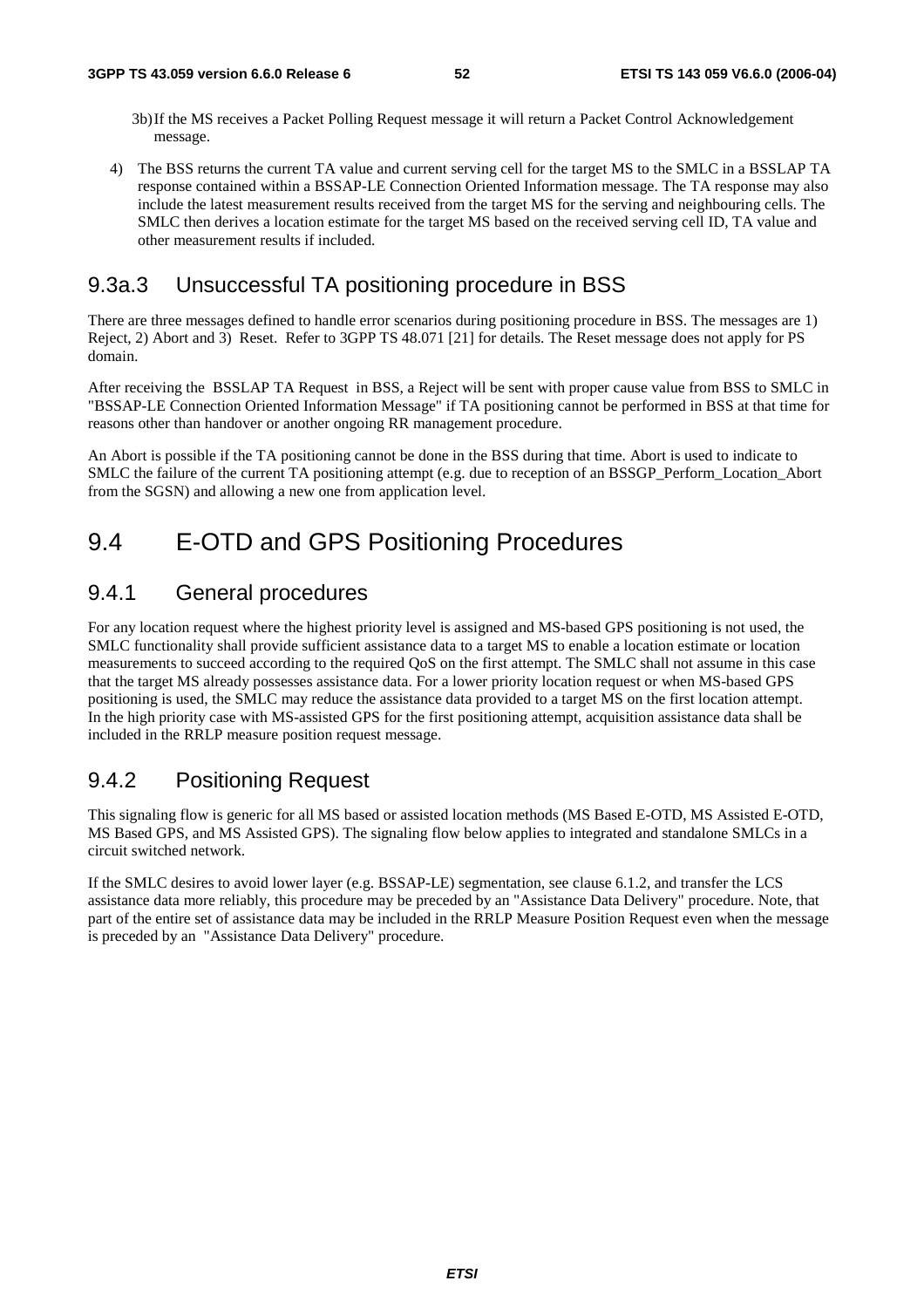

**Figure 30: E-OTD or GPS Position Request Flow** 

- 1) The SMLC may precede the RRLP MEASURE POSITION REQUEST with an optional Assistance Data Delivery procedure.
- 2) The SMLC determines possible assistance data and sends RRLP MEASURE POSITION REQUEST to the BSC.
- 3) The BSC forwards the positioning request including the QoS and any assistance data to the MS in a RRLP MEASURE POSITION REQUEST.
- 4) The MS performs the requested E-OTD or GPS measurements, if needed assistance data is available in the MS. If the MS is able to calculate its own location and this is required and needed assistance data is available in MS, the MS computes a location estimate based on E-OTD or GPS measurements. In case of E-OTD, any data necessary to perform these operations will either be provided in the RRLP MEASURE POSITION REQUEST or available from broadcast sources. In case of Assisted GPS (both MS based GPS and MS assisted GPS) and first positioning attempt, a minimum set of GPS assistance data will be either provided in the RRLP MEASURE POSITION REQUEST or available from broadcast sources. For further positioning attempt (failure in first attempt due to missing assistance data), sufficient GPS assistance data, possibly excluding the assistance data sent in the first attempt, will be provided in the RRLP MEASURE POSITION REQUEST and possibly preceding RRLP ASSISTANCE DATA messages. The resulting E-OTD or GPS measurements or E-OTD or GPS location estimate are returned to the BSC in a RRLP MEASURE POSITION RESPONSE. If the MS was unable to perform the necessary measurements, or compute a location, a failure indication identifying the reason for failure (e.g. missing assistance data) is returned instead. If the RRLP message is larger than the RRLP maximum PDU size, several RRLP MEASURE POSITION RESPONSE messages are sent (i.e. the RRLP pseudo-segmentation is used).
- 5) BSC forwards the RRLP MEASURE POSITION response to SMLC.

## 9.4.3 Assistance Data Delivery

This signalling flow is generic for all MS based or assisted location methods (MS Based and Assisted E-OTD, and MS Based or MS Assisted GPS) in a circuit switched network.

If the SMLC desires to avoid lower layer (e.g. BSSAP-LE) segmentation and transfer the LCS assistance data more reliably, the sequence 1-4 illustrated in the figure below may be repeated several times to deliver more assistance data than can be sent by one RRLP Assistance Data Delivery message. In this case, each individual message is independent such that the data received in one message is stored in the MS independently of the other RRLP Assistance Data messages (i.e. an error of delivery of one message does not require a retransmission of all the RRLP Assistance Data messages). The SMLC shall indicate in the RRLP ASSISTANCE DATA message if more RRLP ASSISTANCE DATA messages will be used after the current one in order to deliver the entire set of assistance data. Data that is specific to the current cell should be sent in the last message this is recommended so that assistance data for the correct cell is available to the MS after a handover.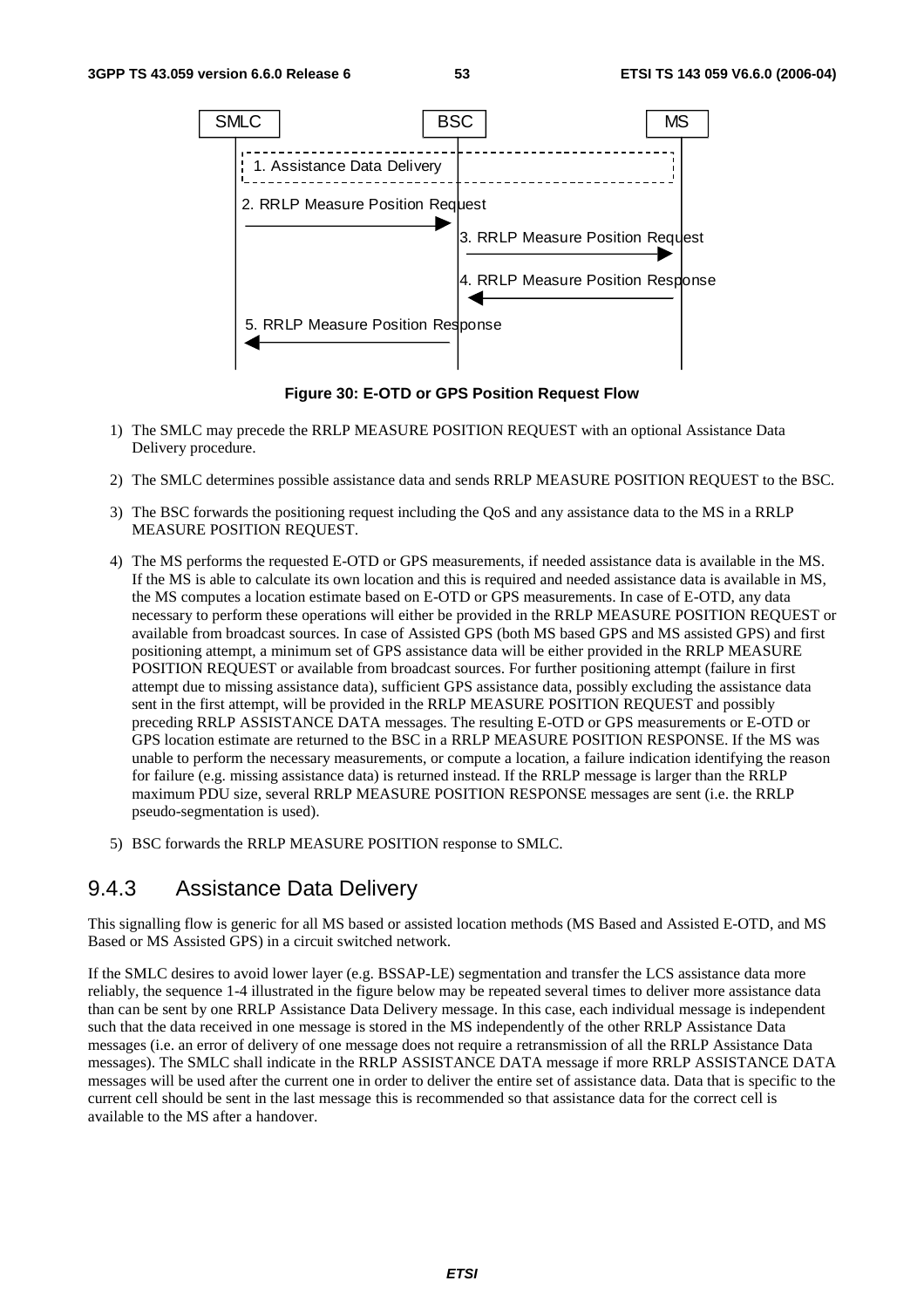

#### **Figure 31: E-OTD or GPS Assistance Data Delivery Flow**

- 1) The SMLC determines assistance data and sends it in the RRLP ASSISTANCE DATA message to the BSC.
- 2) The BSC forwards the assistance data to the MS in a RRLP ASSISTANCE DATA message.
- 3) The MS acknowledges the reception of complete assistance data to the BSC with a RRLP ASSISTANCE DATA Ack.
- 4) The BSC forwards the RRLP ASSISTANCE DATA Ack message to the SMLC.

### 9.4.4 Error Handling for E-OTD and GPS in CS Domain

This clause describes error handling for positioning and transfer of assistance data for E-OTD and GPS. For a description of error handling involving segmentation, and more details on usage of a BSSLAP Abort, Reject and Reset refer to clause 8.5 Exception Procedures.

- Case 1: When the RRLP request comes to BSC for E-OTD and GPS, The BSC will send a BSSLAP reject message to SMLC if the request cannot be supported in the BSC for reasons other than an ongoing intra BSC or inter BSC handover or other ongoing RR management procedure. For an ongoing intra BSC HO or other RR management procedure, the BSC shall return a BSSLAP Reset when the handover or RR management procedure is complete. The SMLC may then start the RRLP request (if there is time) again. For ongoing inter-BSC HO, the BSC shall return a BSSLAP Abort. The location service request may then restart from the LCS Client, VMSC or SGSN.
- Case 2: When the RRLP request comes to BSC from SMLC, BSC sends the "RRLP request" to the MS if there is no ongoing HO or other RR management procedure at that point. If an intra-BSC HO or other RR management procedure is initiated in BSC, the BSC sends the HO or other RR management command to MS. A timer will then be started in BSC, the duration of which is network dependent, but typically 6 (six) seconds. Upon receiving the HO of other RR management command, the MS will stop the location procedure and start on handover or other RR management procedure, since this has higher priority than location. The MS will then send the HO complete or other RR management response message to BSC. When this message is received before the expiration of BSC timer, a BSSLAP Reset message will be sent to SMLC from BSC. The Reset will tell SMLC to start another location service request if there is enough time.
- Case 3: During intra-BSC HO or other intra-BSC RR management procedure, if a HO complete or RR management procedure completion was not received in BSC and the corresponding timer expired. In this case a reset or abort message will be sent to SMLC indicating MS timeout. The location service may then restart from either the SMLC if a reset was sent or from the LCS Client, VMSC or SGSN if an abort was sent.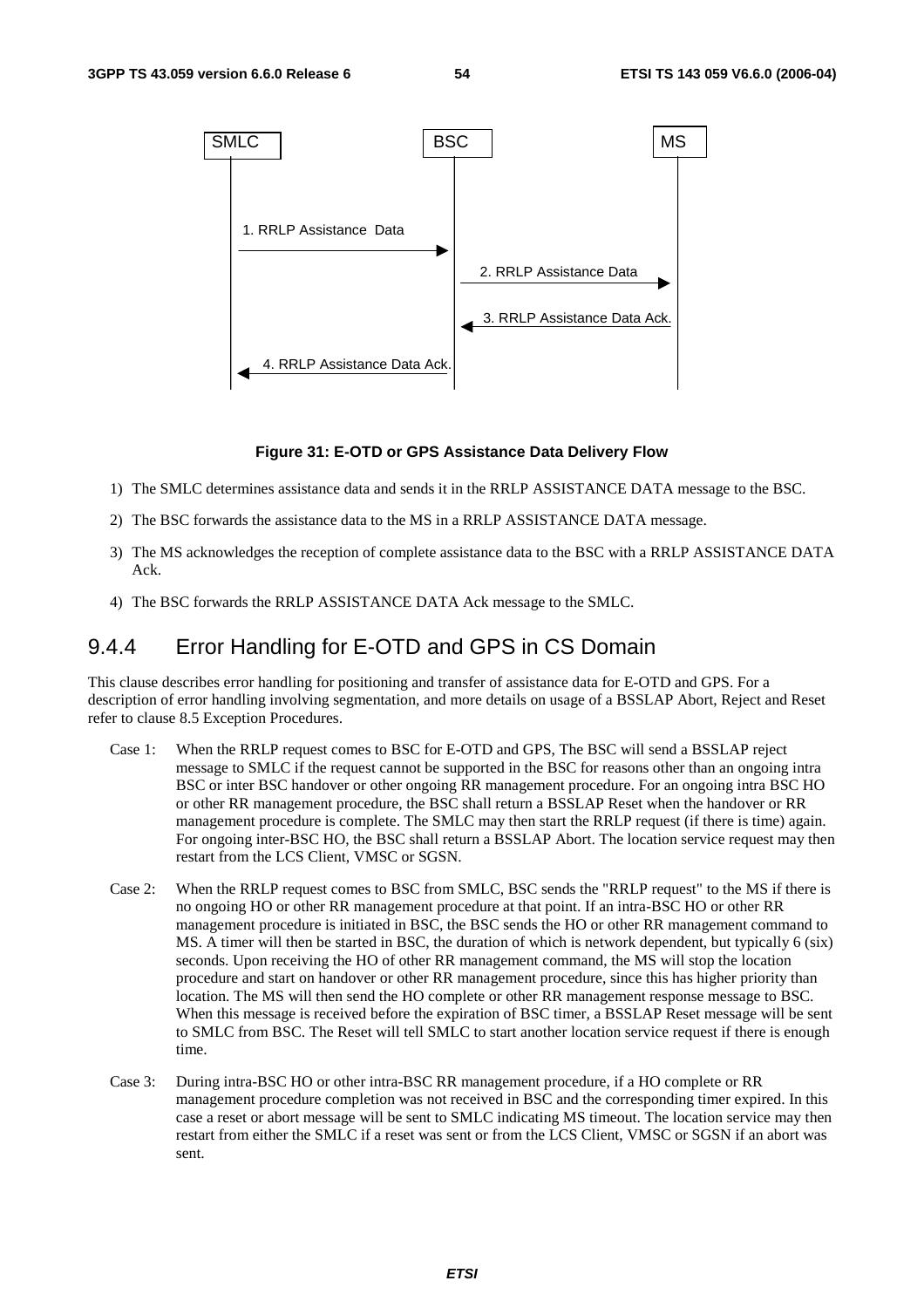Case 4: If an inter-BSC handover is needed during a location procedure or if the BSC times out on an RRLP response from the target MS, the BSC shall send a BSSLAP Abort to the SMLC. The location service attempt may then be restarted from the LCS Client, VMSC, or SGSN.

### 9.4.5 Error Handling for the SMLC in CS Domain



**Figure 32: Error Handling for the SMLC in the CS Domain** 

### 9.4.5a Error Handling for E-OTD and GPS in PS Domain

- Case 1: When the RRLP request comes to BSS for E-OTD and GPS, the BSS will send a BSSLAP reject message to SMLC if the request cannot be supported in the BSS.
- Case 2: When the RRLP request comes to BSS from SMLC, BSS sends the "RRLP request" to the MS via the SGSN and starts position supervision timer. After this, if the BSS determines that the current location procedure cannot be continued, the BSS sends an abort message to the SMLC. Notice that an MS reselection to a new cell is not a reason for the BSS to abort the procedure.
- Case 3: If the position supervision timer times out in BSS before the RRLP response from the target MS is received, the BSS shall send a BSSLAP Abort to the SMLC. The location service attempt may then be restarted from the LCS Client, VMSC, or SGSN.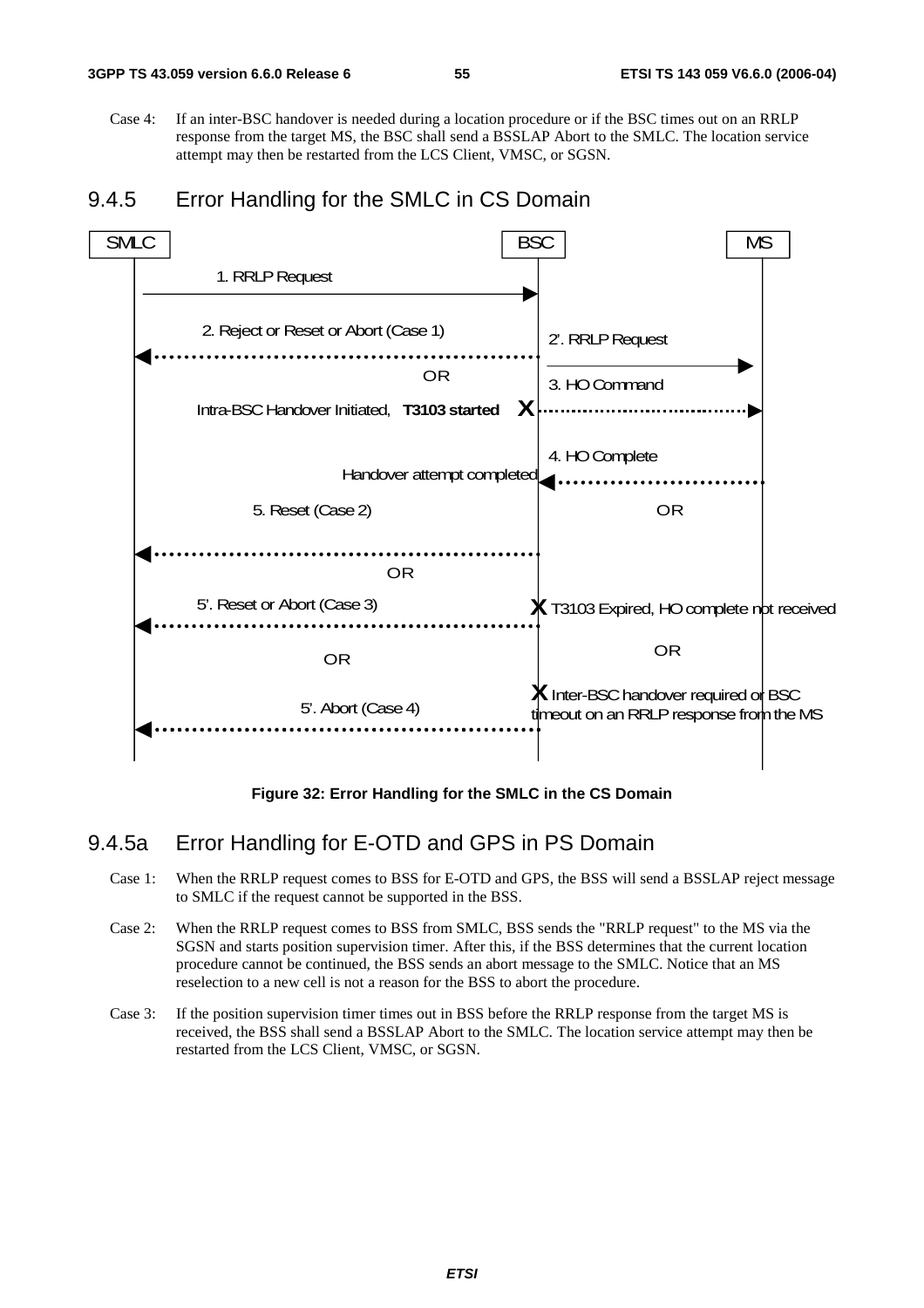

**Figure 32a: Error Handling for the SMLC in PS domain** 

### 9.4.6 Broadcast of Assistance Data

In MS Based E-OTD, MS Based GPS and MS Assisted GPS systems, there may be a need for assistance data to be broadcast to the MS. The assistance data to be broadcast for MS Based E-OTD contains the Real Time Difference (RTD) values (in case of a non-synchronised network) and Base Transceiver Station (BTS) coordinates. In addition, the broadcast data contains other information simplifying the E-OTD measurements. The broadcast of GPS assistance data makes available reference time, reference location, differential GPS (DGPS) correction data, ephemeris and clock correction data, almanac data, UTC offset, ionospheric delay, and satellite health status for GPS-based positioning. It improves the location accuracy for MS Based implementations, increases the sensitivity, enables LMU-independent GPS time dissemination and assists the acquisition of satellite signal for both MS Based and MS Assisted implementations.

The CS mechanism (Cell Broadcast on CBCH) is used for broadcast of assistance data for all MSs, irrespective of which domain (CS or PS) they are located in. Notice that it may take longer for an MS in the PS domain compared to the CS domain to read all the broadcast data. This is because the PBCCH is not co-ordinated with the CBCH and therefore, the MS may have to skip reading a CBCH slot in order to listen for a potential paging message.

The E-OTD assistance data to be broadcast is in compressed format where the redundant information is not included. The MS is capable to reconstruct the E-OTD assistance data using the message header information. The length of the message is depending on how many neighbours are included in the E-OTD assistance data as well as whether the redundant information can be removed from the message. The typical size of one broadcast message will be less than 82 octets. Part of the broadcast message (serving and neighbour base station coordinates) may be ciphered.

The GPS assistance data to be broadcast is under the same common message header with three types of data sets (or IEs), which may have different broadcast rates to minimise the bandwidth impact while still maintaining the same positioning capabilities. The first type consists of differential GPS (DGPS) correction data. The second type consists of ephemeris and clock correction data. The third type consists of almanac and other data. The length of this message is 82 octets and the data IE part may be ciphered.

The contents of the broadcast message for the E-OTD and GPS assistance data is described in 3GPP TS 44.035 [16]. The support for these broadcast messages is optional for network and MS.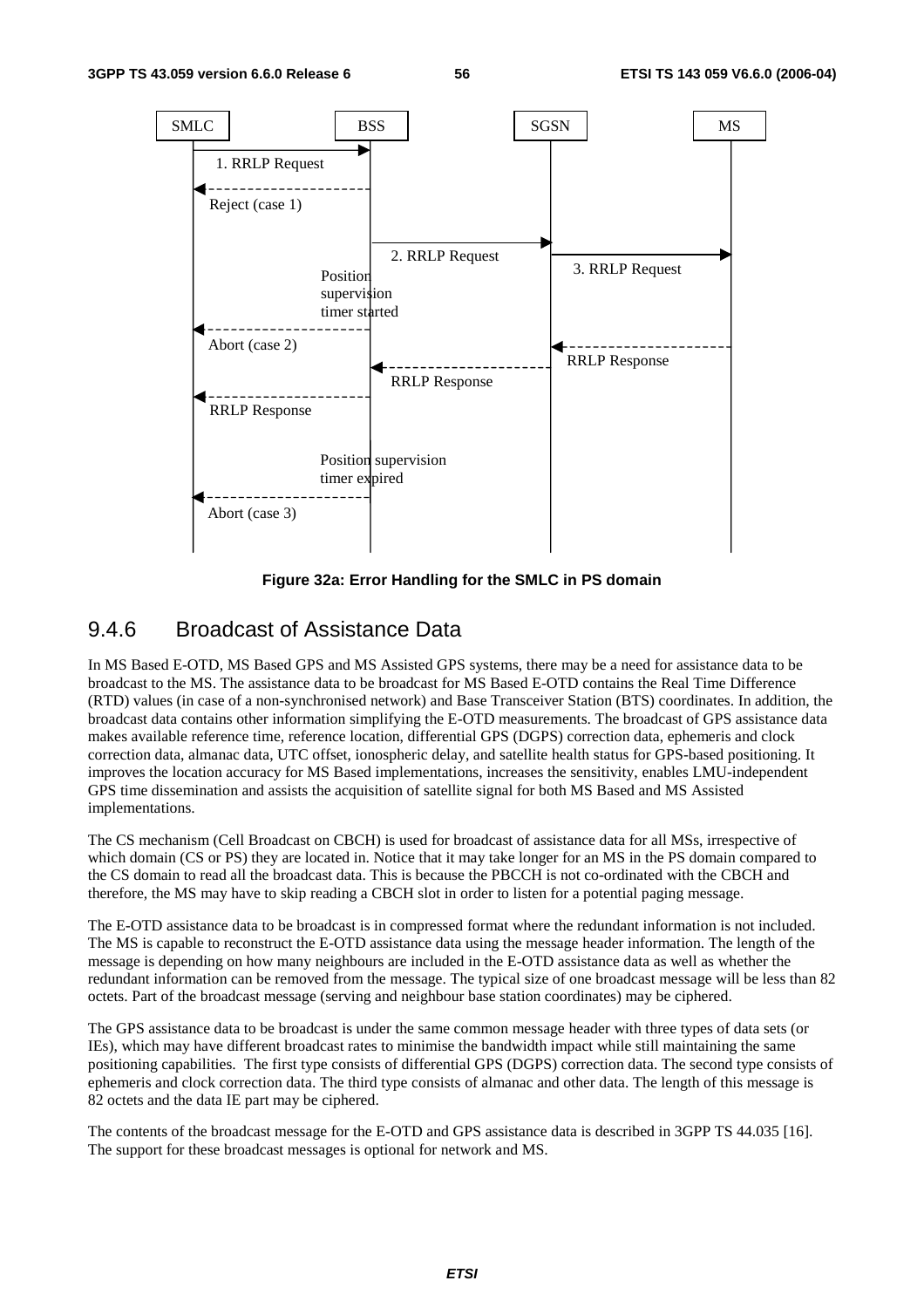The broadcast channel which is used to broadcast the E-OTD and GPS assistance data make use of the existing basic or extended CBCH and SMSCB DRX service. The LCS broadcast messages need to be either scheduled, or prioritised over other broadcast messages to avoid any delay.

#### 9.4.6.1 Point-To-Multipoint Assistance Data Broadcast Flow

This signalling flow is generic for MS Based E-OTD, MS Based GPS and MS Assisted GPS methods. The E-OTD/GPS Assistance Data Broadcast Message is created in SMLC and the whole message including the ciphered parts and parameters to control the transfer are transferred with below flow from SMLC to MS. SMSCB DRX service is used for LCS assistance data broadcast. Prior receiving the first schedule message MS should read first block of each message lot to be able to receive the LCS Broadcast Data or the schedule message. After receiving the schedule message MS should receive the LCS Broadcast Data messages according the schedule information.



**Figure 33: E-OTD/GPS Broadcast Data Flow** 

- 1) SMLC sends the complete broadcast message to CBC with LCS Broadcast Data message. This LCS Broadcast Data message contains the data to be broadcasted as well as parameters that indicate to which BTS the broadcast message is targeted and what time the broadcast should happen. LCS Broadcast Data (data & parameters) message may also contain the SMSCB scheduling information which can be utilised for the SMSCB DRX feature specified in 3GPP TS 44.012 [13] specification. SMSCB DRX operation is required in order that MS performance can be optimised.
- 2) CBC starts message transfer to BSC and BTS according to 3GPP TS 23.041 [6].
- 3) LCS Broadcast Data Response message from CBC to SMLC is used to indicate that the LCS Broadcast Data has been delivery request has been fulfilled. This message is not mandatory
- 4) BTS starts the message transfer to MS according to 3GPP TS 23.041 [6].

Implementations that have SMLC and/or CBC integrated into BSC may use other message signalling.

### 9.4.6.2 Ciphering

In order for the operators to control the access to the assistance data, parts of the broadcast data may be ciphered. Ciphering is done with a specific key delivered by the network for this purpose. The deciphering keys may be requested by the MS as described in 3GPP TS 23.271 [7]. The LCS Broadcast Data, when ciphered, will be partially ciphered according to the LCS broadcast message definitions specified in 3GPP TS 44.035 [16]. The parts that will be ciphered in E-OTD LCS Broadcast Data message are neighbour RTD values, serving and neighbour BTS coordinates. For GPS, all assistance data may be ciphered, The MS is capable to decipher the broadcast message (ciphered parts) using the cipher key (56 bits) delivered from the Core Network to MS and using the Ciphering Serial Number (16 bits) included in the broadcast message.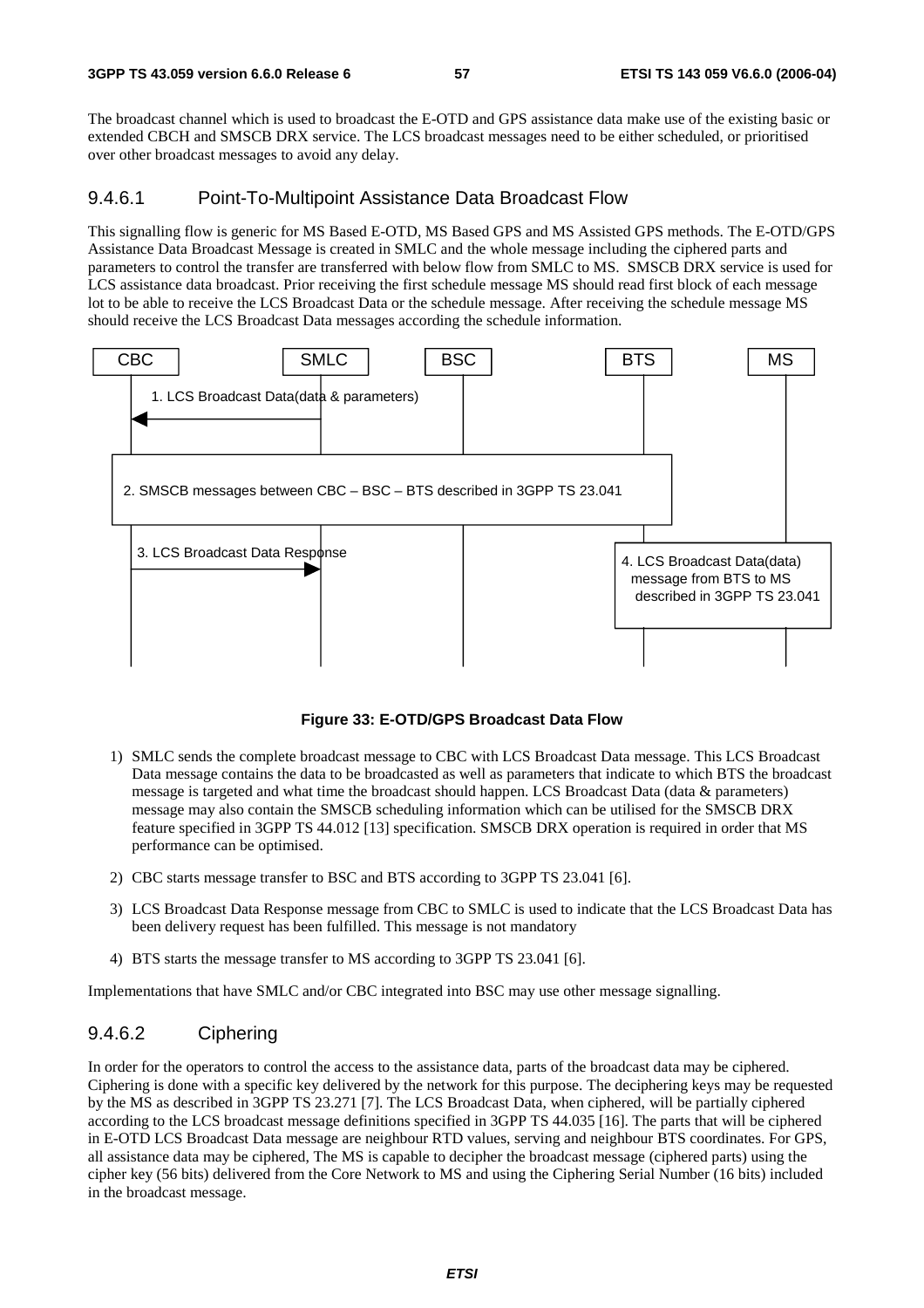#### 9.4.6.2.1 Algorithm

The algorithm used for ciphering is the standard 56-bit DES algorithm. The deciphering of broadcast messages is done in the MS. SMLC ciphers the LCS Broadcast Data message (part of message is ciphered) using the deciphering keys (56 bits) and Ciphering Serial Number (16 bits) included in broadcast message using 56-bit DES algorithm.

The ciphered part is variable length with one bit resolution. From LCS Broadcast Data message header MS can compute what part of message is ciphered.

Inputs to the 56-bit DES algorithm are the following:

- 56-bit key K (deciphering key);
- 16-bit Ciphering Serial Number from broadcast message which is denoted here by IV (initialisation vector);
- plaintext bits (the ciphered part of broadcast message).

Encryption is done by producing a mask bit stream which is then added bit-by-bit to the plaintext data (XOR-operation) to obtain the cipher text data. First IV is concatenated with 0-bits in order to achieve a 64-bit block I<sub>1</sub>. This block is then encrypted by the DES algorithm using the key K. Output is a 64-bit block I<sub>2</sub>. This constitutes the first 64 bits of the mask bit stream. If the message is longer than 64 bits, then more bits are needed. Those are produced by encrypting  $I_2$ again by the DES algorithm using the key K. Output is a 64-bit block  $I_3$ . This constitutes the next 64 bits of the mask bit stream. This iteration is continued until enough bits are produced. The unnecessary bits from the last 64-bit block I<sub>i</sub> are discarded. Below figure describes the first two mask bit generations and the two ciphered 64-bit blocks.



#### **Figure 34 : Ciphering Algorithm**

Decryption is done similarly. The same mask bit stream is produced. This time the mask stream bits are added bit-by-bit (XORed) to the ciphertext data bits. The result will be the plain text data.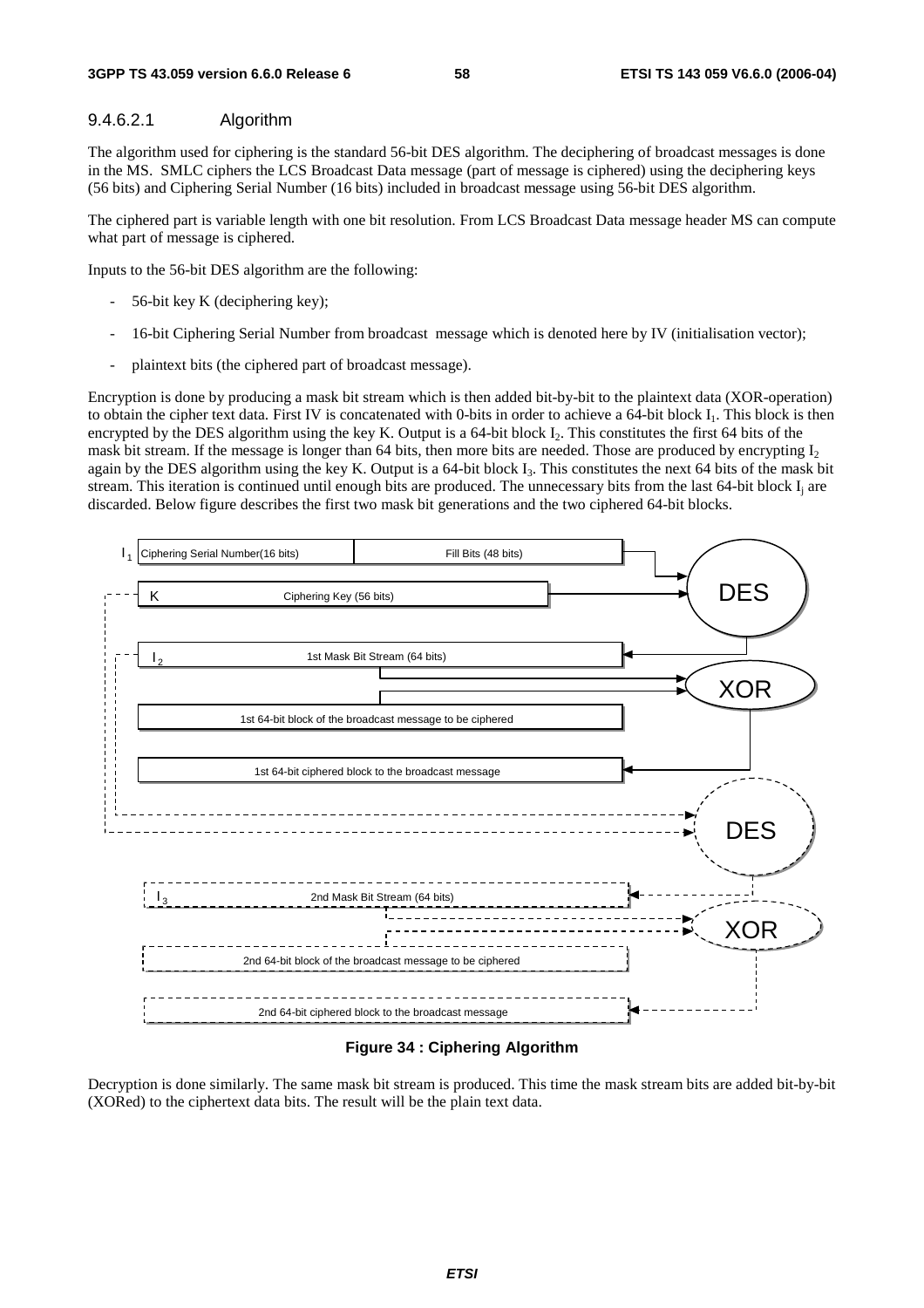## 9.4.6.3 Deciphering key control and delivery to MS

The deciphering keys are needed in MS if the LCS Broadcast Data (ciphered parts) is ciphered. The deciphering keys' control system contains two keys (the Current Deciphering Key and the Next Deciphering Key) and the Ciphering Key Flag (indicating the current Ciphering Key Flag state in the location area in the time that the deciphering key set is delivered from SMLC to MS). Two Deciphering Keys are needed in order to overcome the problem of unsynchronised nature of the periodic location updates that MSs make in the location area. The SMLC controls the keys and there are following requirements related to the deciphering keys:

- Deciphering Key Set (Current and Next Deciphering Key, Ciphering Key Flag) are always location area specific.
- One SMLC controls the deciphering key set changes inside the location area and in case several SMLCs in the location area then one coordinating SMLC for the deciphering key set control must be nominated. The SMLC configuration is done with O&M procedures.
- The coordinating SMLC delivers the new deciphering key set to the other SMLCs with SMLCPP protocol when the deciphering key set changes. The Ciphering Key Flag in the LCS Broadcast Data message is changed only when the coordinating SMLC changes the deciphering key set and delivers the new set to other SMLCs in the same location area.
- The SMLCs upon receiving the new deciphering key set, start using immediately the new set in the LCS Broadcast Data message. The coordinating SMLC also starts using the new set same time.

The deciphering key set changes always following way when the new set is generated:

- The Next Deciphering Key comes to the Current Deciphering Key in the new set.
- One new key is taken into use and named as the Next Deciphering Key.
- The Ciphering Key Flag changes the state.

The Ciphering Key Flag controls the MS key usage (Current/Next Deciphering Key) as follows:

- After receiving the new deciphering key set, MS starts using the new set immediately.
- The Ciphering Key Flag in the LCS Broadcast Data message and the one received returned to the MS should have same polarity. This means that MS starts using the Current Deciphering Key immediately.
- When the Ciphering Key Flag state changes in the LCS Broadcast Data message then MS starts to use the Next Deciphering Key for deciphering the broadcast message. The Next Deciphering Key becomes now the Current Deciphering Key in MS.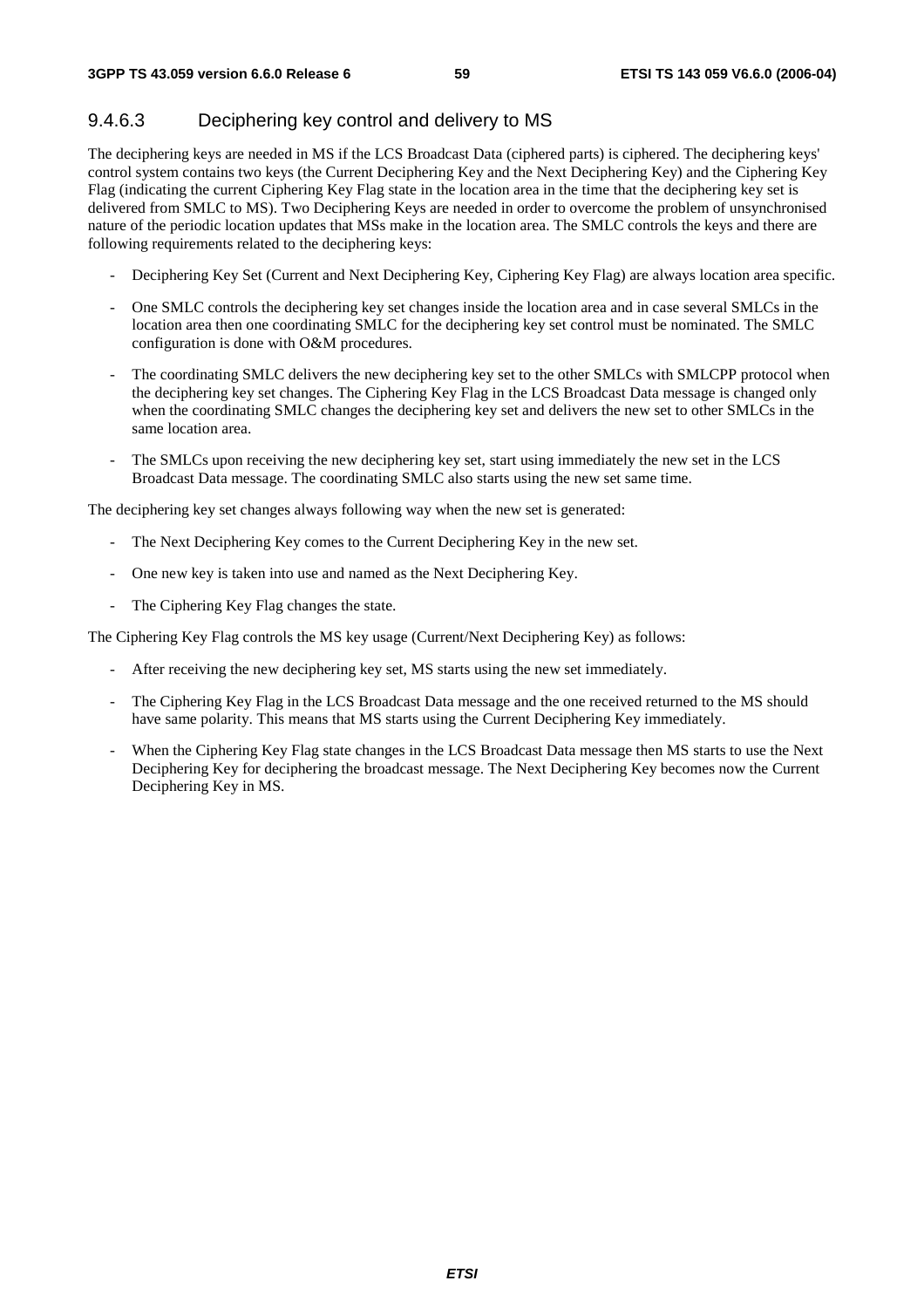

Figure 35 describes the deciphering key delivery mechanism.

#### **Figure 35: Deciphering key delivery**

- First the key A is the Current Deciphering Key and key B is the Next Deciphering Key.
- When the SMLC changes to use the key B (Next Deciphering Key) then the Deciphering Key Flag state is changed in the LCS Broadcast Data message. At this point the coordinating SMLC delivers the new deciphering key set to other SMLCs in the same location area as well as to MS when MS is requesting the keys during the location update (IMSI Attach, Normal or Periodic Location Update).
- The new deciphering key set contains now key B as the Current Deciphering Key, key C as new Next Deciphering Key and the Ciphering Key Flag currently in use in that location area.
- When the SMLC changes to use the key C (Next Deciphering Key) then the Ciphering Key Flag state is changed in the LCS Broadcast Data message. At this point the coordinating SMLC delivers the new deciphering key set to other SMLCs in same location area as well as to MS when MS is requesting the new set during the location update (IMSI Attach, Normal or Periodic Location Update).
- The new deciphering key set contains now key C as the Current Deciphering Key, key D as new Next Deciphering Key and the Ciphering Key Flag currently in use in that location area.

The process continues as above when the keys are changed. The lifetime of one key (Current/Next Ciphering Key) is minimum one periodic location update period used in the location area.

## 9.5 U-TDOA Positioning Procedures

### 9.5.0 General

Following the receipt of a location request message from the BSC, the U-TDOA capable SMLC interrogates the BSS for the RF channel information associated with the MS to be located. The SMLC uses this information to task the LMUs at the serving and surrounding cells. The LMUs are tasked to measure the identified RF channel(s) and thus provide a time reference from different LMUs. The time-of-arrival information from the tasked LMUs is returned to the SMLC where the MS location is calculated.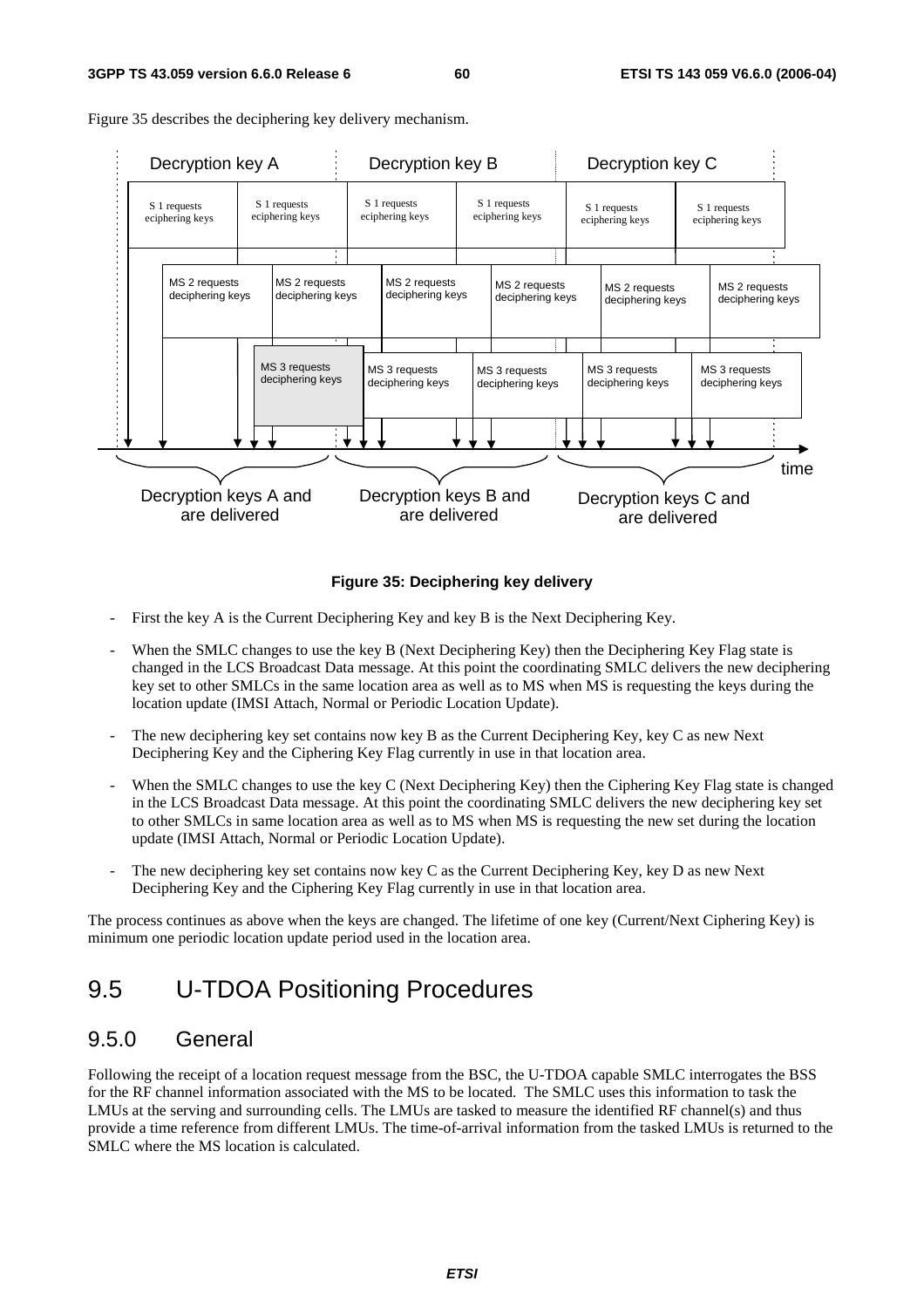## 9.5.1 U-TDOA Positioning in CS Domain for A/Gb-mode

#### 9.5.1.1 General Procedures

The U-TDOA location method uses the uplink energy transmitted by an MS to make a location determination. If the MS was in the dedicated mode, carrying subscriber traffic prior to the beginning of the location process, the energy associated with this subscriber traffic can be used to locate the MS. If the MS was placed in the dedicated mode by the MSC specifically for location determination purposes, either the SDCCH or TCH can be used for U-TDOA location purposes.

#### 9.5.1.2 CS U-TDOA Messages and Procedures on the Lb Interface

The following section describes the positioning procedure for CS U-TDOA location determination on the Lb interface.



**Figure 36: CS U-TDOA Positioning Procedure** 

- 1. The SMLC sends a BSSMAP-LE Connection Oriented Information message to the BSC that contains the embedded BSSLAP U-TDOA Request message. The U-TDOA Request message may contain the delta timer value. The BSC starts the delta timer, received or internal, immediately after sending the U-TDOA Response message to the SMLC. The purpose of this timer is to define the maximum time during which the BSC supervises the location request.
- 2. The BSC sends a BSSMAP-LE Connection Oriented Information message to the SMLC that contains the embedded BSSLAP U-TDOA Response message. The U-TDOA Response message contains; the physical channel information (frequencies, hopping sequence, channel type, time slot, sub-channel number, etc.); the MS power; the cell identifier; and the TA. If frequency hopping is used, the U-TDOA Response message also includes the frequency list. The U-TDOA Response message also contains the ciphering key (Kc) if ciphering is used on the air interface and the version of the applied A5 ciphering algorithm (A5/x). The Kc is ciphered if sent from the SMLC to any LMU. The SMLC and any LMU with which it interacts shall also be mutually authenticated. These requirements shall be met using a security mechanism meeting the capabilities of the Zb interface of NDS/IP (TS 33.210) or TLS (RFC 2246). The LMU installation shall meet the same physical security requirements as a BTS installation. For locations on channels that are not ciphered, the algorithm identifier will show the same.

### 9.5.1.3 RR Procedure effecting the CS U-TDOA channel description

The location determination process is not an instantaneous event and it can take a few seconds to collect and calculate location determination related data. If changes happen to the last reported channel description and the location determination is not complete, an updated channel description needs to be sent to the SMLC.

The BSC considers the location determinations complete if; it receives a BSSAP-LE Perform Location response message; or the delta timer expires; or it receives a valid BSSLAP message for a new positioning method.

The RR procedures that effect the U-TDOA channel description are listed in Table 9.5.1. The "Treatment" column lists the appropriate BSSLAP message to be sent by the BSC to the SMLC. The Reset message is defined in 3GPP TS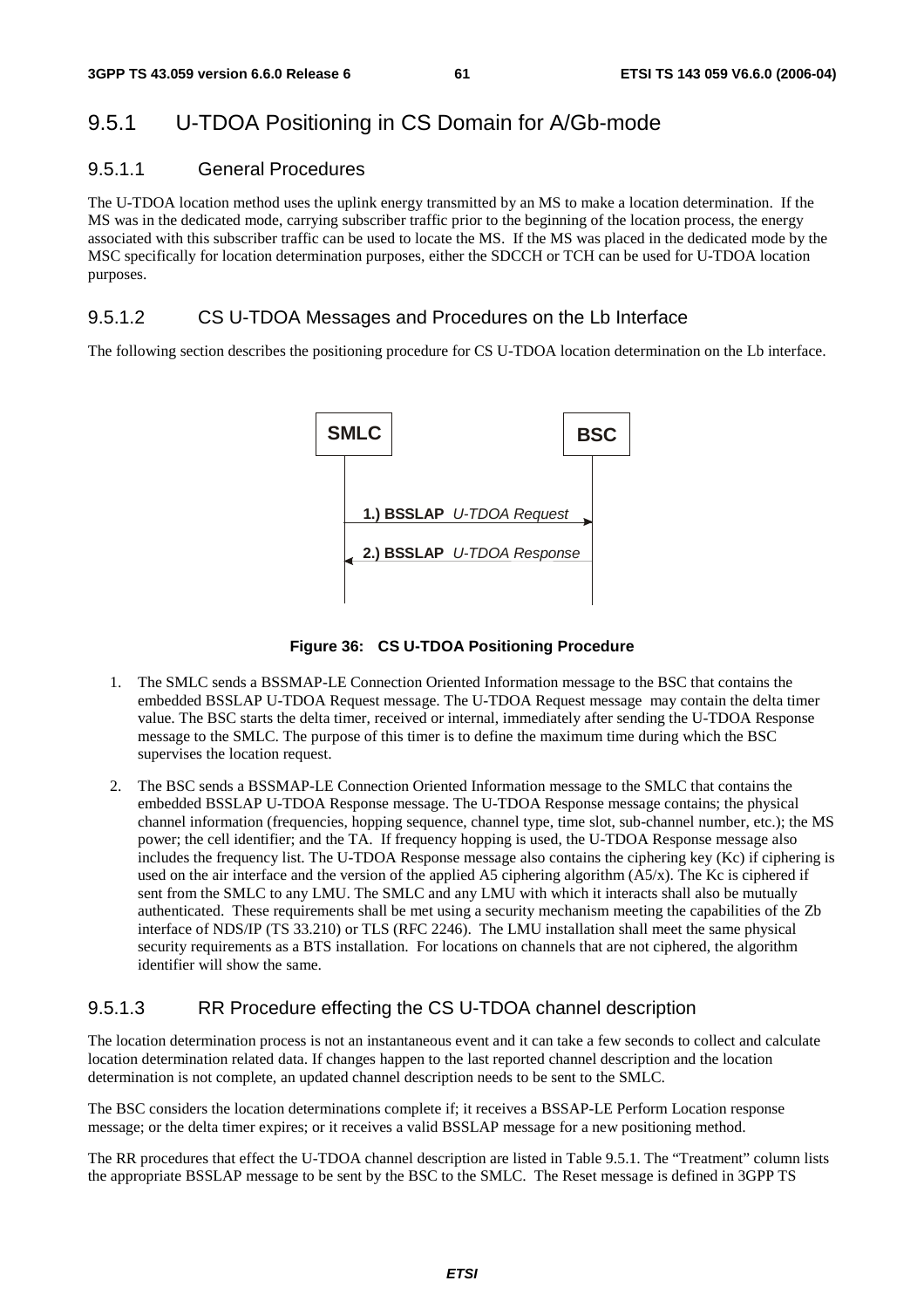48.071 and shall contain the updated channel description. After sending the Reset message the BSC shall restart the delta timer and continue supervision of the location request.

| RR Procedure in Dedicated Mode                        | Treatment | Comments                                                                                                                                              |
|-------------------------------------------------------|-----------|-------------------------------------------------------------------------------------------------------------------------------------------------------|
| Channel assignment procedure.                         | Reset     |                                                                                                                                                       |
| Handover procedures (intra-BSS).                      | Reset     | For successful intra-BSS handover.                                                                                                                    |
| Frequency redefinition procedure.                     | Reset     | Only meaningful in the case of frequency hopping.                                                                                                     |
| Packet request procedure while in<br>dedicated mode.  | Reset     | For DTM, when an existing CS connection is<br>modified as PS resources are added in order to<br>comply with MS frequency/time domain<br>restrictions. |
| Packet downlink assignment while<br>in dedicated mode | Reset     | For DTM, when an existing CS connection is<br>modified as PS resources are added in order to<br>comply with MS frequency/time domain<br>restrictions. |
| Channel mode modify                                   | Reset     |                                                                                                                                                       |

**Table 9.5.1: RR Procedures affecting the CS U-TDOA channel description** 

If the BSC receives the BSSLAP U-TDOA Request message during one of the identified RR procedures in Table 9.5.1, it will complete the ongoing RR procedure and then respond with the BSSLAP U-TDOA Response message.

#### 9.5.1.4 BSC Error Handling during CS U-TDOA Positioning Procedure

There are three (3) BSSLAP messages defined to handle error scenarios that occur during the U-TDOA location process: Reset, Reject and Abort. Please refer to 3GPP TS 48.071 for the messages' details. The BSSLAP Reset message is used to update the U-TDOA channel description as outlined in 9.5.1.3.

In Table 9.5.2, all identified RR procedures are listed that result in the BSSLAP Abort message to be sent from the BSC to the SMLC. The Abort message is only sent if the U-TDOA location determination is not complete. The BSC considers the location determinations complete if; it receives a BSSAP-LE Perform Location response message; or the delta timer expires; or it receives a valid BSSLAP message for a new positioning method.

| RR Procedure in Dedicated Mode   | Treatment |
|----------------------------------|-----------|
| Handover procedure (inter-BSS).  | Abort     |
| Handover to UTRAN procedure.     | Abort     |
| Handover to CDMA2000 procedure.  | Abort     |
| RR connection release procedure. | Abort     |

| Table 9.5.2: RR Procedures resulting in BSC Error Handling |  |  |
|------------------------------------------------------------|--|--|
|                                                            |  |  |

If the BSC receives the BSSLAP U-TDOA Request message during one of the identified RR procedures in Table 9.5.2, it will respond with the BSSLAP Abort message.

If the BSC is unable to perform the U-TDOA positioning for other reasons than those related to the items listed in Table 9.5.1 and Table 9.5.2, it will respond to the BSSLAP U-TDOA Request message with the BSSLAP Reject message.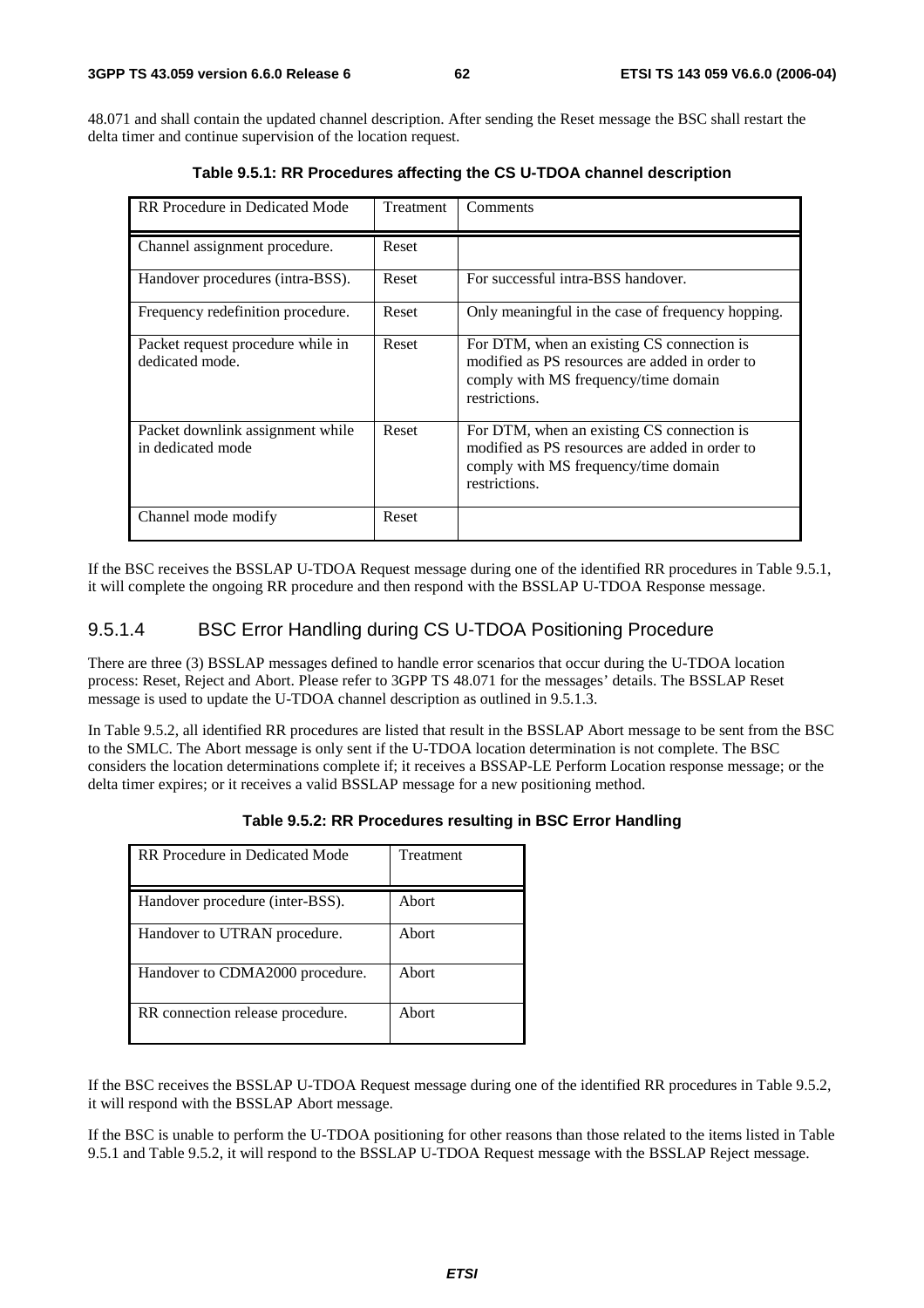## 9.5.2 U-TDOA Positioning in PS Domain for A/Gb-mode

### 9.5.2.1 Introduction

The U-TDOA location method uses information transmitted by an MS to make a location determination. The initial state of the MS will be identified and will dictate the procedure to be followed in the location process. If the MS was in the packet transfer mode, sending uplink RLC/MAC blocks prior to the beginning of the location process, the energy associated with this continuing uplink data can be used to locate the MS. If the MS was previously idle in the uplink direction and placed in the active state by the SGSN specifically for U-TDOA location determination purposes, it is necessary to cause the MS to send uplink information using the Packet polling procedure (see 3GPP TS 44.060).

An uplink block of data containing the PACKET CONTROL ACKNOWLEDGEMENT message is equivalent to any other RLC/MAC block for U-TDOA location purposes; i.e. one uplink RLC/MAC block is equivalent to one execution of the Packet polling procedure. This applies only to the lowest numbered timeslot in the case of a multi-slot uplink TBF. The Polling Repetition information element in the U-TDOA Request message defines the total number of RLC/MAC uplink blocks required to achieve the desired location QoS within a recommended period of two seconds, including any PACKET CONTROL ACKNOWLEDGEMENT message received due to the execution of a Packet polling procedure.

### 9.5.2.2 General Procedures

The U-TDOA location method procedures depend on the initial condition of the MS. If the MS is initially in packet idle mode the Packet Polling method shall be applied as described in sub-clause 9.5.2.2.1. When the MS is initially in the packet transfer mode it may or may not be sending uplink data. If the MS is not sending uplink data the Packet polling procedure shall be applied. The application of the U-TDOA location method in the packet transfer mode is described in sub-clause 9.5.2.2.2.

### 9.5.2.2.1 MS in packet idle mode

For an MS that is in packet idle mode, application of the U-TDOA location method requires that a single timeslot downlink TBF be established. This downlink TBF shall be used for repeated executions of the Packet polling procedure in order to cause a mobile to transmit for a time sufficient to achieve the requested level of location accuracy. The number of repetitions of the Packet polling procedure required to achieve the desired level of accuracy shall be indicated in the U-TDOA REQUEST message sent from the SMLC to the BSS.

The BSS shall execute the indicated number of Packet polling procedures after an implementation dependent interval to allow assignment of the Location Measurement Units (LMU) to the indicated ARFCN and timeslot(s). The RRBP field shall be used to schedule the resulting PACKET CONTROL ACKNOWLEDGEMENT messages. The BSS must indicate a PACKET CONTROL ACKNOWLEDGEMENT response containing the TLLI by setting the TYPE OF ACK information element to RLC/MAC control block in all PACKET POLLING REQUEST messages associated with U-TDOA positioning.

If the MS is allocated an uplink TBF prior to completion of the required number of Packet polling procedures, the BSS may suspend the Packet polling procedure and send a Reset message to the SMLC containing the physical channel information for the allocated uplink TBF. Following sending of a Reset message, the BSS shall reset the Polling Repetition counter to zero and restart the U-TDOA positioning procedure after an implementation dependent interval.

The downlink TBF established for U-TDOA location purposes should be used if a single timeslot downlink TBF is required during the execution of the U-TDOA location procedure. If a multi-slot downlink TBF is required during the execution of the U-TDOA location procedure, the assignment of this TBF may be delayed until the completion of the U-TDOA location procedure, otherwise the BSS shall send a Reset message to the SMLC and reset the Polling Repetition counter as described previously.

If both an uplink TBF and a downlink TBF are required during the execution of the U-TDOA location procedure, the Packet polling procedure may be restarted and the uplink RLC/MAC blocks can be used for U-TDOA location as described subsequently.

### 9.5.2.2.2 MS in packet transfer mode

If only a downlink TBF exists it shall be used to execute the Packet polling procedure, on the lowest numbered timeslot transmitted before the last PACKET POLLING REQUEST/PACKET CONTROL ACKNOWLEDGEMENT cycle has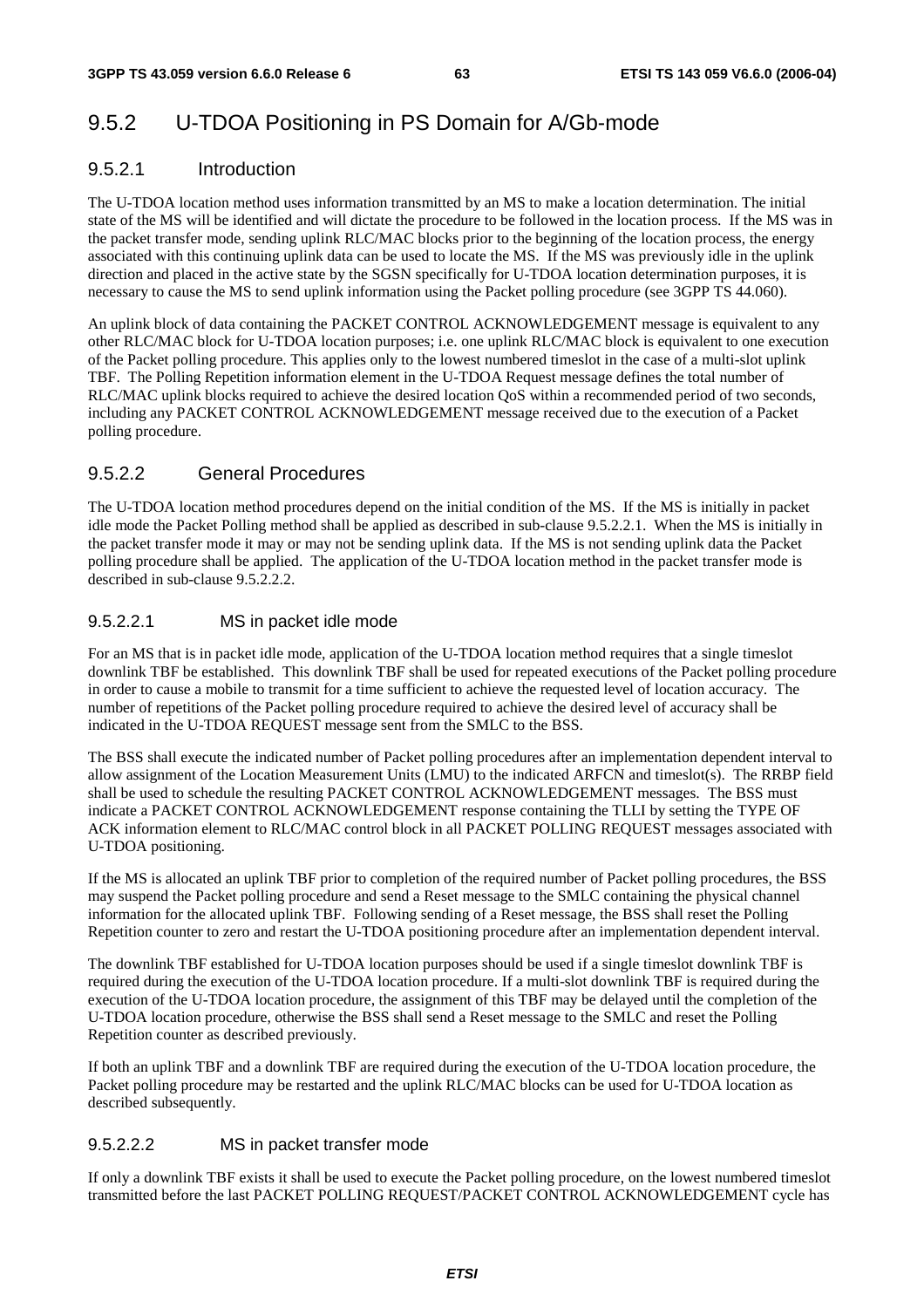been completed, the BSS shall not set the FBI bit in the RLC/MAC header of the last data block. The TBF shall be terminated after the last cycle of the Packet polling procedure using a PACKET TBF RELEASE message from the BSS. If the MS is allocated an uplink TBF prior to completion of the required number of Packet polling procedures, the BSS may suspend the Packet polling procedure and send a Reset message to the SMLC as described in sub-clause 9.5.2.2.1.

If only an uplink TBF exists and RLC/MAC blocks are available for transmission (on the lowest numbered timeslot for a multi-slot TBF), those blocks shall be used to locate the MS using the U-TDOA location method. If the number of uplink blocks pertaining to the uplink TBF is insufficient to satisfy the requested number of uplink data blocks within an implementation dependent period recommended to be two seconds, the Packet polling procedure shall be executed on the existing uplink TBF for the balance of the requested blocks. The lowest numbered timeslot shall be used for the Packet polling procedure if the existing uplink TBF is a multi-slot TBF. The uplink TBF shall not be terminated until the Packet polling procedures have been completed.

If both an uplink and downlink TBF exist, either TBF may be used for MS location using the U-TDOA location method as described previously. The TBF should not be terminated until the Packet polling procedures have been completed.

#### 9.5.2.3 PS U-TDOA Messages and Procedures on the Lb Interface

The following section describes the positioning procedure for PS U-TDOA location determination on the Lb interface.



**Figure 37: PS U-TDOA Positioning Procedure** 

1. The SMLC sends a BSSMAP-LE Connection Oriented Information message to the BSS that contains the embedded BSSLAP U-TDOA Request message. The U-TDOA Request message contains the required number of received uplink RLC/MAC blocks, repetitions of the RLC/MAC Packet polling request procedure or combination of both. The inclusion of this Polling Repetition information element in the U-TDOA Request message indicates that the location determination shall occur in the PS domain.

2. The BSS sends a BSSMAP-LE Connection Oriented Information message to the SMLC that contains the embedded BSSLAP U-TDOA Response message. The U-TDOA Response message contains; the physical channel information (frequencies, time slot, TFI, TLLI, start time, etc.); the MS power; the cell identifier; and the Timing Advance. For MS without an existing uplink or downlink TBF the BSS establishes a downlink TBF, if one does not currently exist. The BSS monitors any uplink TBF until the requested number of RLC/MAC blocks has been received, executes the specified number of Packet polling procedures on the lowest numbered timeslot in the case of a multi-slot TBF or a combination of both as described in sub-clause 9.5.2.1. The BSS releases any downlink TBF established solely for U-TDOA location.

### 9.5.2.4 RLC/MAC Procedure affecting the PS U-TDOA TBF description

The RLC/MAC procedures that effect the U-TDOA channel description are listed in Table 9.5.3. The "Treatment" column lists the message to be sent by the BSS to the SMLC. The Reset message is defined in 3GPP TS 48.071 and shall contain the updated channel description. After sending the Reset message the BSS shall wait for an implementation dependent interval to allow reconfiguration of the LMUs, start the U-TDOA location process from the beginning and continue supervision of the location request.

#### **Table 9.5.3: RLC/MAC Procedures affecting the PS U-TDOA channel description**

| Procedure<br>/MAC | m<br>reatment | -<br>omments |
|-------------------|---------------|--------------|
|-------------------|---------------|--------------|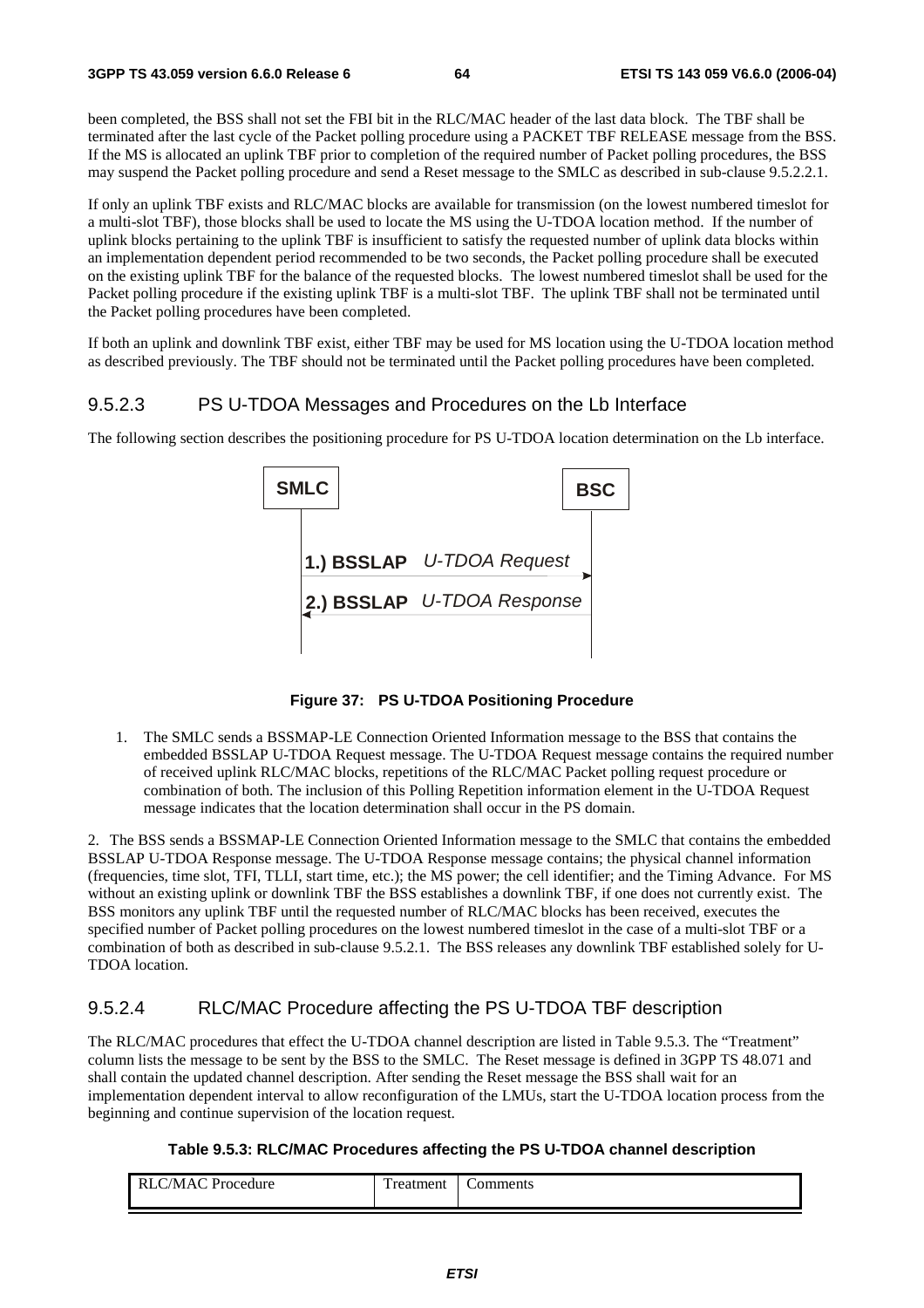| Packet Timeslot Reconfigure | Reset |                                |
|-----------------------------|-------|--------------------------------|
| Packet Access Reject        | Reset | Access retry cases             |
| Cell Reselection            | Reset | MS originated (intra-BSS)      |
| Packet Cell Change Order    | Reset | Network originated (intra-BSS) |

If the BSS receives the BSSLAP U-TDOA Request message during one of the identified RLC/MAC procedures in Table 9.5.3, it will complete the ongoing RLC/MAC procedure and then respond with the BSSLAP U-TDOA Response message. The Reset message must be sent after completion of the listed RLC/MAC procedure if that procedure must be executed during an ongoing U-TDOA location event.

### 9.5.2.5 Error Handling during PS U-TDOA Positioning Procedure

In Table 9.5.4, all identified RLC/MAC procedures are listed that result in the BSSLAP Abort message to be sent from the BSS to the SMLC. The Abort message is only sent if the U-TDOA location determination is not complete. The BSS considers the location determinations complete if; it receives a BSSAP-LE Perform Location response message; or it receives a valid BSSLAP message for a new positioning method.

#### **Table 9.5.4: RLC/MAC Procedures resulting in Error Handling**

| <b>RLC/MAC Procedure</b> | Treatment | Comments                              |
|--------------------------|-----------|---------------------------------------|
| Cell Reselection         | Abort     | MS originated (inter-BSS)             |
| Packet Cell Change Order | Abort     | Network originated (inter-BSS)        |
| Packet Pause             | Abort     |                                       |
| Packet Access Reject     | Abort     | Cases without access retry indication |

If the BSS is unable to perform the U-TDOA positioning for other reasons than those related to the items listed in Table 9.5.3 and Table 9.5.4, it will respond to the BSSLAP U-TDOA Request message with the BSSLAP Reject message.

## 10 Information storage

This clause describes information storage structures that are mandatory (M), conditional (C) or optional (O) for LCS in GERAN, and the recovery and restoration procedures needed to maintain service if inconsistencies in databases occur and for lost or invalid database information.

## 10.1 SMLC

Common Data

Table 2 holds permanent BTS data:

| <b>Permanent BTS Data Item</b> | <b>Status</b> | <b>Description</b>                                          |
|--------------------------------|---------------|-------------------------------------------------------------|
| <b>BTS</b> position            | М             | <b>BTS</b> position (latitude/longitude) of the Serving BTS |
| CGI                            | М             | Cell global identity.                                       |
| <b>BSIC</b>                    | M             | Base station identity code.                                 |
| <b>BCCH</b>                    | M             | Frequency of the broadcast carrier.                         |

#### **Table 2: Permanent SMLC Data for a BTS**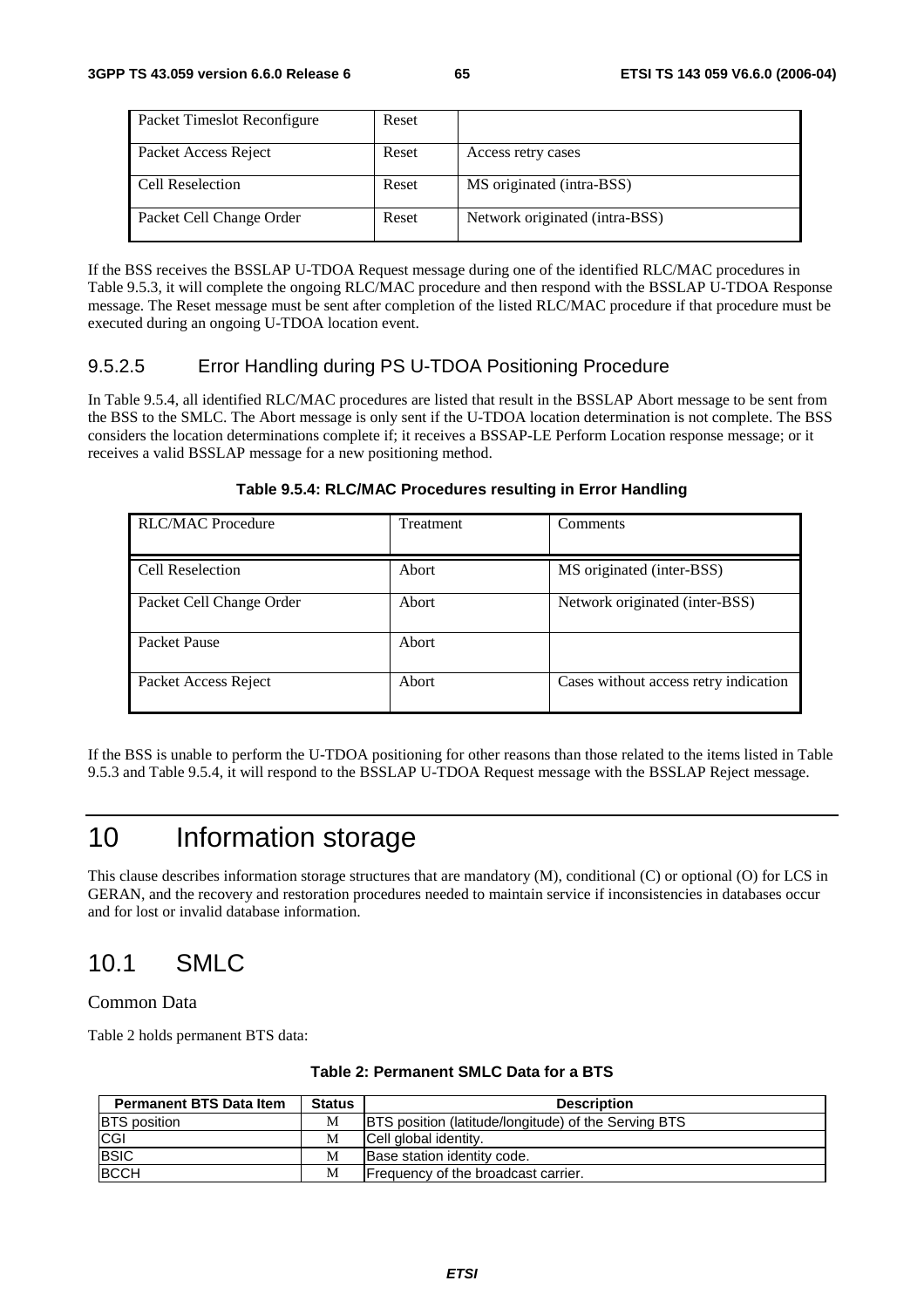The SMLC holds data for its associated LMUs. The main key to LMU data in the SMLC is the IMSI for a Type A LMU and a cell site identifier for a Type B LMU. LMU data provides the location capabilities of the LMU (e.g. which location and assistance measurements are supported). The following permanent data shall be administered for any LMU.

| <b>Permanent LMU Data Item</b>       | <b>Status</b> | <b>Description</b>                                                                                                                                                                 |
|--------------------------------------|---------------|------------------------------------------------------------------------------------------------------------------------------------------------------------------------------------|
| Type of LMU                          | M             | Indicates if LMU is Type A or Type B                                                                                                                                               |
| <b>IMSI</b>                          | С             | Main key to data for a Type A LMU. Not applicable to a Type B LMU                                                                                                                  |
| $LAC + CI$                           | С             | Cell site identifier to address a Type B LMU. Not applicable to a Type A<br>LMU.                                                                                                   |
| Signaling Access                     | M             | Information regarding signalling access to the LMU including the<br>following:<br>address of default serving BSC<br>SS7 link set to serving BSC (or to an intermediate STP)        |
| Serving Cell                         | м             | Identity of the cell in which the LMU is physically located                                                                                                                        |
| Geographic location                  | С             | Latitude/longitude coordinates<br>Storage of coordinates is mandatory for E-OTD if an LMU is not co-<br>located with a BTS                                                         |
| Position measurement<br>Ifunctions   | O             | List of supported position measurements<br>For each type of position measurement, a list of associated capabilities -<br>details are outside the scope of the present document     |
| Assistance measurement<br>Ifunctions | $\Omega$      | List of supported assistance measurements<br>For each type of assistance measurement, a list of associated capabilities<br>- details are outside the scope of the present document |
| Diagnostic functions                 | O             | List of supported diagnostic functions – details are outside the scope of<br>the present document                                                                                  |

#### **Table 3: Permanent SMLC Data for an LMU**

The SMLC also holds the following temporary data for each LMU for which there has been any previous signalling interaction.

| <b>Temporary LMU Data Item</b> | <b>Status</b> | <b>Description</b>                                                                                                                       |
|--------------------------------|---------------|------------------------------------------------------------------------------------------------------------------------------------------|
| <b>Position Measurements</b>   | $\Omega$      | Ongoing and scheduled position measurements ordered in the<br>LMU by the SMLC - details are outside the scope of the<br>present document |
| Assistance Measurements        | $\Omega$      | Ongoing and scheduled assistance measurements ordered by<br>the SMLC – details are outside the scope of the present<br>Idocument         |
| <b>O&amp;M Activities</b>      | $\Omega$      | Ongoing and scheduled O&M activities ordered in the LMU by<br>the SMLC – details are outside the scope of the present<br>document        |

**Table 4: Temporary SMLC Data for an LMU** 

An LMU contains no mandatory data regarding its associated SMLC. An LMU shall contain permanent data regarding its measurement and O&M capabilities and may contain pre-administered data regarding location assistance measurements and O&M activities that the LMU is to perform without the need for any command from the SMLC. The content of such location measurement and O&M related data is outside the scope of the present document.

## 10.2 Recovery and Restoration Procedures

The LCS recovery and restoration procedures allow temporary data to be recovered or re-initialized following loss or corruption of data, such that normal LCS service is rapidly restored and inconsistency between the data held by different LCS network elements is removed. For a full description, refer to 3GPP TS 23.007 [4].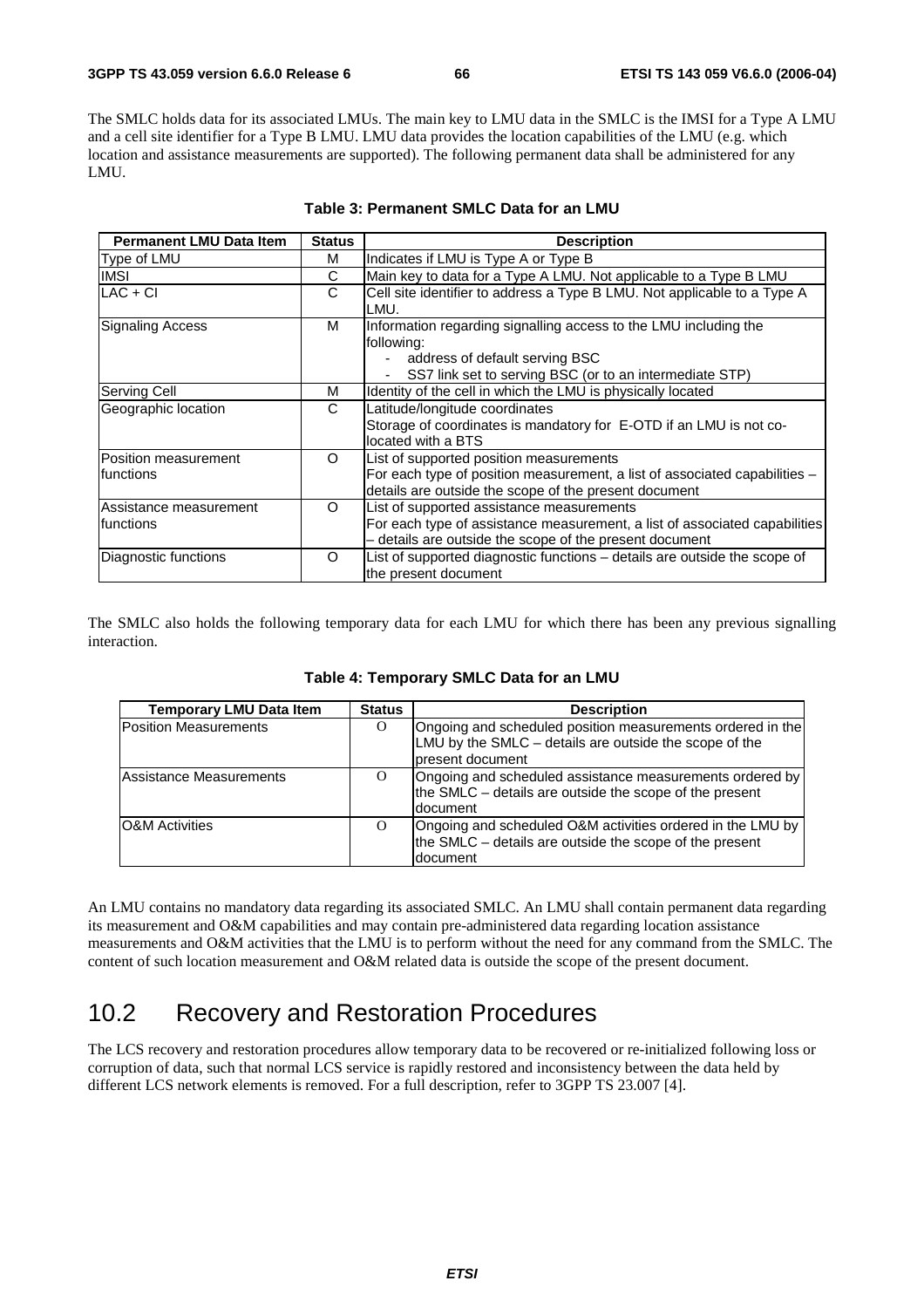## Annex A (informative): Change history

| <b>Change history</b> |                      |           |                  |                |                                                                                         |            |            |
|-----------------------|----------------------|-----------|------------------|----------------|-----------------------------------------------------------------------------------------|------------|------------|
| Date                  | <b>TSG</b><br>GERAN# | TSG Doc.  | <b>CR</b>        | <b>Rev</b>     | Subject/Comment                                                                         | <b>Old</b> | <b>New</b> |
| 2001-04               | 04                   | GP-010942 |                  |                | Version for Release 4                                                                   |            | 4.0.0      |
| 2001-06               | 05                   | GP-010988 | 001              |                | LCS error handling (Inter-BSC Handover)                                                 | 4.0.0      | 4.1.0      |
| 2001-06               | 05                   | GP-011308 | 007              |                | Geographic Shape Restriction                                                            | 4.0.0      | 4.1.0      |
| 2001-08               | 06                   | GP-011935 | $\overline{010}$ | $\overline{2}$ | Correct Faulty References to the BSSAP-LE and RR<br>Specifications                      | 4.1.0      | 4.2.0      |
| 2001-08               | 06                   | GP-011905 | 011              |                | Update of GERAN LCS Stage 2 for Release 5                                               | 4.2.0      | 5.0.0      |
| 2001-11               | 07                   | GP-012836 | 012              | 3              | Inter NSE Cell Change for LCS for GPRS                                                  | 5.0.0      | 5.1.0      |
| 2001-11               | 07                   | GP-011993 | 014              |                | Clean-up CR for LCS for GPRS                                                            | 5.0.0      | 5.1.0      |
| 2001-11               | 07                   | GP-011998 | 016              |                | Correction of Inconsistent Text                                                         | 5.0.0      | 5.1.0      |
| 2001-11               | 07                   | GP-012210 | 018              |                | Error Handling for E-OTD and GPS                                                        | 5.0.0      | 5.1.0      |
| 2001-11               | 07                   | GP-012822 | 019              | 1              | Use of TOM signaling to support LCS for Gb Mode                                         | 5.0.0      | 5.1.0      |
| 2001-11               | $\overline{07}$      | GP-012280 | $\overline{021}$ |                | Editorial revision definition section for TS 43.059                                     | 5.0.0      | 5.1.0      |
| 2002-02               | 08                   | GP-020039 | 023              |                | TOM Protocol Header Definition for LCS for GPRS                                         | 5.1.0      | 5.2.0      |
| 2002-02               | 08                   | GP-020437 | 025              | 1              | Informing an SMLC of a change in the LAC for LCS<br>using BSSLAP                        | 5.1.0      | 5.2.0      |
| 2002-02               | 08                   | GP-020493 | 026              | $\overline{2}$ | Stage 2 Updates for Iu Mode LCS                                                         | 5.1.0      | 5.2.0      |
| 2002-04               | 09                   | GP-021215 | 027              | $\mathbf{1}$   | Corrections to LCS Stage 2 for Release 5                                                | 5.2.0      | 5.3.0      |
| 2002-04               | 09                   | GP-020621 | 028              |                | Inclusion of PTP BVCI for Positioning Procedure over<br>the Gb Interface                | 5.2.0      | 5.3.0      |
| 2002-04               | 09                   | GP-021127 | 030              | $\mathbf{1}$   | Correction of timing when SMLC enters LOCATION<br>state                                 | 5.2.0      | 5.3.0      |
| 2002-04               | 09                   | GP-021225 | 031              | $\overline{2}$ | <b>LCS Stage 2 Corrections</b>                                                          | 5.2.0      | 5.3.0      |
| 2002-04               | 09                   | GP-020998 | 032              |                | Correction of MS-SMLC Information Transfer<br>Description                               | 5.2.0      | 5.3.0      |
|                       |                      |           |                  |                |                                                                                         |            |            |
| 2003-04               | 14                   | GP-031064 | 037              | 8              | Inclusion of U-TDOA location method                                                     | 5.3.0      | 6.0.0      |
| 2003-06               | $\overline{15}$      | GP-031657 | 038              | $\mathbf{1}$   | Inclusion of RR Procedures and enhancement of the<br>Reset procedure for U-TDOA         | 6.0.0      | 6.1.0      |
| 2003-11               | 17                   | GP-032501 | 042              |                | Inclusion of Channel Mode Modify RR Procedures for<br>U-TDOA calls                      | 6.1.0      | 6.2.0      |
| 2004-04               | 19                   | GP-040634 | 043              | 3              | Removal of emergency services client type restriction<br>for the U-TDOA location method | 6.2.0      | 6.3.0      |
| 2004-04               | 19                   | GP-040683 | 050              | $\mathbf{1}$   | Alignment of GERAN location request procedure to<br><b>UTRAN</b>                        | 6.2.0      | 6.3.0      |
| 2004-11               | 22                   | GP-042330 | 051              | 9              | Inclusion of PS functionality for U-TDOA location<br>method                             | 6.3.0      | 6.4.0      |
| 2004-11               | 22                   | GP-042701 | 054              | $\mathbf{1}$   | Correction to add U-TDOA reference to Cell Change for 6.3.0<br>the PS Domain sub-clause |            | 6.4.0      |
| 2005-06               | $\overline{25}$      | GP-051777 | 056              | $\overline{4}$ | Providing IMSI and IMEI to the SMLC in positioning<br>procedures                        | 6.4.0      | 6.5.0      |
| 2006-04               | 29                   | GP-006927 | 0063             | $\mathbf{1}$   | Correction of State Update Procedure                                                    | 6.5.0      | 6.6.0      |